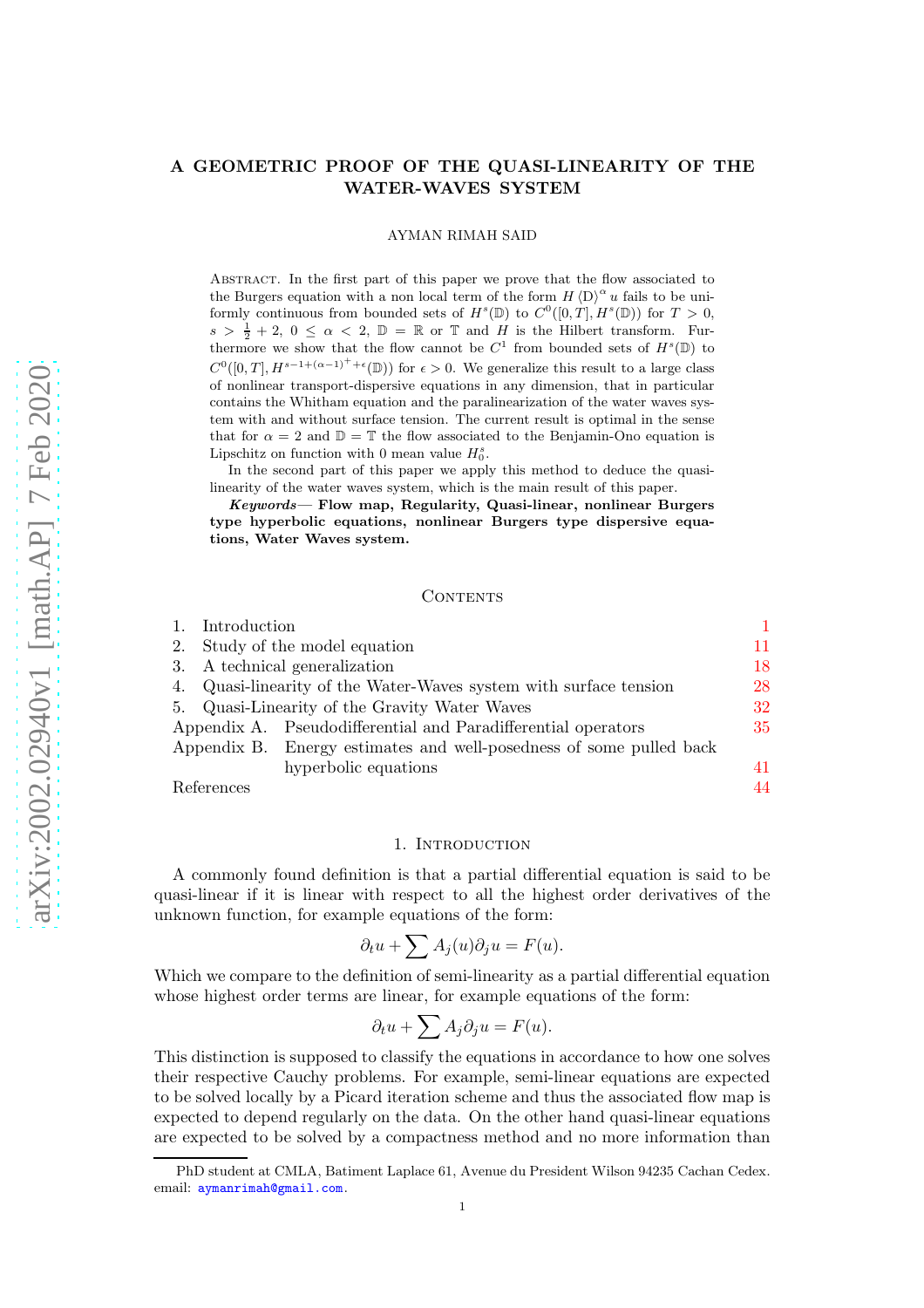continuity can be recovered on the flow map. The problem of those broad definitions with the count of derivatives is that they fail to classify the equations according to this simple criteria on their Cauchy problem. Indeed by those definitions the [\(KPI\)](#page-1-0) and [\(KPII\)](#page-1-1) equations are semi-linear by the count of the derivatives, indeed they are given by:

<span id="page-1-1"></span><span id="page-1-0"></span>
$$
(u_t + uu_x + u_{xxx})_x + u_{yy} = 0,
$$
 (KPI)

$$
(u_t + uu_x + u_{xxx})_x - u_{yy} = 0.
$$
 (KPII)

Bourgain showed in [\[9\]](#page-44-0) that [\(KPII\)](#page-1-1) can be solved by an iteration scheme and that the flow map is regular. But Moulinet, Saut and Tzvetkov showed in [\[18\]](#page-44-1) that the flow map associated to  $(KPI)$  cannot be  $C<sup>2</sup>$  and that it cannot be solved by a Picard iteration scheme. They introduce the following definitions to quasi-linearity and semi-linearity [\[18\]](#page-44-1), that we will use here:

- A partial differential equation is said to be semi-linear if its flow map is regular (at least  $C^1$ ).
- A partial differential equation is said to be quasi-linear if its flow map is not  $C^1$ .

It is well known that the flow map associated to the Burgers equation:

$$
\partial_t u + u \partial_x u = 0 \text{ on } \mathbb{R},
$$

fails to be uniformly continuous, giving the equation its quasi-linear nature, as for example shown in [\[22\]](#page-44-2). An important class of equations that arises in the study of asymptotic models of the water waves equations is Burgers type equation with a dispersive term, for example the Benjamin-Ono equation:

$$
\partial_t u + u \partial_x u + H \partial_x^2 u = 0 \text{ on } \mathbb{R}, \tag{BO}
$$

and Korteweg-de Vries equation:

$$
\partial_t u + u \partial_x u + \partial_x^3 u = 0 \text{ on } \mathbb{R}. \tag{KdV}
$$

It was also shown in [\[16\]](#page-44-3), that the flow map associated to the Benjamin-Ono equation on  $H^s(\mathbb{R}), s > \frac{3}{2}$  fails to be uniformly continuous. The proof relies heavily on the dimension, the structure of the equation and on some interactions between small and high frequencies thus it does not generalize to the case of T. More generally in  $[22]$ , it is shown that the flow map fails to be  $C<sup>2</sup>$  (thus the equations are unsolvable by a Picard fixed point scheme) for equations of the form:

$$
\partial_t u + u \partial_x u + \omega(D) \partial_x u = 0, \text{ with } |\omega(\xi)| \leq |\xi|^{\gamma} \,, \gamma < 2.
$$

Here the proof relies heavily on the Duhamel formula, on the explicit solvability of the linear part using the Fourier transform and again on some interactions between small and high frequencies thus it does not generalize to the case of T.

In [\[22\]](#page-44-2), for the KdV equation, using Strichartz type dispersive estimates the Cauchy problem is solved by a Picard fixed point scheme and thus the flow map is regular, showing a change in nature for the problem. This shows that an interesting phenomena happening where the dispersive term can dominate the nonlinearity. On R, the previous examples show that this change of regime happens for a disper-sive term of order 3. Thus the result obtained in [\[22\]](#page-44-2) is optimal in  $d = 1$ .

In this paper we improve these results in several directions:

- we prove the result for a generic dispersive perturbation of order  $\alpha < 2$ ,
- we prove the strongest result possible by proving that the flow is not uniformly continuous,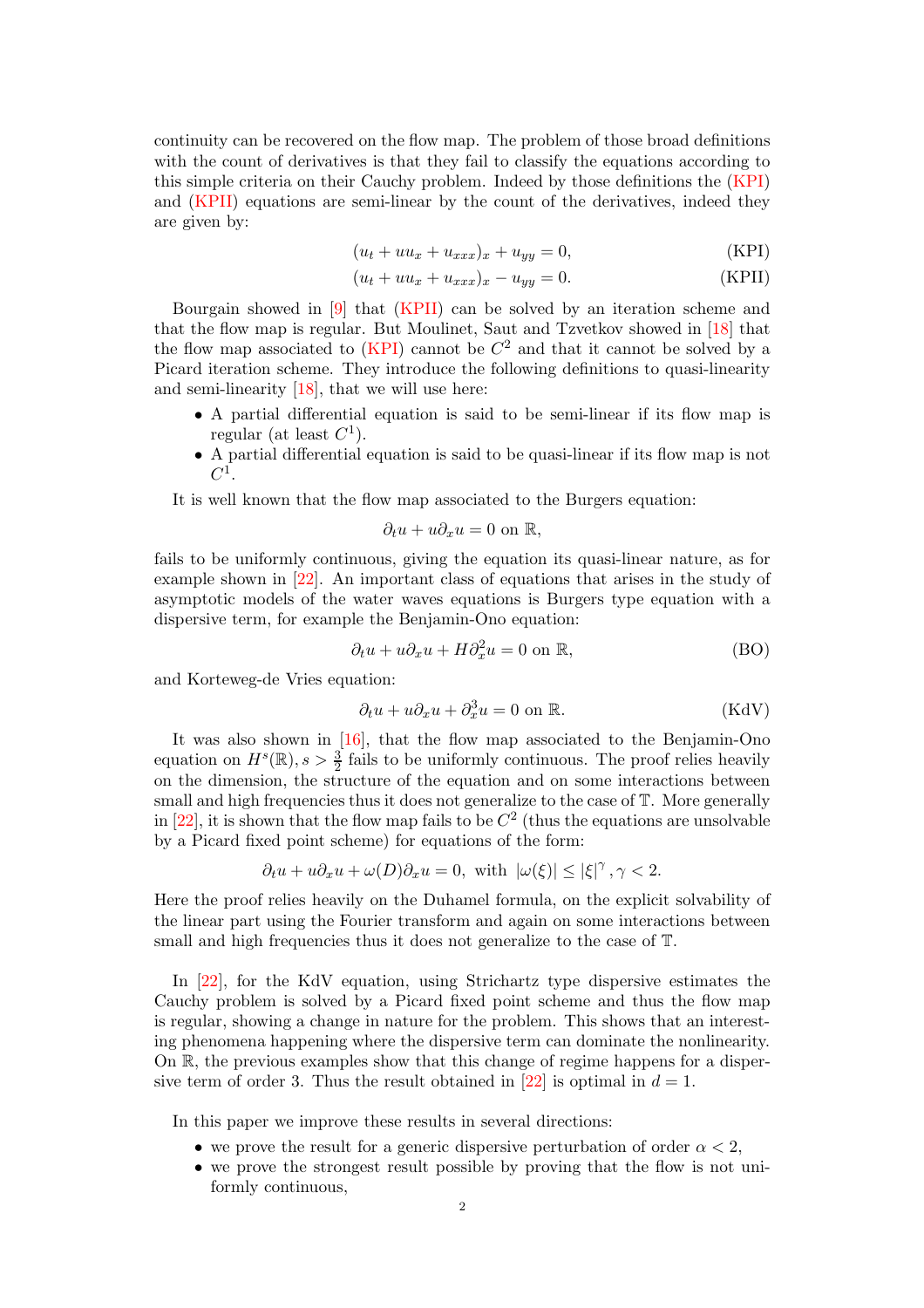- for  $\epsilon > 0$  we prove that the flow cannot be  $C^1$  from  $H^s(\mathbb{D})$  to  $C^0([0,T], H^{s-1+(\alpha-1)^++\epsilon}(\mathbb{D})).$
- we prove the result in any dimension.

For the sake of clarity we begin by stating a result in dimension 1.

<span id="page-2-2"></span>**Theorem 1.1.** Consider three real numbers  $\alpha \in [0,2[$ ,  $s \in ]2+\frac{1}{2},+\infty[$ ,  $r > 0$  and  $u_0 \in H^s(\mathbb{D})$ . Then there exists  $T > 0$  such that for all  $v_0$  in the ball  $B(u_0, r) \subset H^s(\mathbb{D})$ there exists a unique  $v \in C([0,T], H^s(\mathbb{D}))$  solving the Cauchy problem:

<span id="page-2-1"></span>
$$
\begin{cases} \partial_t v + v \partial_x v + H \langle D \rangle^\alpha v = 0 \\ v(0, \cdot) = v_0(\cdot), \end{cases}
$$
 (1.1)

where H is the Hilbert transform defined by its symbol<sup>[1](#page-2-0)</sup>:

$$
H(\xi) = -i \operatorname{sgn}(\xi).
$$

Moreover for all  $R > 0$ , the flow map:

$$
B(0, R) \to C([0, T], H^s(\mathbb{D}))
$$
  

$$
v_0 \mapsto v
$$

is not uniformly continuous.

Considering a weaker control norm we get, for all  $\epsilon' > 0$  the flow map:

$$
B(0, R) \to C([0, T], H^{s-1+(\alpha-1)^{+}+\epsilon'}(\mathbb{D}))
$$
  

$$
v_0 \mapsto v
$$

is not  $C^1$ .

We shall prove a stronger result (see Theorem [3.1\)](#page-17-1) showing that for a dispersive perturbation of order  $\alpha < 2$ , the non-linear transport term dominates the flow's evolution locally and this happens independently of the dimension. This limited regularity of the flow implies that the Cauchy problem can not be solved by a Picard fixed point scheme and thus those equations are quasi-linear.

• The results in [\[22\]](#page-44-2) suggest that the result obtained here are sub-optimal because it suggests that the change to the semi-linear type equations happens for  $\alpha = 3$ , and the flow associated to the Benjamin-Ono equation on R fails to be uniformly continuous as shown in  $[16]$ . In  $[21]$  we show that the flow map associated to the following equation

$$
\partial_t v + \text{Re}(v)\partial_x v + i\partial_x^2 v = 0,
$$

is Lipschitz from bounded sets of  $H^s(\mathbb{R})$  to  $C^0([0,T], H^s(\mathbb{R}))$  under the extra hypothesis of  $L^1$  control on the data. Showing that the lack of regularity obtained in [\[22\]](#page-44-2) for  $\alpha \geq 2$  is essentially due to the lack of control of the  $L^1$ norms in Sobolev spaces on R.

- This optimality is also confirmed by the results in [\[19\]](#page-44-5) where L. Molinet proves that the flow map has Lipschitz regularity for the Benjamin-Ono equation on the torus in  $H_0^s(\mathbb{T})$  for  $s \geq 0$ , which are the Sobolev spaces of functions with zero mean value.
- In our work [\[21\]](#page-44-4) we generalize the result on the Benjamin-Ono equation and prove that the flow map associated to the Burgers equation with a non local term of the form  $D^{\alpha-1}\partial_x u$ ,  $\alpha \in ]1, +\infty[$  is Lipschitz from bounded

<span id="page-2-0"></span><sup>&</sup>lt;sup>1</sup>The use of the Hilbert transform insures that we always work with real valued functions when the initial data is real valued.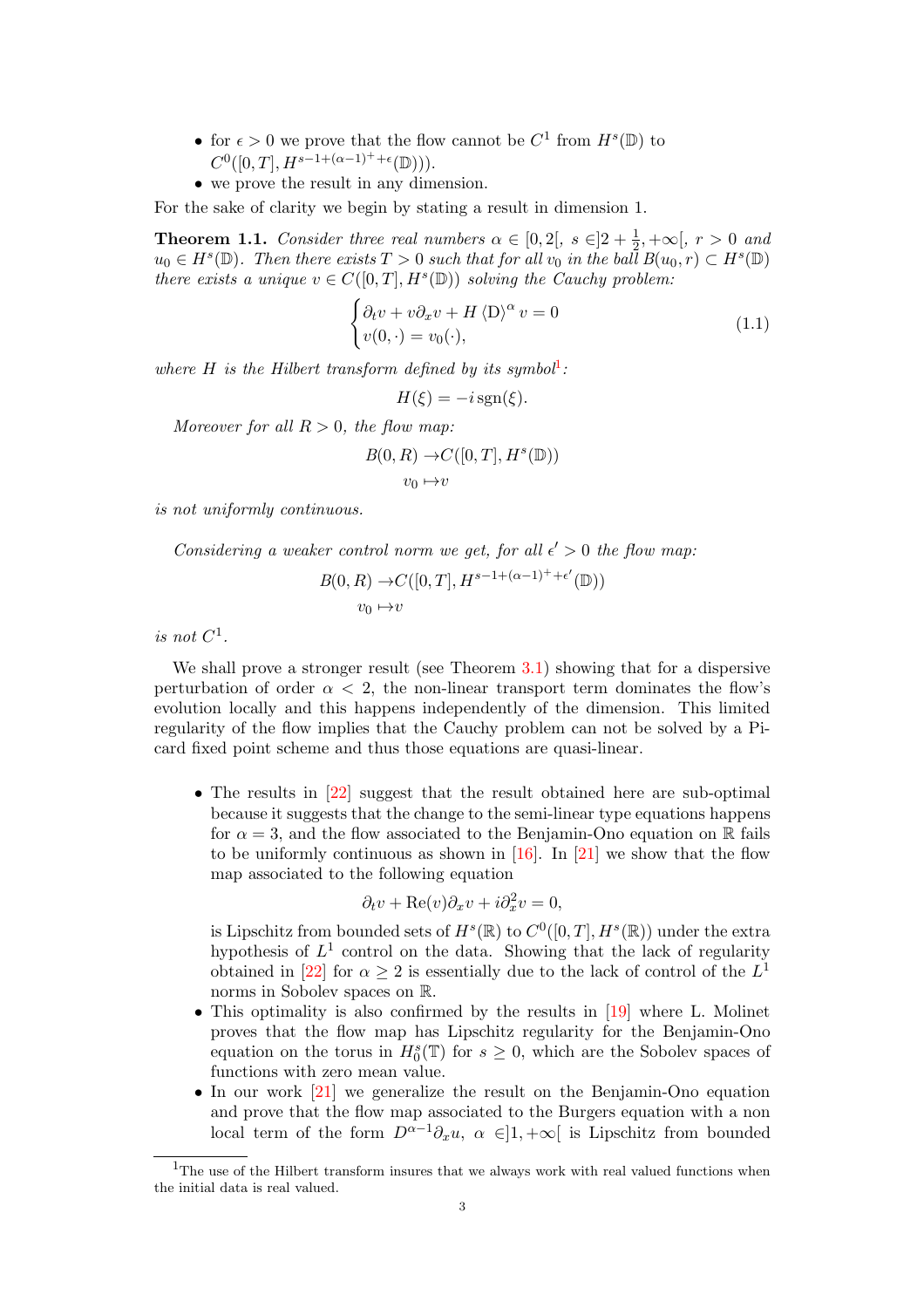sets of  $H_0^s(\mathbb{T}; \mathbb{R})$  to  $C^0([0, T], H_0^{s-(2-\alpha)^+}$  $0 \frac{s-(2-\alpha)^{+}}{0} (\mathbb{T}; \mathbb{R})$ ,  $s > 1 + \frac{1}{2}$ . Thus proving that the result obtained here is optimal for  $\alpha \in ]1,2]$ . Moreover we investigate the effect of the low frequency component and show that for  $\alpha \in [0, +\infty[$  the flow map is not Lipschitz from bounded sets of  $H^s(\mathbb{T}; \mathbb{R})$  to  $C^0([0,T], H^{s-(2-\alpha)^+ \epsilon}(\mathbb{T}; \mathbb{R}))$ ,  $\epsilon > 0$ .

This agrees with the results from [\[22\]](#page-44-2) on R for  $\alpha < 3$  but show that the KdV is quasi-linear for initial data in  $H^s(\mathbb{T}; \mathbb{R})$ ,  $s > \frac{3}{2}$  which is due to the lack of dispersive estimates on T.

It's important to note that those results agree with Bourgain's results on the well posedness for the periodic Kdv equation in [\[10\]](#page-44-6) and Molinet's results in in [\[19\]](#page-44-5). Indeed in [\[10\]](#page-44-6) the contraction method is applied on initial data in  $H_0^s$  and then a gauge transform is used to deduce well posedness for general data. It's exactly this gauge transform that we use to prove the lack of regularity of the flow map when passing from  $H_0^s$  to  $H^s$ .

Finally Theorem [3.1](#page-17-1) contains applications to different classes of equations: -Firstly the Whitham equation on R:

$$
\begin{cases} \partial_t u + u \partial_x u - Lu_x = 0, \\ Lf(x) = \int e^{ix \cdot \xi} p(x, \xi) \hat{f}(\xi) d\xi, \end{cases}
$$

is quasi-linear for  $p \in S^{\alpha}, \alpha < 1$  and such that  $\text{Im}(p) \in S^0$  (See [\(A.2\)](#page-35-0) for the definition of the symbol classes).

-The second and main application is the water waves system with and without surface tension. We follow here the presentation in [\[2\]](#page-43-1) and [\[5\]](#page-44-7).

1.1. Assumptions on the domain. We consider a domain with free boundary, of the form:

$$
\left\{(t,x,y)\in[0,T]\times\mathbb{R}^d\times\mathbb{R}:(x,y)\in\Omega_t\right\},\
$$

where  $\Omega_t$  is the domain located between a free surface

$$
\Sigma_t = \left\{ (x, y) \in \mathbb{R}^d \times \mathbb{R} : y = \eta(t, x) \right\}
$$

and a given (general) bottom denoted by  $\Gamma = \partial \Omega_t \setminus \Sigma_t$ . More precisely we assume that initially  $(t = 0)$  we have the hypothesis  $H_t$  given by:

• The domain  $\Omega_t$  is the intersection of the half space, denoted by  $\Omega_{1,t}$ , located below the free surface  $\Sigma_t$ ,

$$
\Omega_{1,t} = \left\{ (x, y) \in \mathbb{R}^d \times \mathbb{R} : y < \eta(t, x) \right\}
$$

and an open set  $\Omega_2 \subset \mathbb{R}^{d+1}$  such that  $\Omega_2$  contains a fixed strip around  $\Sigma_t$ , which means that there exists  $h > 0$  such that,

$$
\left\{(x,y)\in\mathbb{R}^d\times\mathbb{R}:\eta(t,x)-h\leq y\leq \eta(t,x)\right\}\subset\Omega_2.
$$

We shall assume that the domain  $\Omega_2$  (and hence the domain  $\Omega_t = \Omega_{1,t} \cap \Omega_2$ ) is connected.

1.2. The equations. We consider an incompressible inviscid liquid, having unit density. The equations of motion are given by the Euler system on the velocity field  $v:$ 

$$
\begin{cases} \partial_t v + v \cdot \nabla v + \nabla P = -g e_y \\ \text{div } v = 0 \end{cases} \text{ in } \Omega_t,
$$
 (1.2)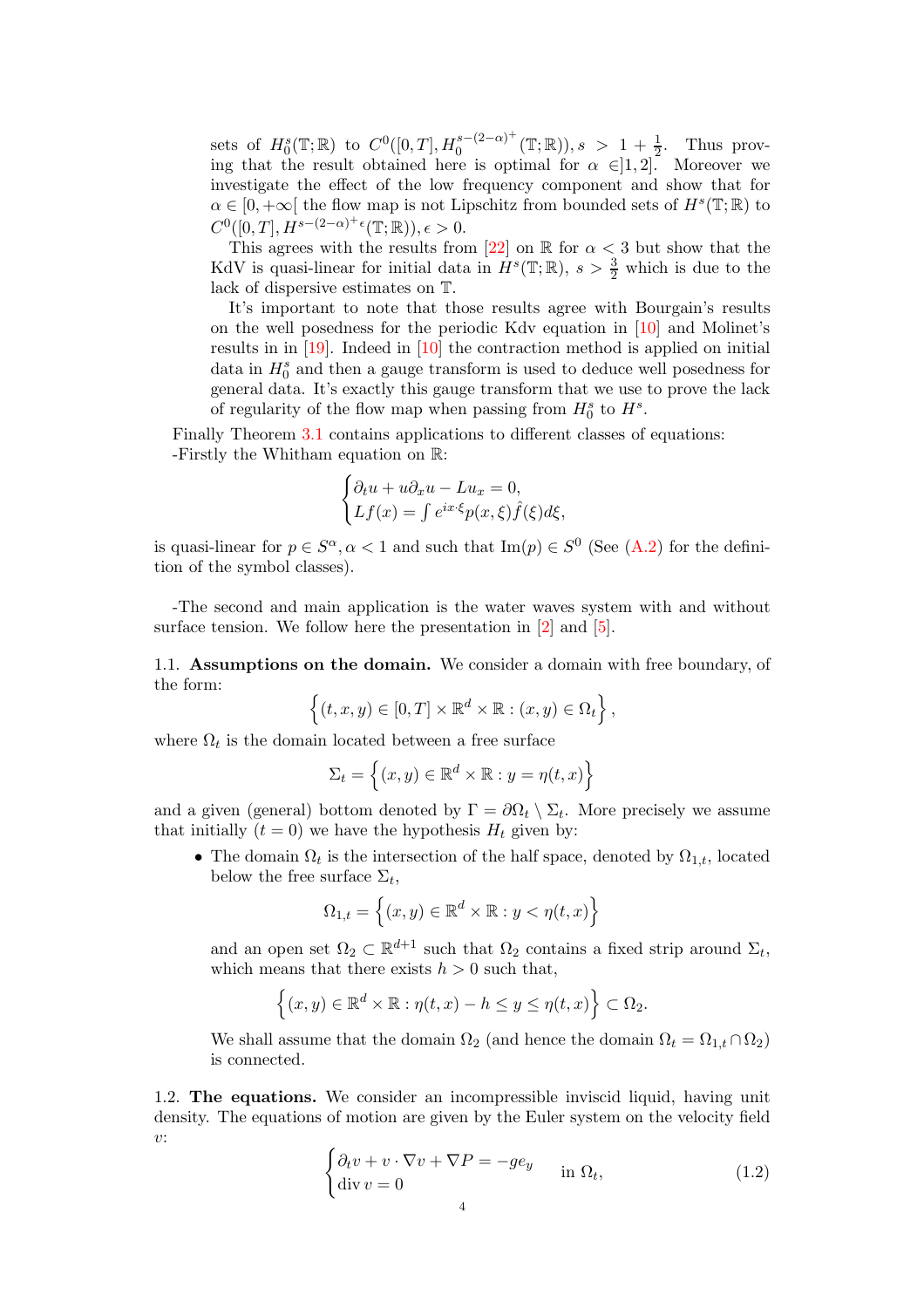where  $-ge_y$  is the acceleration of gravity  $(g > 0)$  and where the pressure term P can be recovered from the velocity by solving an elliptic equation. The problem is then coupled with the boundary conditions:

<span id="page-4-0"></span>
$$
\begin{cases}\nv \cdot n = 0 & \text{on } \Gamma, \\
\partial_t \eta = \sqrt{1 + |\nabla \eta|^2} v \cdot \nu & \text{on } \Sigma_t, \\
P = -\kappa H(\eta) & \text{on } \Sigma_t,\n\end{cases}
$$
\n(1.3)

where *n* and  $\nu$  are the exterior normals to the bottom  $\Gamma$  and the free surface  $\Sigma_t$ ,  $\kappa$ is the surface tension and  $H(\eta)$  is the mean curvature of the free surface:

$$
H(\eta) = \text{div}\left(\frac{\nabla \eta}{\sqrt{1 + |\nabla \eta|^2}}\right).
$$

We take  $\kappa = 1$  for the case with surface tension and  $\kappa = 0$  in the case of gravity water waves (without surface tension). The first condition in  $(1.3)$  expresses in fact that the particles in contact with the rigid bottom remain in contact with it. As no hypothesis is made on the regularity of  $\Gamma$ , this condition is shown to make sense in a weak variational meaning due to the hypothesis  $H_t$ , for more details on this we refer to Section 2 in [\[2\]](#page-43-1) and Section 3 in [\[5\]](#page-44-7).

The fluid motion is supposed to be irrotational and  $\Omega_t$  is supposed to be simply connected thus the velocity v field derives from some potential  $\phi$  i.e  $v = \nabla \phi$  and:

$$
\begin{cases} \Delta \phi = 0 \text{ in } \Omega, \\ \partial_n \phi = 0 \text{ on } \Gamma. \end{cases}
$$

The boundary condition on  $\phi$  becomes:

$$
\begin{cases}\n\partial_n \phi = 0 & \text{on } \Gamma, \\
\partial_t \eta = \partial_y \phi - \nabla \eta \cdot \nabla \phi & \text{on } \Sigma_t, \\
\partial_t \phi = -g\eta + \kappa H(\eta) - \frac{1}{2} |\nabla_{x,y} \phi|^2 & \text{on } \Sigma_t.\n\end{cases}
$$
\n(1.4)

Following Zakharov [\[24\]](#page-44-8) and Craig-Sulem [\[12\]](#page-44-9) we reduce the analysis to a system on the free surface  $\Sigma_t$ . If  $\psi$  is defined by

<span id="page-4-1"></span>
$$
\psi(t, x) = \phi(t, x, \eta(t, x)),
$$

then  $\phi$  is the unique variational solution of

$$
\Delta \phi = 0 \text{ in } \Omega_t, \ \phi_{|y=\eta} = \psi, \ \partial_n \phi = 0 \text{ on } \Gamma.
$$

Define the Dirichlet-Neumann operator by

$$
(G(\eta)\psi)(t,x) = \sqrt{1+|\nabla\eta|^2} \partial_n \phi_{|y=\eta}
$$
  
=  $(\partial_y \phi)(t,x,\eta(t,x)) - \nabla\eta(t,x) \cdot (\nabla\phi)(t,x,\eta(t,x)).$ 

For the case with rough bottom we refer to [\[1\]](#page-43-2), [\[2\]](#page-43-1) and [\[5\]](#page-44-7) for the well posedness of the variational problem and the Dirichlet-Neumann operator. Now  $(\eta, \psi)$  (see for example [\[12\]](#page-44-9)) solves:

$$
\partial_t \eta = G(\eta)\psi,
$$
  
\n
$$
\partial_t \psi = -g\eta + \kappa H(\eta) + \frac{1}{2}|\nabla \psi|^2 + \frac{1}{2}\frac{\nabla \eta \cdot \nabla \psi + G(\eta)\psi}{1 + |\nabla \eta|^2}.
$$
\n(1.5)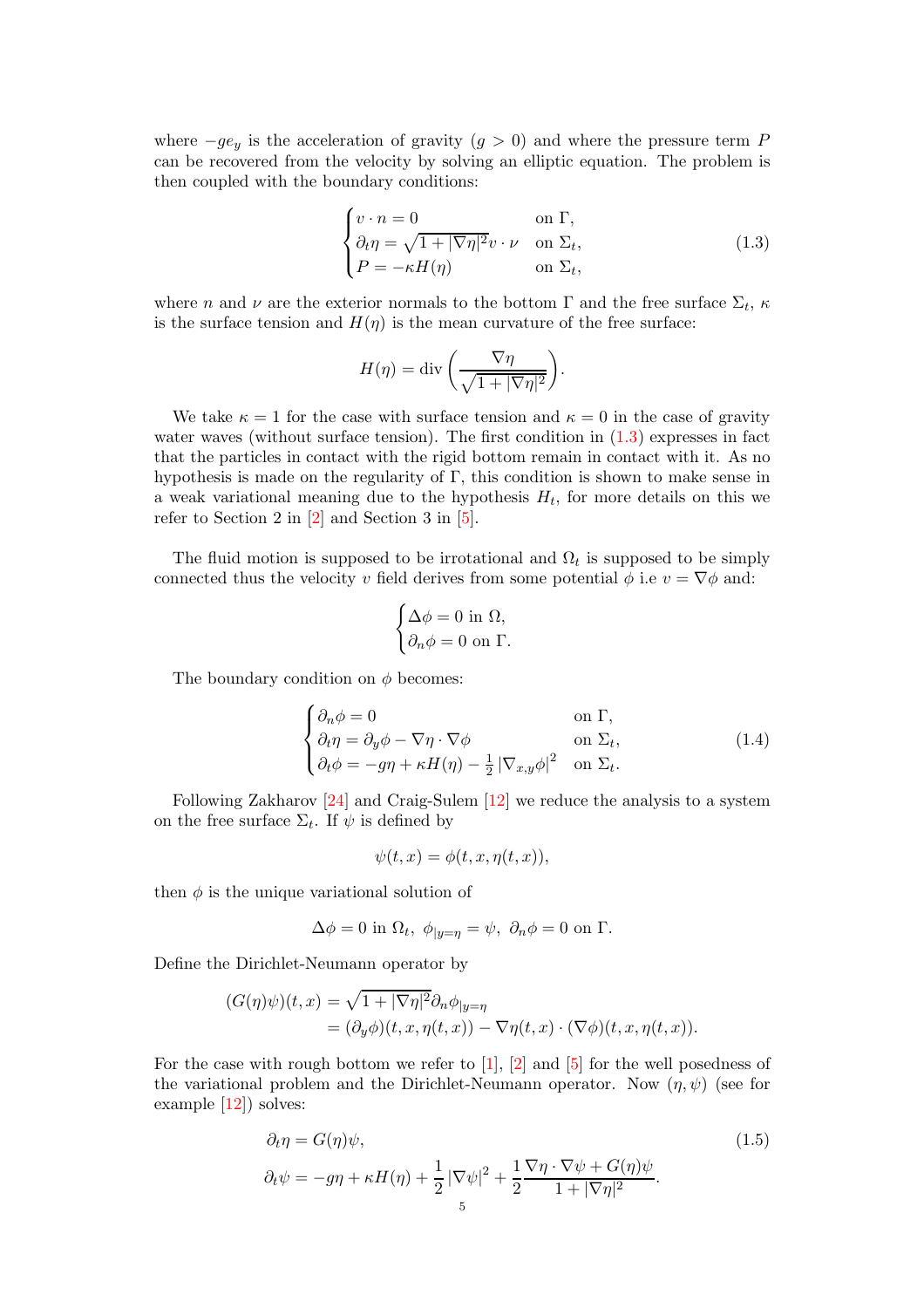1.3. Gravity water waves: Pressure and Taylor Coefficients. Here we give a quick review of the ideas in [\[4\]](#page-43-3). Recall that by definition for gravity water waves we work with  $\kappa = 0$  and we define the Taylor coefficient

$$
a(t,x) = -(\partial_y P)(t, x, \eta(t, x)).
$$

The stability of the waves is dictated by the Taylor sign condition, which is the assumption that there exists a positive constant c such that

$$
a(t,x) \ge c > 0. \tag{1.6}
$$

In [\[5\]](#page-44-7) this condition is needed in the proof of the well posedness of the Cauchy problem and it is shown to be locally propagated by the flow.

Now we will show how to define P from the Zakharov formulation. Let R be the variational solution of

$$
\Delta R = 0
$$
 in  $\Omega_t$ ,  $R_{|y=\eta} = \eta g + \frac{1}{2} |\nabla_{x,y} \phi|_{|y=\eta}^2$ .

We define the pressure P in the domain  $\Omega$  by

$$
P(x, y) = R(x, y) - gy - \frac{1}{2} |\nabla_{x, y} \phi(x, y)|^{2}.
$$

In [\[4\]](#page-43-3) Alazard, Burq, and Zuily show that to a solution  $(\eta, \psi) \in C([0, T], H^{s + \frac{1}{2}(\mathbb{R}^d)} \times$  $H^{s+\frac{1}{2}(\mathbb{R}^d))}, s > \frac{d}{2}+\frac{1}{2}$  $\frac{1}{2}$  of the Zakharov/Craig-Sulem system  $(1.5)$  corresponds a unique solution  $v$  of the Euler system.

1.4. Quasi-linearity of the water Wave system. In [\[2\]](#page-43-1) and [\[5\]](#page-44-7), Alazard, Burq, and Zuily perform a paralinearization and symmetrization of the the water waves system that take the form:

$$
\partial_t u + T_V.\nabla u + iT_\gamma u = f,
$$

where  $\gamma$  is of order  $\frac{3}{2}$  in the case with surface tension and  $\frac{1}{2}$  in the case without. The terms V and  $\gamma$  verify the conditions required by Theorem [3.1](#page-17-1) and thus the paralinearization of the water-waves system are quasi-linear in the considered thresholds of regularity. From this we will deduce the following two theorems.

First in the case of water waves with surface tension, i.e  $\kappa = 1$ , where the wellposedness of the Cauchy problem is proved in [\[2\]](#page-43-1) we complete it by the following.

<span id="page-5-0"></span>**Theorem 1.2.** Fix the dimension  $d \ge 1$  and consider two real numbers  $r > 0$ ,  $s \in ]2 + \frac{d}{2}, +\infty[$  and  $(\eta_0, \psi_0) \in H^{s + \frac{1}{2}}(\mathbb{R}^d) \times H^s(\mathbb{R}^d)$  such that

$$
\forall (\eta'_0, \psi'_0) \in B((\eta_0, \psi_0), r) \subset H^{s + \frac{1}{2}}(\mathbb{R}^d) \times H^s(\mathbb{R}^d)
$$

the assumption  $H_{t=0}$  is satisfied. Then there exists  $T > 0$  such that the Cauchy problem [\(1.5\)](#page-4-1) with initial data  $(\eta_0', \psi_0') \in B((\eta_0, \psi_0), r)$  has a unique solution

$$
(\eta', \psi') \in C^0([0, T]; H^{s + \frac{1}{2}}(\mathbb{R}^d) \times H^s(\mathbb{R}^d))
$$

and such that the assumption  $H_t$  is satisfied for  $t \in [0, T]$ .

Moreover  $\forall R > 0$  the flow map:

$$
B(0, R) \to C([0, T], H^{s + \frac{1}{2}}(\mathbb{R}^d) \times H^s(\mathbb{R}^d))
$$
  

$$
(\eta'_0, \psi'_0) \mapsto (\eta', \psi')
$$

is not uniformly continuous.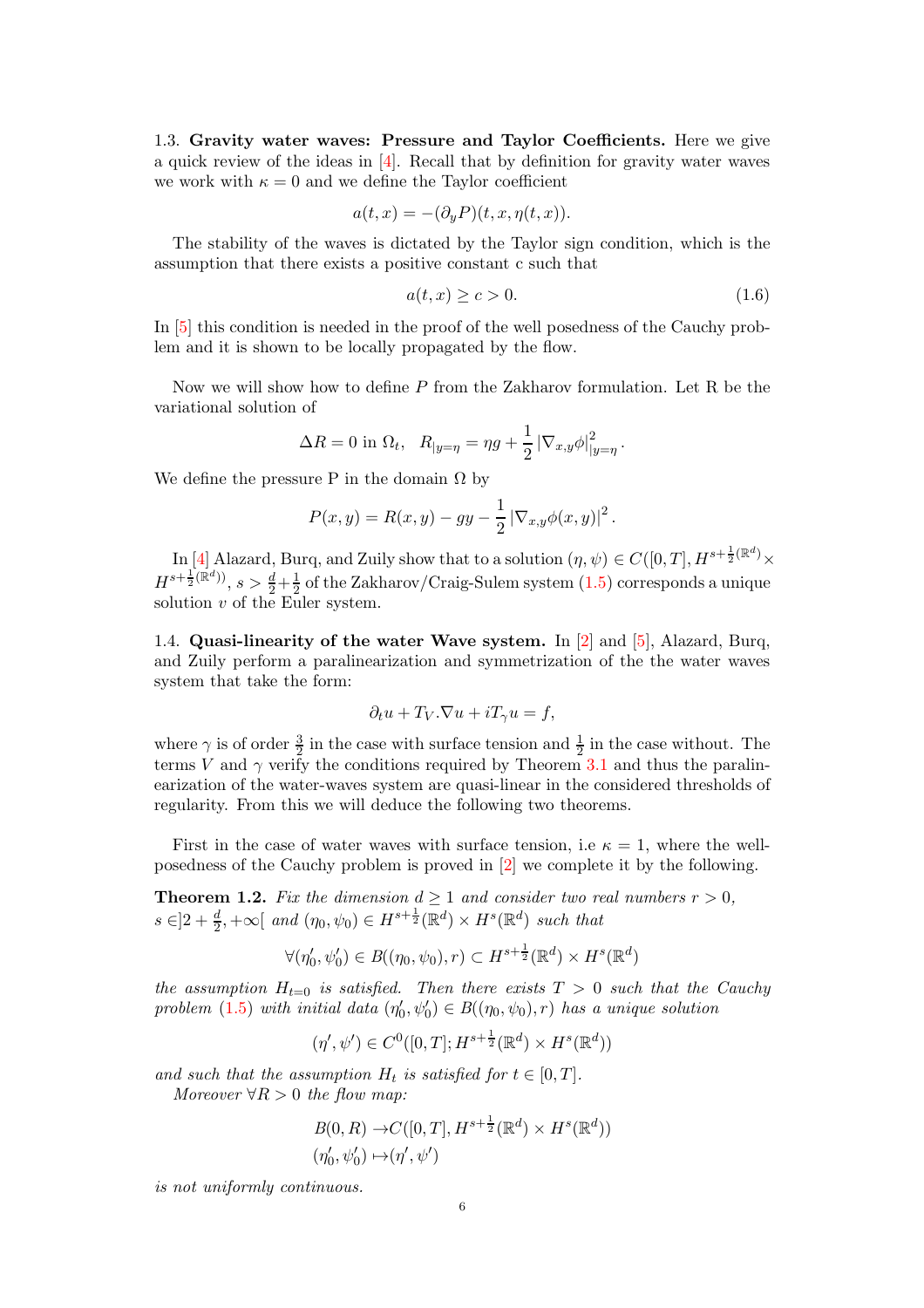We show that at least a loss of  $\frac{1}{2}$  derivative is necessary to have Lipschitz control over the flow map, i.e for all  $\epsilon' > 0$  the flow map

$$
B(0, R) \to C([0, T], H^{s+\epsilon'}(\mathbb{R}^d) \times H^{s-\frac{1}{2}+\epsilon'}(\mathbb{R}^d))
$$
  

$$
(\eta'_0, \psi'_0) \mapsto (\eta', \psi')
$$

is not  $C^1$ .

Remark 1.1. In our work [\[21\]](#page-44-4) we improve the previous result by showing that for the Gravity Capillary equation on  $\mathbb{T}$ , the loss of  $\frac{1}{2}$  derivative is sufficient to have Lipschitz control over the flow map, under an extra symmetry hypothesis on the data.

Now we turn to gravity water waves, i.e  $\kappa = 0$  where the well posedness of the Cauchy problem is proved in [\[5\]](#page-44-7). It is well known that the vertical and horizontal traces of the velocity on the free boundary play an important role in the well posedness of the Cauchy problem and are given by:

<span id="page-6-2"></span>
$$
B = (\partial_y \phi)_{|y=\eta} = \frac{\nabla \eta \cdot \nabla \psi + G(\eta)\psi}{1 + |\nabla \eta|^2},
$$
  
\n
$$
V = (\nabla_x \phi)_{|y=\eta} = \nabla \psi - B \nabla \eta.
$$
\n(1.7)

<span id="page-6-1"></span>**Theorem 1.3.** Fix the dimension  $d \ge 1$  and consider two real numbers  $r > 0$ ,  $s \in ]2 + \frac{d}{2}, +\infty[^2$  $s \in ]2 + \frac{d}{2}, +\infty[^2$  $s \in ]2 + \frac{d}{2}, +\infty[^2$  and  $(\eta_0, \psi_0) \in H^{s+\frac{1}{2}}(\mathbb{R}^d) \times H^{s+\frac{1}{2}}(\mathbb{R}^d)$  and consider

$$
(\eta'_0, \psi'_0) \in B((\eta_0, \psi_0), r) \subset H^{s + \frac{1}{2}}(\mathbb{R}^d) \times H^{s + \frac{1}{2}}(\mathbb{R}^d)
$$

such that we have:

- $(1) V'_0 \in H^s(\mathbb{R}^d), B'_0 \in H^s(\mathbb{R}^d),$
- (2)  $H_{t=0}$  is satisfied,

(3) there exits a positive constant c such that,  $\forall x \in \mathbb{R}^d, a'_0(x) \ge c > 0$ .

Then there exists  $T > 0$  such that the Cauchy problem [\(1.5\)](#page-4-1) with initial data  $(\eta'_0, \psi'_0)$ has a unique solution

$$
(\eta', \psi') \in C^0([0, T]; H^{s + \frac{1}{2}}(\mathbb{R}^d) \times H^{s + \frac{1}{2}}(\mathbb{R}^d))
$$

such that for  $t \in [0, T]$  the assumption  $H_t$  is satisfied,  $\forall x \in \mathbb{R}^d, a'(t, x) \geq \frac{c}{2}$  $rac{c}{2}$  and

$$
(V', B') \in C^0([0, T]; H^s(\mathbb{R}^d) \times H^s(\mathbb{R}^d)).
$$

Moreover  $\forall R > 0$ , the flow map:

$$
B(0, R) \to C([0, T], H^{s + \frac{1}{2}}(\mathbb{R}^d) \times H^{s + \frac{1}{2}}(\mathbb{R}^d))
$$
  

$$
(\eta'_0, \psi'_0) \mapsto (\eta', \psi')
$$

is not uniformly continuous.

Considering a weaker control norm we get: For all  $\epsilon' > 0$ , the flow map:

$$
B(0, R) \to C([0, T], H^{s-\frac{1}{2}+\epsilon'}(\mathbb{R}^d) \times H^{s-\frac{1}{2}+\epsilon'}(\mathbb{R}^d))
$$
  

$$
(\eta'_0, \psi'_0) \mapsto (\eta', \psi')
$$

is not  $C^1$ .

Remark 1.2. It is worth noticing that a previous result was obtained on the regularity of the flow map for the two dimensional gravity-capillary water waves (i.e with surface tension) in [\[11\]](#page-44-10) where they have proved that the flow is not  $C^3$  with respect to initial data  $(\eta_0, \psi_0) \in H^{s + \frac{1}{2}}(\mathbb{R}^2) \times H^s(\mathbb{R}^2)$  for  $s < 3$ .

This result is in contrast with our result which holds for  $s > 3$  and this can indeed be seen in the fact that in [\[11\]](#page-44-10) the lack of regularity of the flow is shown to be

<span id="page-6-0"></span><sup>&</sup>lt;sup>2</sup>Here we are slightly above the threshold of well-posedness of  $1 + \frac{d}{2}$  proved in [\[5\]](#page-44-7).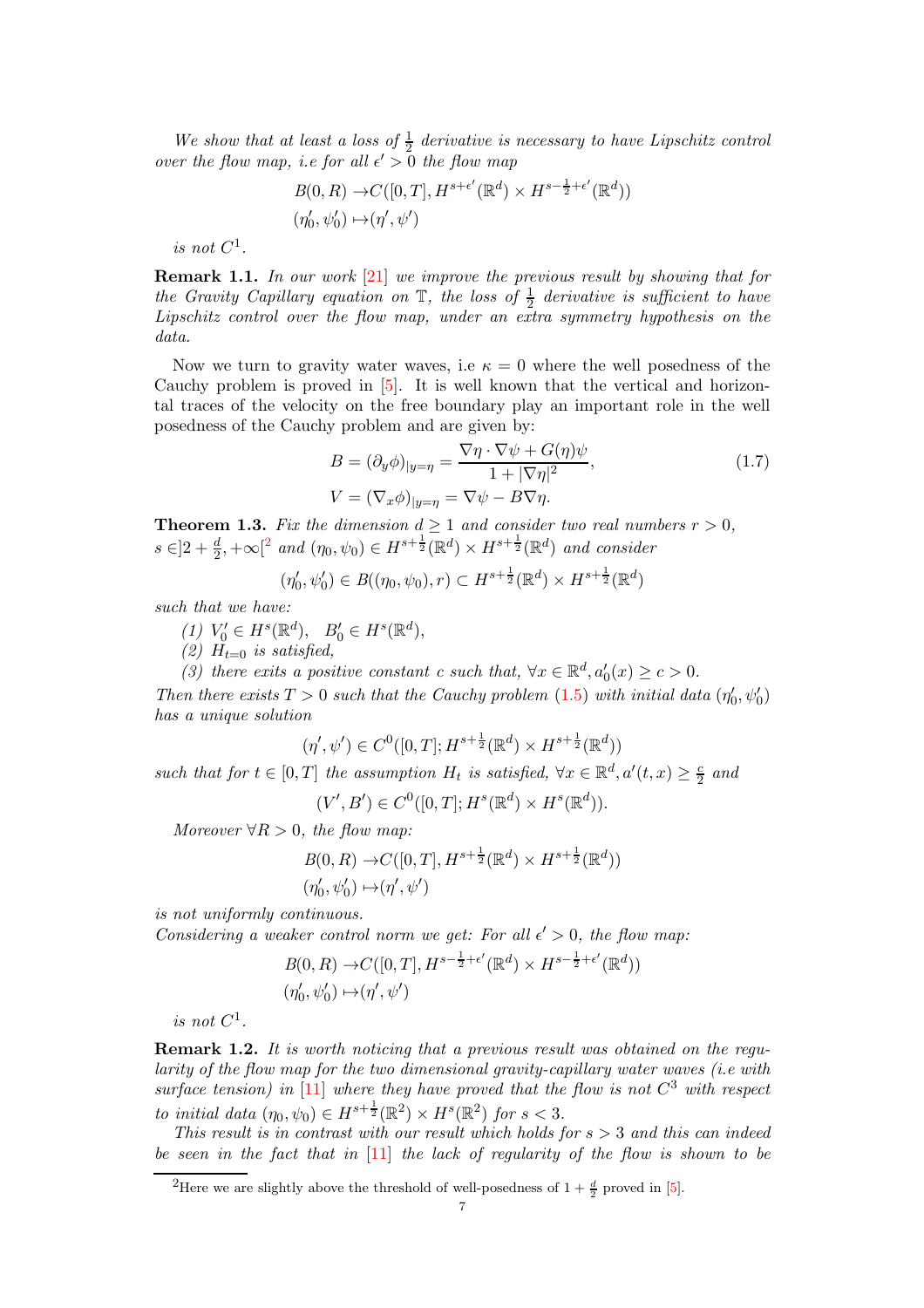primarily due to the influence of surface tension. Though in our work the lack of regularity of the flow is shown to be due to the hydrodynamic term (the non-linear transport term).

**Remark 1.3.** As the Cauchy problem for the water waves system on  $\mathbb{T}^d$  is solved by the same particularization and symmetrization (see  $[6]$ ) and our technical gener-alization in Section [3.2](#page-19-0) is proved on  $\mathbb{D}^d$  the previous results for the water waves on  $\mathbb{R}^d$  extend tautologically to  $\mathbb{T}^d$ .

1.5. Strategy of the proof. We explain the key ideas at the level of the equation  $(1.1),$  $(1.1),$ 

$$
\partial_t v + v \partial_x v + H \langle D \rangle^{\alpha} v = 0.
$$

The point of start is to adapt the classic proof of the quasi-linearity of the Burgers equation, presented to me in a personal note of C. Zuily [\[25\]](#page-45-0), that we will recall here.

1.5.1. Quasi-linearity of the Burgers equation. The result of quasi-linearity of the Burgers equation is that the flow map taken point-wise in time fails to be uniformly continuous. Such a result is obtained by constructing two families of solutions  $u$  and v from some initial data  $u^0$  and  $v^0$  depending on parameters  $\lambda$  and  $\epsilon$  such that

$$
\lim_{\substack{\lambda \to +\infty \\ \epsilon \to 0}} \|u^0 - v^0\|_{H^s} = 0 \text{ and } \|(u - v)(t, \cdot)\|_{H^s} \ge c > 0, \text{ with } t > 0.
$$

To show how to construct such families we start by recalling the usual geometric construction of the graph of a function  $u(t, \cdot)$  solution to the Burgers equation with initial data  $u^0$ . Put

$$
\chi(t, x) = x + tu^0(x)
$$

the characteristic flow associated to the problem, which is a diffeomorphism in the x variable. Then,

$$
u(t,\cdot) = u^0 \circ \chi(t,x)^{-1}.
$$

The action of  $\chi^{-1}$  $\chi^{-1}$  $\chi^{-1}$  on the graph of  $u^0$  is given by the following Figure 1 that also shows the shock formation phenomena.

Then  $u^0$  and  $v^0$  are chosen as a high frequency compactly supported ansatz depending on  $(\lambda, \epsilon)$ :

$$
u^{0}(x) = \lambda^{\frac{1}{2}-s}\omega(\lambda x), \quad v^{0}(x) = u^{0}(x) + \epsilon \omega(x), \quad \text{with} \quad \omega \in C_{0}^{\infty},
$$

where  $\epsilon$  represents a change in the initial speed of transport, and  $(\epsilon, \lambda)$  verify:

- $\epsilon \to 0$  insuring that the difference in the  $H^s$  norm of the sequences of initial data goes to 0.
- $\lambda \rightarrow +\infty$  is the usual ansatz parameter hypothesis.
- $\epsilon \lambda \rightarrow +\infty$  insuring that the change of transport speed is enough to have disjoint supports at positive time.

Now if we put  $\chi$  and  $\tilde{\chi}$  to be the characteristic flows associated to the solutions  $u^0$ and  $v^0$  then:

$$
(u-v)(t,x) = u^{0}(\chi(t,x)^{-1}) - v^{0}(\tilde{\chi}(t,x)^{-1})
$$
  
=  $u^{0}(\chi(t,x)^{-1}) - u^{0}(\tilde{\chi}(t,x)^{-1}) + O_{H^{s}}(\epsilon).$ 

Then using the compactly supported property of  $u^0$  and the change of speed we prove that  $u^0(\chi(t,x)^{-1})$  and  $u^0(\tilde{\chi}(t,x)^{-1})$  have disjoint supports which is illustrated by Figure [3.](#page-9-0) We then prove that  $||u^0(\chi(t,x)^{-1})||_{\dot{H}^s} \geq c > 0$  which finishes the proof of the non uniform continuity of the flow map. For the control in a weaker norm, that is the flow map cannot be  $C^1(H^s(\mathbb{D}), C^0([0,T], H^{s-1+\epsilon}(\mathbb{D}))),$  we get it from the estimate  $||u^0(\chi(t,x)^{-1})||_{H^{s-\mu}} \geq c\lambda^{-\mu}$ .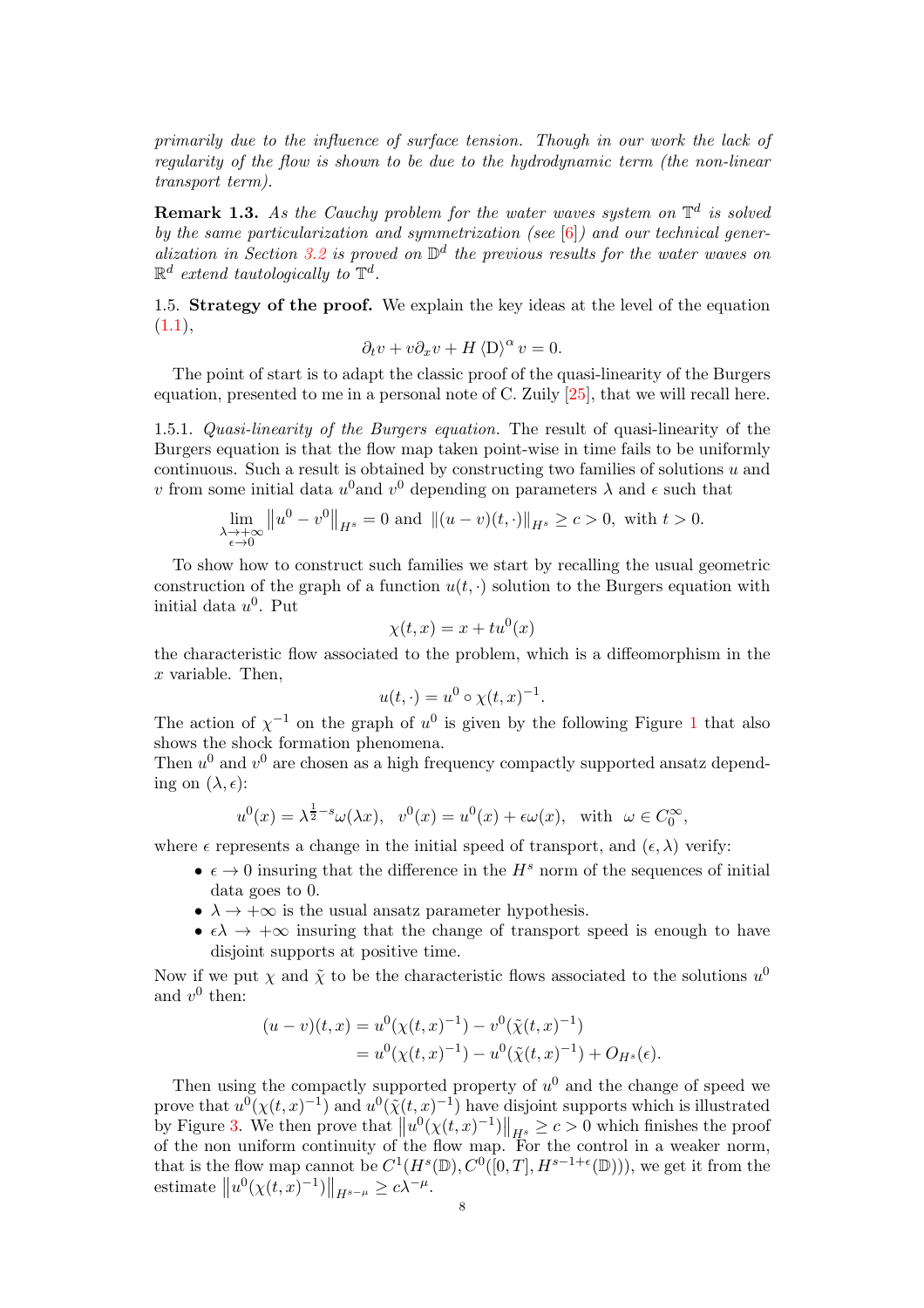

FIGURE 1. The lines (1) and (2) are the characteristic curves from  $Q_0^{in}$  and  $P_0^{in}$ . T is the time of formation of the shock wave.

<span id="page-8-0"></span>

<span id="page-8-1"></span>Figure 2. Graph of the ansatz.

1.5.2. Quasi-linearity of problem  $(2.1)$ . Now if we adapt the proof to our current problem  $(1.1)$  we get:

$$
(u-v)(t,x) = f(t, \chi(t,x)^{-1}) - g(t, \tilde{\chi}(t,x)^{-1})
$$
  
=  $f(t, \chi(t,x)^{-1}) - f(t, \tilde{\chi}(t,x)^{-1}) + O_{H^s}(\epsilon + t^2 \epsilon \lambda^{\alpha}),$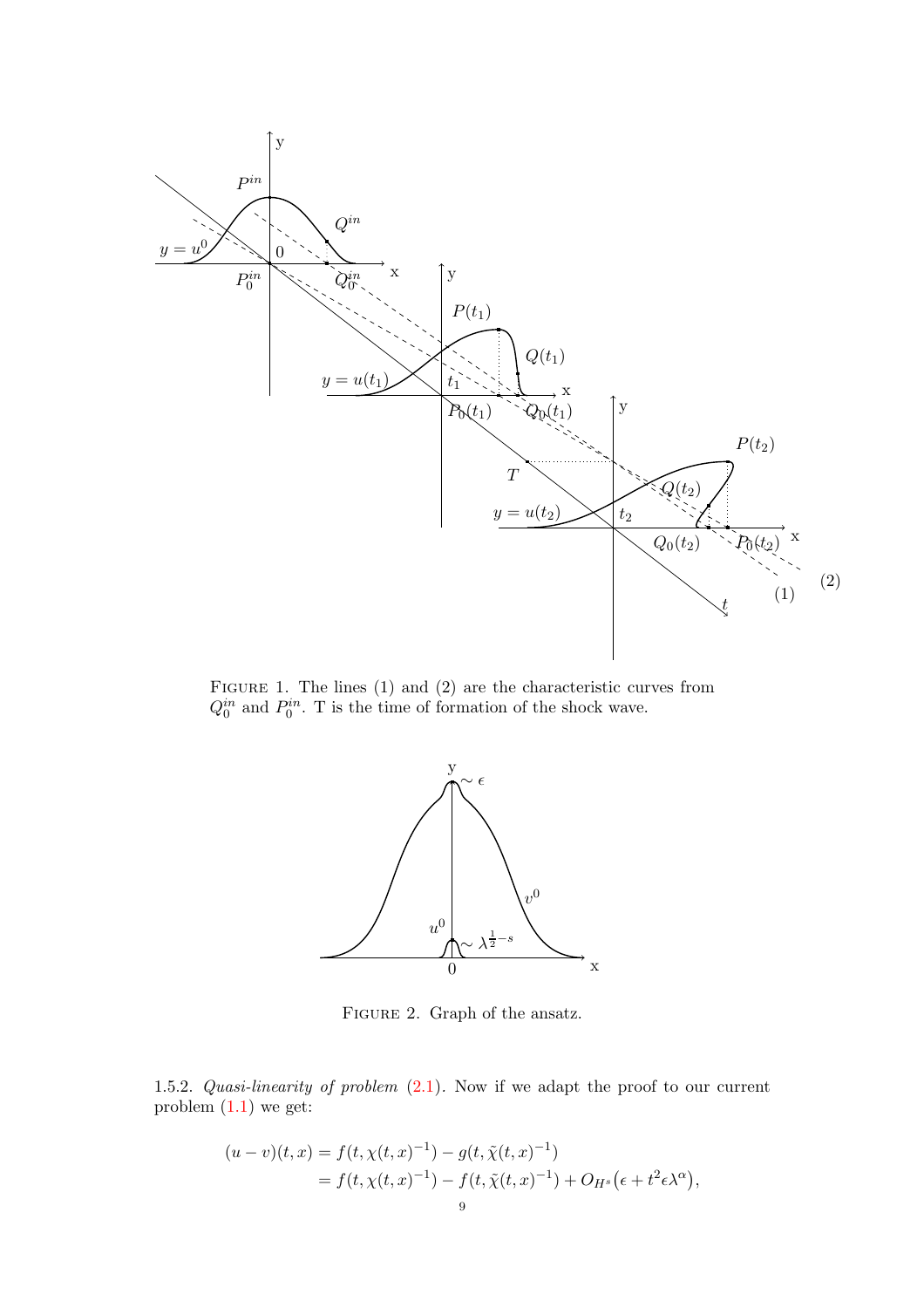

FIGURE 3. Transport of the ansatz.

where  $f$  and  $g$  are solutions to

<span id="page-9-0"></span>
$$
\partial_t f + (H \langle D \rangle^{\alpha})^* f = 0 \tag{1.8}
$$

<span id="page-9-2"></span><span id="page-9-1"></span>
$$
\partial_t g + \widetilde{\left(H \langle D \rangle^{\alpha}}\right)^* g = 0 \tag{1.9}
$$

and  $(\cdot)^*$  and  $\widetilde{(\cdot)}^*$  are the change of variables by the characteristic flows defined for a symbol a by

$$
\operatorname{Op}(a)^*(u \circ \chi) = (\operatorname{Op}(a)u) \circ \chi \text{ i.e } \operatorname{Op}(a)^*(u) = (\operatorname{Op}(a)[u \circ \chi^{-1}]) \circ \chi,
$$

and analogously for  $\widetilde{(\cdot)}^*$ , which we prove that they are well posed in Appendix [B.](#page-40-0)

The first immediate problem we face is the extra term  $t^2 \epsilon \lambda^{\alpha}$  which diverges, to remedy this we give up control of the flow map punctually in time and use a conveniently chosen sequence of small time  $(\tau)$  to control  $\tau^2 \epsilon \lambda^{\alpha}$ :

$$
\tau \to 0
$$
, but still insure  $\lambda \epsilon \tau \to +\infty$ .

The second, deeper problem we face is that we lose control over the support of the solution. Indeed  $(1.8)$  and  $(1.9)$  are obtained by pull-back of the linear equation

<span id="page-9-4"></span>
$$
\partial w + H \langle D \rangle^{\alpha} w = 0 \tag{1.10}
$$

which is a non local-dispersive equation that is expected to disperse the support of the solution and the  $L^{\infty}$  norm. This phenomena is thus expected to oppose the phenomena illustrated by the previous Figures [\(1\)](#page-8-0) and [\(2\)](#page-8-1) and indeed does so for the KdV equation on R.

To remedy this, the idea is not to use  $u^0$  and  $v^0$  as initial data but by profiting of the time reversibility  $3$  of the equations use the backward in time solutions  $u^1$  and  $v^1$  defined by:

$$
\begin{cases} \omega \text{ solution of } (1.10), \\ \omega(\tau, \cdot) = u^0, \\ \omega(0, \cdot) = u^1, \end{cases} \qquad \begin{cases} \omega' \text{ solution of } (1.10), \\ \omega'(\tau, \cdot) = v^0, \\ \omega'(0, \cdot) = v^1. \end{cases}
$$

<span id="page-9-3"></span><sup>3</sup>This idea fundamentally depends on the local reversibility in time of the linearised equations and thus fails for the fractional Burgers equation.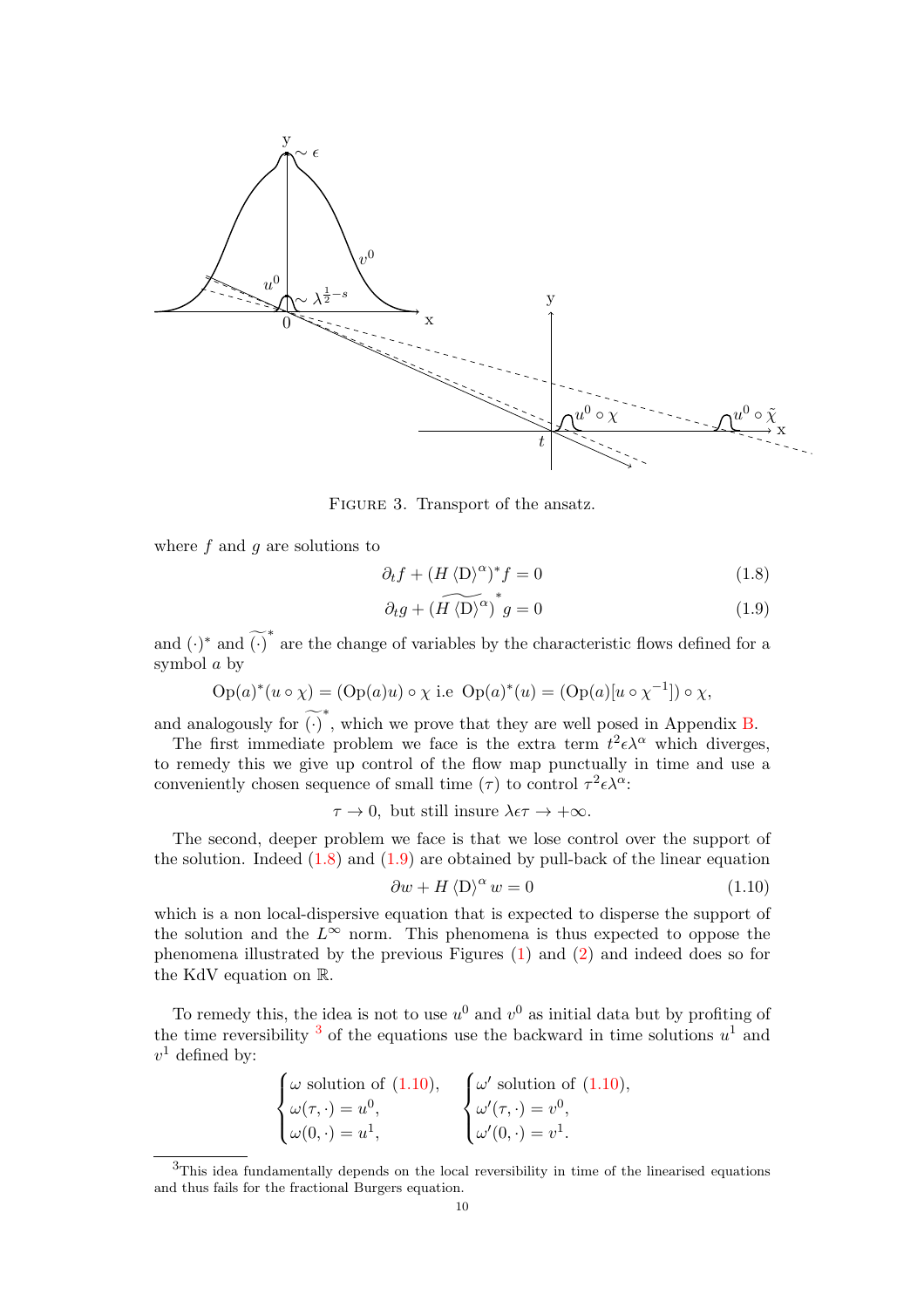This gives us:

$$
(u-v)(\tau,x) = u^0(\chi(0,\tau,x)) - u^0(\tilde{\chi}(0,\tau,x)) + O_{H^s}(\epsilon + \tau^2 \epsilon \lambda^{\alpha} + \tau^2 \lambda^{\alpha-1}).
$$

We then prove that this gives the desired result, in the threshold  $\alpha \in [0, 2]$ , by proving analogously to the Burgers equation:  $\left\|u^{0}(\chi^{-1}(t,x))\right\|_{H^{s}} \geq c > 0$  and then using the compactly supported property of  $u^0$  and the change of speed we prove that  $u^0(\chi(0,\tau,x))$  and  $u^0(\tilde{\chi}(0,\tau,x))$  have disjoint supports.

1.6. Acknowledgement. I would like to express my sincere gratitude to my thesis advisor Thomas Alazard. I would also like to thank Claude Zuily for his insightful note on the Burgers equation that helped me understand the problem.

2. Study of the model equation

<span id="page-10-0"></span>In this section we give a full proof of Theorem [1.1.](#page-2-2)

2.0.1. Prerequisites on the Cauchy Problems. For a real number  $\alpha \in [0,2]$ , we con-sider the Cauchy problem<sup>[4](#page-10-2)</sup>:

<span id="page-10-1"></span>
$$
\begin{cases} \partial_t u + u \partial_x u + H \langle \mathcal{D} \rangle^\alpha u = 0 \\ u(0, \cdot) = u_0(\cdot) \in H^s(\mathbb{D}), \ s > \frac{3}{2}, \end{cases}
$$
 (2.1)

It is well known that the problem is well posed in Sobolev spaces, this can be summarized in the following Theorem:

<span id="page-10-3"></span>**Theorem 2.1.** Consider two real numbers,  $s \in ]\frac{3}{2}$  $\frac{3}{2}, +\infty$  and  $r > 0$ . Fix  $u_0 \in H^s(\mathbb{D})$ . Then there exists  $T > 0$ , such that for all  $v_0 \in \overline{B}(u_0, r) \subset H^s(\mathbb{D})$ , the problem  $(2.1)$ with initial data v<sub>0</sub> has a unique solution  $v \in C^0([0,T], H^s(\mathbb{D}))$ , the map  $v_0 \mapsto v_0$ is continuous from  $B(u_0,r)$  to  $C^0([0,T],H^s(\mathbb{D}))$  and maps real functions into real functions. Moreover we have the estimates:

<span id="page-10-4"></span>
$$
\forall 0 \le \mu \le s, \|v(t)\|_{H^{\mu}(\mathbb{D})} \le C_{\mu} \|v_0\|_{H^{\mu}(\mathbb{D})}.
$$
\n(2.2)

Taking two different solutions u, v, such that  $u_0 \in H^{s+1}(\mathbb{D})$ :

$$
\forall 0 \le \mu \le s, \|(u - v)(t)\|_{H^{\mu}(\mathbb{D})} \le \|u_0 - v_0\|_{H^{\mu}(\mathbb{D})} e^{C_{\mu} \int_0^t \|u(s)\|_{H^{\mu+1}(\mathbb{D})}} ds. \tag{2.3}
$$

We will also need to remark that fixing the initial data at  $\theta$  is an arbitrary choice, that is all of the previous conclusions hold for the Cauchy problem defined for  $t_0 \leq T$ :

$$
\begin{cases} \partial_t v + v \partial_x v + H \langle D \rangle^\alpha v = 0 \\ v(t_0, \cdot) = v_0(\cdot) \in H^s(\mathbb{D}), \ s > \frac{3}{2}. \end{cases}
$$
 (2.4)

Remark 2.1. Note that the previous Theorem holds for the Cauchy problem associated to the Burgers equation:

$$
\begin{cases}\n\partial_t u + u \partial_x u = 0 \\
u(0, \cdot) = u_0(\cdot) \in H^s(\mathbb{D}), \ s > \frac{3}{2},\n\end{cases}
$$
\n(2.5)

Though we have some extra estimates in Hölder type spaces:

$$
\forall 0 \le k < s - \frac{1}{2}, \|u(t)\|_{W^{k,\infty}(\mathbb{D})} \le C_k \|u_0\|_{W^{k,\infty}(\mathbb{D})},\tag{2.6}
$$

Taking two different solution u, v, such that  $u_0 \in H^{s+1}(\mathbb{D})$ :

$$
\forall 0 \leq k < s - \frac{1}{2}, \left\| (u - v)(t) \right\|_{W^{k,\infty}(\mathbb{D})} \leq \left\| u_0 - v_0 \right\|_{W^{k,\infty}(\mathbb{D})} e^{C_k \int_0^t \left\| u(s) \right\|_{W^{k+1,\infty}(\mathbb{D})} ds}.
$$

<span id="page-10-2"></span><sup>4</sup>Recall that  $D = Op(|\xi|)$ .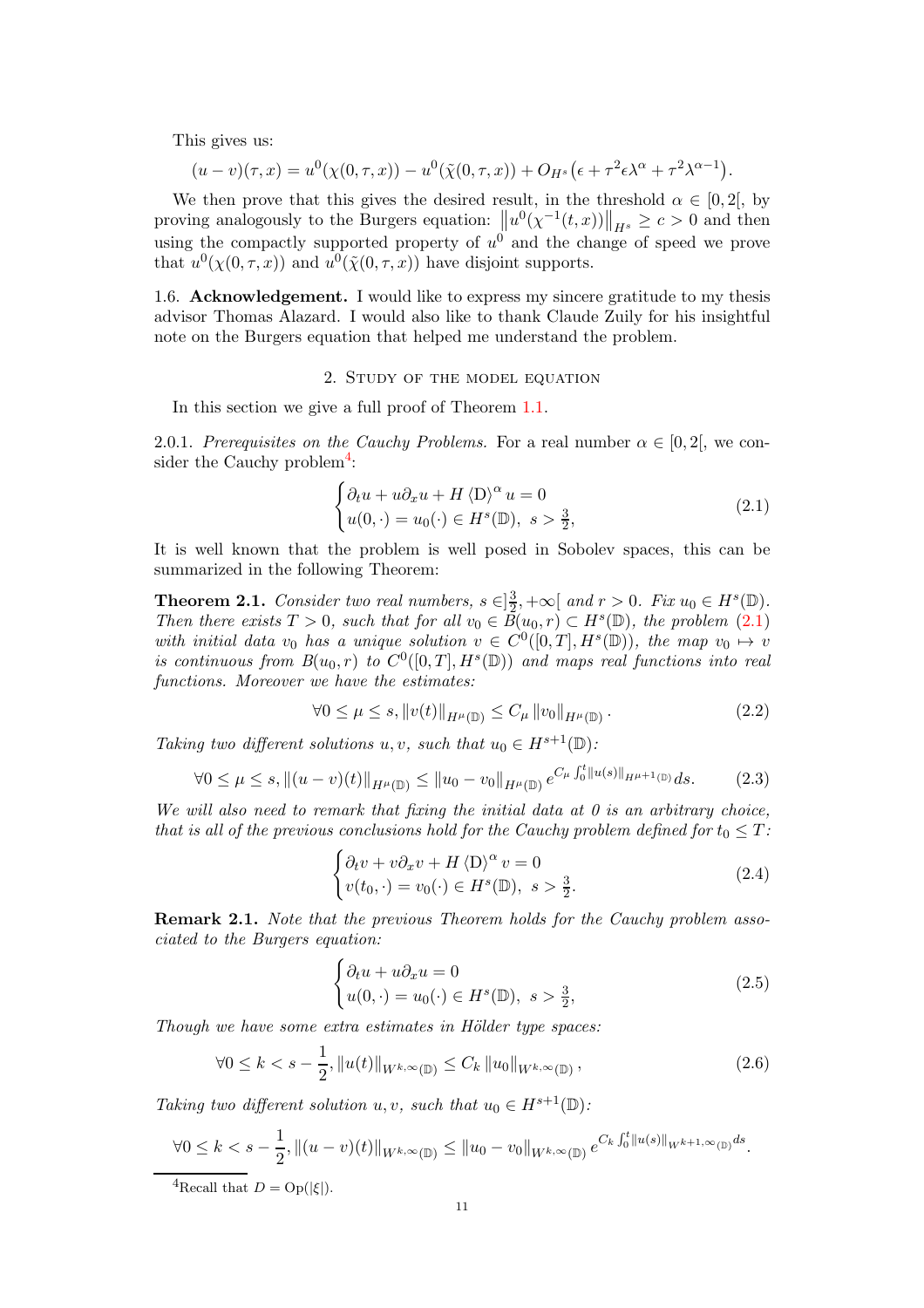**Remark 2.2.** The evolution PDE  $(2.1)$ , does not have a scaling because of the inhomogeneous term  $H \langle D \rangle^{\alpha}$ . But for the purpose of our study of the local Cauchy problem, the small frequency part does not play an important role. So in order to have a better idea on the main terms that locally drive the evolution we can heuristically replace it with  $H|D|^{\alpha}$  in order to compute the scaling. By doing so we get that the change of scale,

$$
u_0 \mapsto \lambda^{\alpha - 1} u_0(\lambda x)
$$

gives the solution

$$
\lambda^{\alpha-1} u(\lambda^{\alpha} t, \lambda x).
$$

Thus giving the scaling in Sobolev spaces:  $s_c = 1 + \frac{1}{2} - \alpha$ , thus we prove quasi-linearity in the subcritical regime of the problem.

Notation 2.1. In order not to be confused with the pull-back symbol, henceforth the conjugate of a symbol a will be written as  $a^{\dagger}$ .

As the linearized equation is a hyperbolic pseudo-differential equation we recall the result on the Cauchy problem associated to this type of equations:

<span id="page-11-0"></span>**Theorem 2.2.** Consider  $(a_t)_{t \in \mathbb{R}}$  a family of symbols in  $S^{\beta}(\mathbb{D}^d), \beta \in \mathbb{R}$ , such that  $t \mapsto a_t$  is continuous and bounded from  $\mathbb R$  to  $S^{\beta}(\mathbb{D}^d)$  and such that  $\text{Re}(a_t) = \frac{a_t + a_t^{\top}}{2}$ is bounded in  $S^0(\mathbb{D}^d)$ , and take  $T > 0$ . Then for all  $s \in \mathbb{R}$ ,  $u_0 \in H^s(\mathbb{D}^d)$  and  $f \in C^0([0,T]; H^s(\mathbb{D}^d))$  the Cauchy problem:

$$
\begin{cases} \partial_t u + \text{Op}(a)u = f \\ \forall x \in \mathbb{D}^d, u(0, x) = u_0(x) \end{cases}
$$
 (2.7)

has a unique solution  $u \in C^0([0,T]; H^s(\mathbb{D}^d)) \cap C^1([0,T]; H^{s-\beta}(\mathbb{D}^d))$  which verifies the estimates:

$$
||u(t)||_{H^{s}(\mathbb{D}^{d})} \leq e^{Ct} ||u_0||_{H^{s}(\mathbb{D}^{d})} + 2 \int_0^t e^{C(t-t')} ||f(t')||_{H^{s}(\mathbb{D}^{d})} dt',
$$

where C depends on a finite symbol semi-norm of  $\text{Re}(a_t)$ . We will also need to remark that fixing the initial data at 0 is an arbitrary choice. More precisely,  $\forall 0 \le t_0 \le T$ and all data  $u_0 \in H^s(\mathbb{D}^d)$  the Cauchy problem:

$$
\begin{cases} \partial_t u + \text{Op}(a)u = f \\ \forall x \in \mathbb{D}^d, u(t_0, x) = u_0(x) \end{cases}
$$
 (2.8)

has a unique solution  $u \in C^0([0,T]; H^s(\mathbb{D}^d)) \cap C^1([0,T]; H^{s-\beta}(\mathbb{D}^d))$  which verifies the estimate:

$$
||u(t)||_{H^{s}(\mathbb{D}^{d})} \leq e^{C|t-t_{0}|} ||u_{0}||_{H^{s}(\mathbb{D}^{d})} + 2 \left| \int_{t_{0}}^{t} e^{C(t-t')} ||f(t')||_{H^{s}(\mathbb{D}^{d})} dt' \right|.
$$

2.1. **Proof of Theorem [1.1.](#page-2-2)** To prove the theorem we will show that there exists a positive constant C and two sequences  $(u_{\epsilon,\tau}^{\lambda})$  and  $(v_{\epsilon,\tau}^{\lambda})$  solutions of [1.1](#page-2-1) on [0, 1] such that for every  $t \in [0, 1]$ ,

$$
\sup_{\lambda,\epsilon,\tau} \left\| u^{\lambda}_{\epsilon,\tau} \right\|_{L^{\infty}([0,1],H^s(\mathbb{D}))} + \left\| v^{\lambda}_{\epsilon,\tau} \right\|_{L^{\infty}([0,1],H^s(\mathbb{D}))} \leq C,
$$

 $(u_{\epsilon,\tau}^{\lambda})$  and  $(v_{\epsilon,\tau}^{\lambda})$  satisfy initially

$$
\lim_{\substack{\lambda \to +\infty \\ \epsilon, \tau \to 0}} \left\| u^{\lambda}_{\epsilon, \tau}(0, \cdot) - v^{\lambda}_{\epsilon, \tau}(0, \cdot) \right\|_{H^s(\mathbb{D})} = 0,
$$

but,

$$
\liminf_{\substack{\lambda \to +\infty \\ \epsilon, \tau \to 0}} \left\| u^{\lambda}_{\epsilon, \tau} - v^{\lambda}_{\epsilon, \tau} \right\|_{L^{\infty}([0,1], H^s(\mathbb{D}))} \geq c > 0.
$$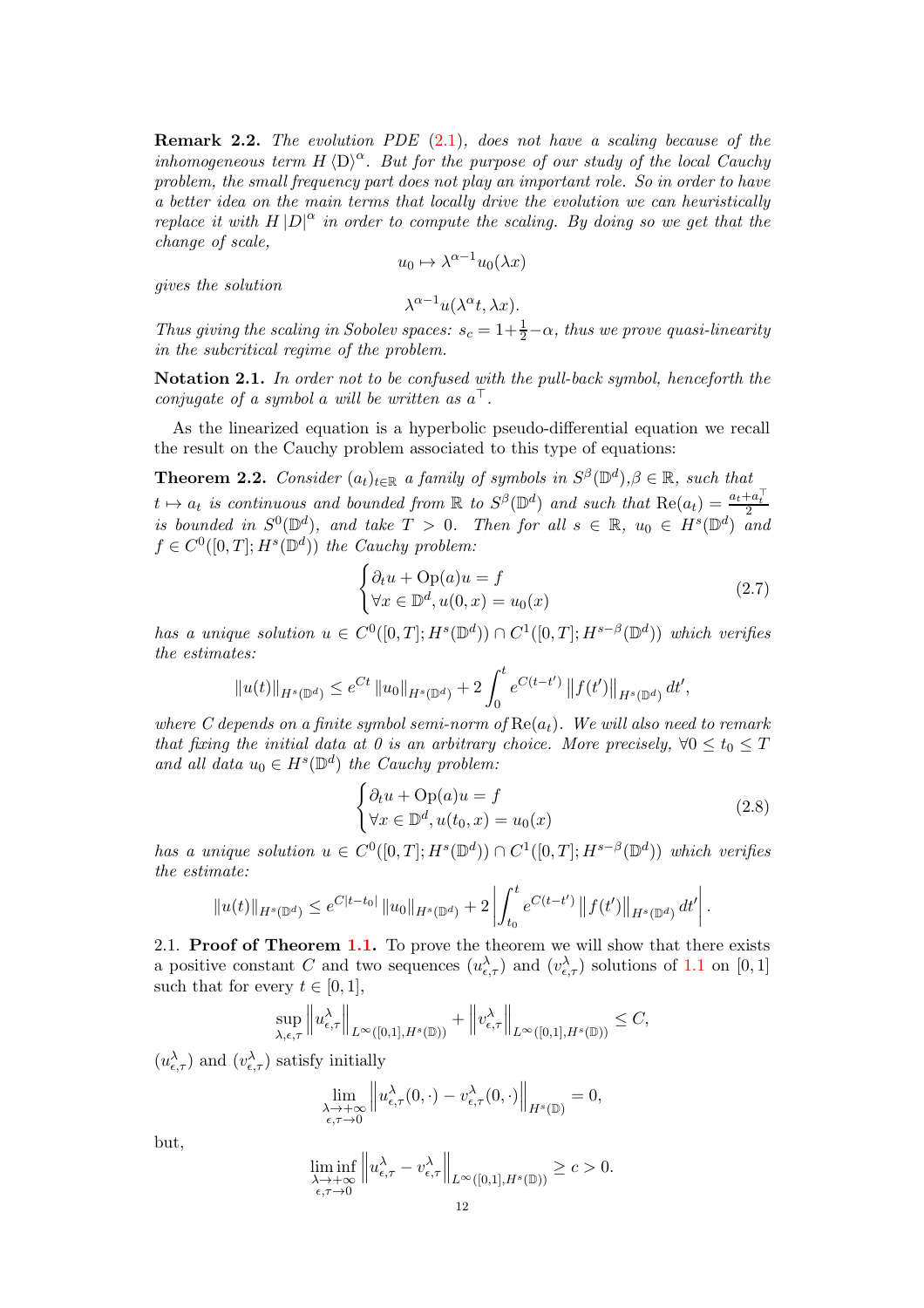Considering a weaker control norm we want to get, for all  $\delta > 0$ ,

$$
\liminf_{\substack{\lambda \to +\infty \\ \epsilon, \tau \to 0}} \frac{\|u_{\epsilon, \tau}^{\lambda} - v_{\epsilon, \tau}^{\lambda}\|_{L^{\infty}([0,1], H^{s-1+(\alpha-1)^++\delta}(\mathbb{D}))}}{\|u_{\epsilon, \tau}^{\lambda}(0, \cdot) - v_{\epsilon, \tau}^{\lambda}(0, \cdot)\|_{H^{s}(\mathbb{D})}} = +\infty.
$$

#### 2.1.1. Definition of the Ansatz.

- For  $\mathbb{D} = \mathbb{R}$ , take  $\omega \in C_0^{\infty}(\mathbb{R}), \omega(x) = 1$  if  $|x| \leq \frac{1}{2}, \omega(x) = 0$  if  $|x| \geq 1$ .
- For  $\mathbb{D} = \mathbb{T}$ , we see functions on  $\mathbb{T} = \mathbb{R}/2\pi\mathbb{Z}$  as  $2\pi$  periodic function on  $\mathbb{R}$  and we take  $\omega \in C_0^{\infty}(\mathbb{T})$  as the periodic extension of the function defined above.

Let  $(\lambda, \epsilon)$  be two positive real sequences such that

$$
\lambda \to +\infty, \ \epsilon \to 0, \ \lambda \epsilon \to +\infty. \tag{2.9}
$$

,

Put

• for  $\mathbb{D} = \mathbb{R}$ .

$$
u^{0}(x) = \lambda^{\frac{1}{2}-s} \omega(\lambda x), \quad v^{0}(x) = u^{0}(x) + \epsilon \omega(x),
$$

• for  $\mathbb{D} = \mathbb{T}$ ,  $u^0$  and  $v^0$  as the periodic extensions of the functions defined above.

Take  $t_0 > 0$  smaller than a harmless constant which will be fixed later, and  $(\tau)$ ,  $0 <$  $\tau \leq t_0$  and  $\tau \to 0$ .

Now let  $l, l'$  be the solutions to the Cauchy problem on  $[0, t_0]$ :

$$
\begin{cases} \partial_t l + H \langle D \rangle^{\alpha} l = 0, \\ l(\tau, \cdot) = u^0, \end{cases} \qquad \begin{cases} \partial_t l' + H \langle D \rangle^{\alpha} l' = 0, \\ l'(\tau, \cdot) = v^0. \end{cases}
$$

Put  $u^1(x) = l(0, x)$  and define analogously  $v^1(x) = l'(0, x)$ .

Define u and v as the solution given by Theorem [2.1](#page-10-3) with initial data  $u^1$  and  $v^1$ on the intervals  $[0, T]$  and  $[0, T']$ . Taking  $0 < \delta < s - \frac{3}{2}$ ,  $u^0$  and  $v^0$  are uniformly bounded in  $H^{\frac{3}{2}+\delta}(\mathbb{D})$  when  $\lambda \to +\infty$  and thus by Theorem [2.2,](#page-11-0)  $u^1$  and  $v^1$  are also uniformly bounded in  $H^{\frac{3}{2}+\delta}(\mathbb{D})$  and thus by the Sobolev injection Theorem they are bounded in  $\dot{W}^{1,\infty}(\mathbb{D})$ . Thus we can take a uniform  $0 < T$  on which all the solutions are well defined and we take  $0 < t_0 \le T$ <sup>[5](#page-12-0)</sup>.

2.1.2. Change of variables by transport. Put

$$
\begin{cases} \frac{d}{dt}\chi(t,s,x) = u(t,\chi(t,s,x))\\ \chi(s,s,x) = x \end{cases}
$$

and define analogously  $\tilde{\chi}$  from v.

We recall that from the Cauchy-Lipschitz Theorem we have as  $u^0$  and  $v^0$  are  $H^{+\infty}(\mathbb{D})$  functions, then  $u^1, v^1$  are  $H^{+\infty}(\mathbb{D})$  and u and v are  $H^{+\infty}(\mathbb{D})$  with respect to the x variable thus  $\chi, \tilde{\chi} \in C^1([0,T]^2, C^{\infty})$ . And they are both diffeomorphisms in the x variable.

<span id="page-12-0"></span><sup>&</sup>lt;sup>5</sup>Heuristically, if the existence time of the solution with initial data  $\omega$  is [0, T] then the existence time of the solution with initial data  $u_0$  is  $\sim T\lambda^{s-\frac{3}{2}}$  which tends to infinity with  $\lambda$ , thus we are "dilating" the time scale of the problem with initial data  $\omega$  and "zooming" for short time and in the  $\dot{H}^s(\mathbb{D})$  norm. In this part of the evolution, we prove that the Burgers transport term is more important and gives this quasi-linear character to the PDE.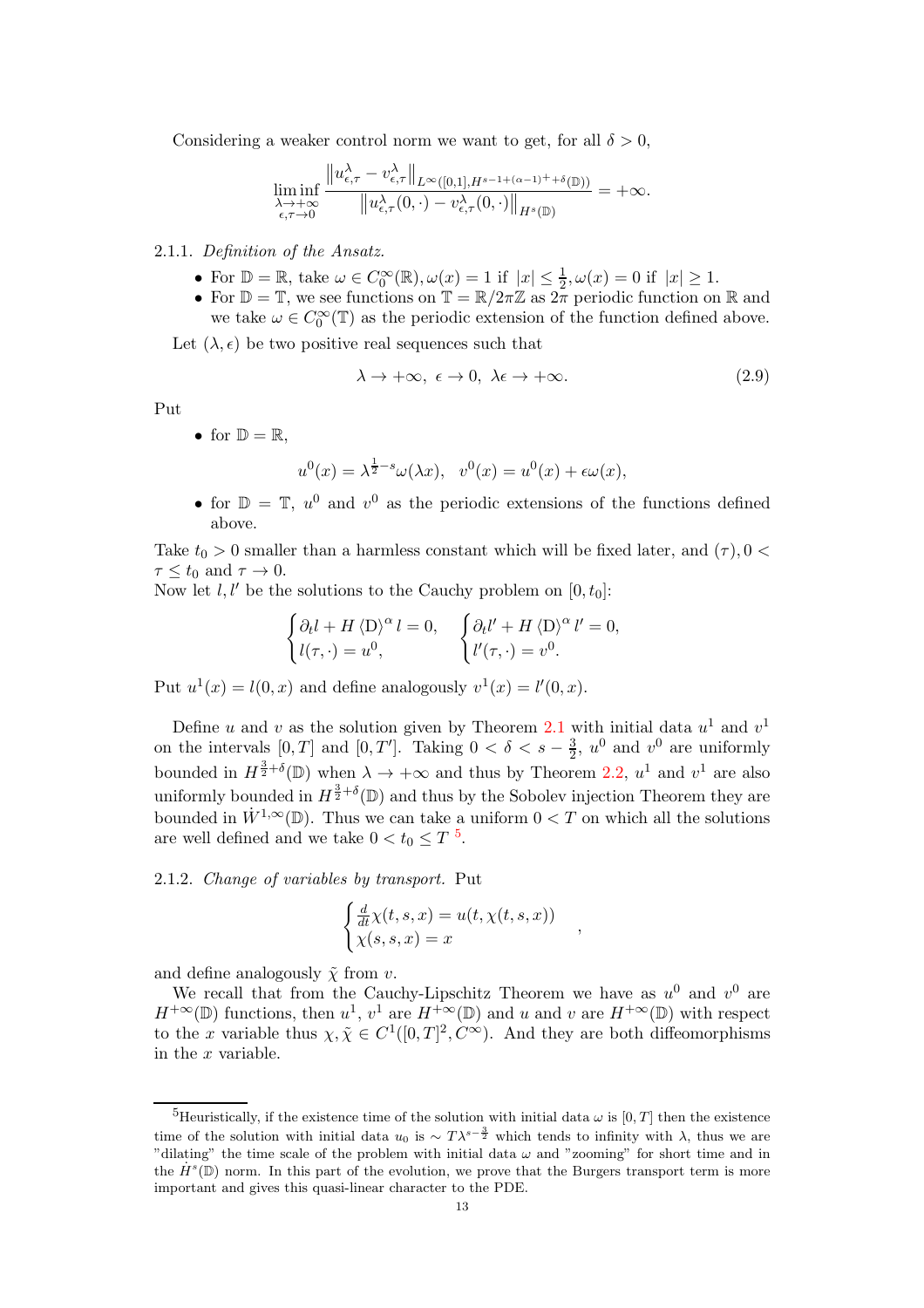By the estimate [\(2.2\)](#page-10-4) u and v are uniformly bounded in  $\dot{W}^{1,\infty}(\mathbb{D})$  because their Sobolev norms are dominated by those of  $u^1$  and  $v^1$  thus by those of  $u^0$  and  $v^0$  by Theorem [2.2.](#page-11-0) By classic manipulations of ODEs we get the estimates:

$$
\begin{cases} \exists C > 0, \forall t', t \le t_0, \forall x, C^{-1} \le |\partial_x \chi(t, t', x)| \le C\\ \forall 2 \le k < \lfloor s - \frac{1}{2} \rfloor, \left\| \partial_x^k \chi(t, t', x) \right\|_{L^\infty} \le C \left\| u \right\|_{W^{k, \infty}}. \end{cases} \tag{2.10}
$$

Analogous estimates hold for  $\tilde{\chi}$  using v. The classic transport computation reads:

 $\overline{\phantom{a}}$ 

$$
\begin{cases}\n\partial_t(u(t,\chi(t,0,x))) = (\partial_t u)(t,\chi(t,0,x)) + \partial_t(\chi(t,0,x))(\partial_x u)(t,\chi(t,0,x)) \\
= -(H \langle D \rangle^{\alpha} u)(t,\chi(t,0,x)) \\
= -(H \langle D \rangle^{\alpha})^*(u(t,\chi(t,0,x))), \\
u(0,\chi(0,0,x)) = u(0,x) = u^1(x).\n\end{cases}
$$

where  $(\cdot)^*$  is the change of variables by  $\chi(t, 0, x)$  as presented in Theorem [A.3.](#page-37-0) Thus if we put  $f$  the solution to the following Cauchy problem, which is well posed by Appendix [B:](#page-40-0)

$$
\begin{cases} \partial_t f + (H \langle D \rangle^{\alpha})^* f = 0 \\ \forall x \in \mathbb{D}, f(0, x) = u^1(x) \end{cases}
$$
 (2.11)

we get:

$$
u(t, \chi(t, 0, x)) = f(t, x) \Leftrightarrow u(t, x) = f(t, \chi(0, t, x)). \tag{2.12}
$$

Analogously, if we put  $q$  the solution to the well posed Cauchy problem,

$$
\begin{cases} \partial_t g + (\widetilde{H \langle D \rangle^{\alpha}})^* g = 0 \\ \forall x \in \mathbb{D}, g(0, x) = v^1(x) \end{cases}
$$
 (2.13)

where  $\widetilde{(\cdot)}^*$  is the change of variables by  $\widetilde{\chi}(t,0,x)$ , we get

$$
v(t,x) = g(t, \tilde{\chi}(0,t,x)) \Leftrightarrow v(t, \tilde{\chi}(t,0,x)) = g(t,x). \tag{2.14}
$$

Returning to the ODEs defining  $\chi$  and  $\tilde{\chi}$ , for a generic initial time  $0 \le t' \le t_0$  we get:

<span id="page-13-1"></span>
$$
\begin{cases} \chi(t, t', x) = x + \int_{t'}^{t} f(s, x) ds, \\ \tilde{\chi}(t, t', x) = x + \int_{t'}^{t} g(s, x) ds, \end{cases}
$$
 (2.15)

<span id="page-13-0"></span>**Proposition 2.1.** There exists  $C > 0$  independent of  $(\tau, \epsilon, \lambda)$  such that:  $\forall h \in H^s(\mathbb{D}), \forall (t, t') \leq t_0,$ 

$$
C^{-1} ||h||_{H^{s}} \leq ||h \circ \chi(t, t', x)||_{H^{s}} \leq C ||h||_{H^{s}},
$$
  

$$
C^{-1} ||h||_{H^{s}} \leq ||h \circ \tilde{\chi}(t, t', x)||_{H^{s}} \leq C ||h||_{H^{s}}.
$$

Proof. We will start by proving the upper bound for the estimate on the composition with  $\chi$ . As u is bounded in  $(\tau, \epsilon, \lambda)$  on  $C([0, T], H^s(\mathbb{D}))$  then there exists a unique solution  $H \in C([0,T], H^s(\mathbb{D}))$  to

$$
\begin{cases} \partial_t H + u \partial_x H = 0, \\ H(t, x) = h(x), \end{cases}
$$

and H is bounded in  $(\tau, \epsilon, \lambda)$  on  $C([0, T], H^s(\mathbb{D}))$ . The desired bound come from the fact that we have the explicit formula for  $H$ :

$$
H(t',x) = h \circ \chi(t,t',x).
$$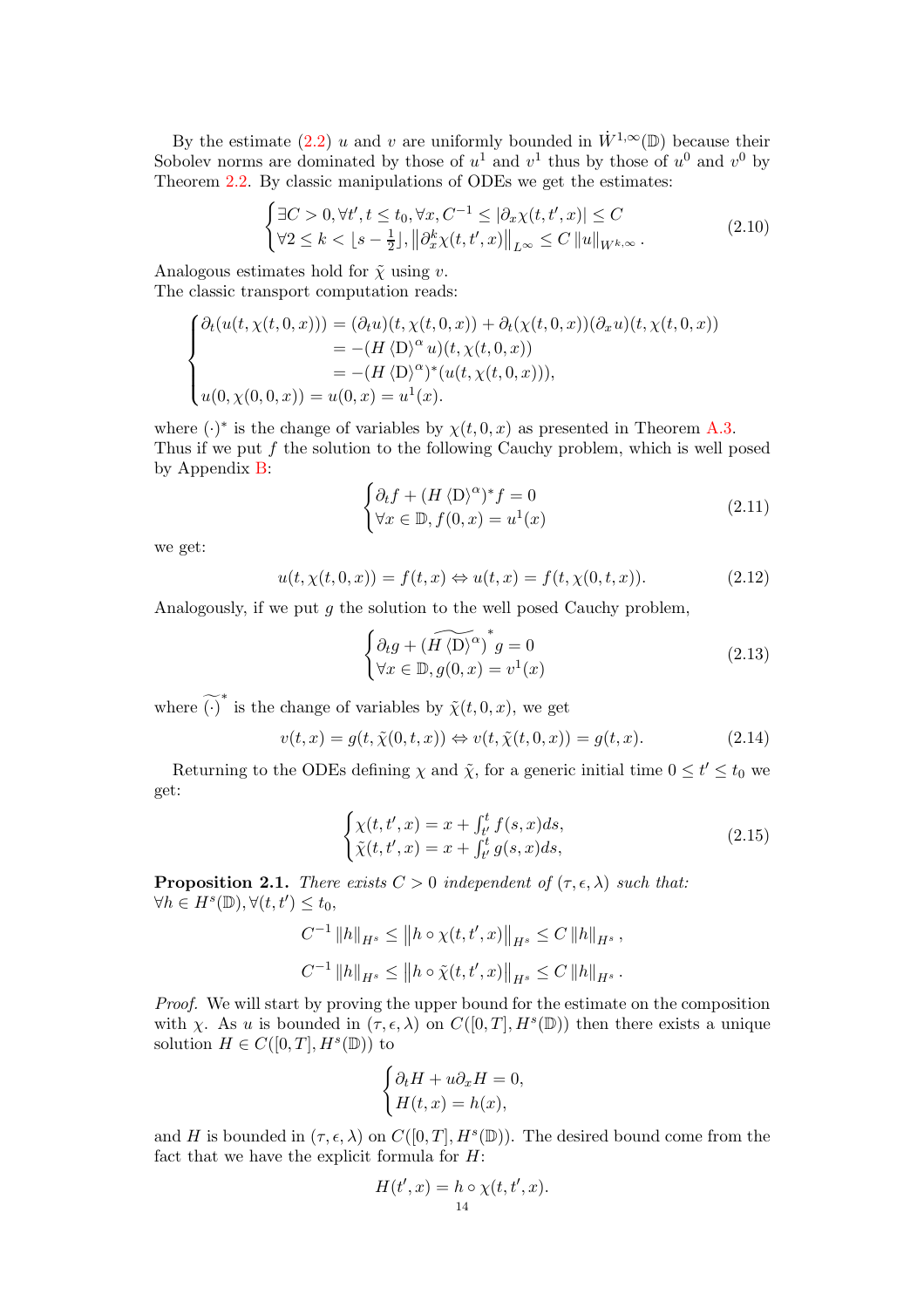Now to get the lower bound it suffices to write by the upper bound computations:

$$
||h||_{H^{s}} = ||h \circ \chi(t, t', x) \circ \chi(t', t, x)||_{H^{s}} \leq C ||h \circ \chi(t, t', x)||_{H^{s}}.
$$

We get analogously the estimates on the composition with  $\tilde{\chi}$ .

2.1.3. Key Lemma and proof of the Theorem.

<span id="page-14-0"></span>**Lemma 2.1.** Take  $\epsilon' > 0$  sufficiently small, as  $0 \leq \alpha < 2$  we can find a sequence  $(\tau, \epsilon, \lambda)$  such that:

$$
\begin{cases}\n\tau \to 0, \\
\epsilon \to 0, \\
\lambda \to +\infty, \\
\begin{cases}\n\lambda^{\epsilon-1} \lambda^{-1+(\alpha-1)^{+}+\epsilon'} \to +\infty, \\
\lambda \epsilon \tau \to +\infty, \\
\lambda^{\alpha} \epsilon \tau^{2} \to 0.\n\end{cases} (2.16)
$$

Then there exists  $c > 0$  such that:

(1) For  $\nu \geq 0$  and  $\forall (\tau, \epsilon, \lambda), \|u^0 \circ \chi(0, \tau, x) - u^0 \circ \tilde{\chi}(0, \tau, x)\|_{H^{s-\nu}} > c\lambda^{-\nu}$ . (2) For  $\nu > 0$ 

$$
u(\tau, x) - v(\tau, x) = u^0 \circ \chi(0, \tau, x) - u^0 \circ \tilde{\chi}(0, \tau, x)
$$
  
+ 
$$
O_{H^{s-\nu}}\left(\epsilon + (\tau \lambda^{(\alpha-1)^+} + \tau \lambda^{\alpha-(s-\nu)})\lambda^{-\nu} + \tau^2 \epsilon \lambda^{\alpha-\nu}\right).
$$
 (2.17)

We will now show that this Lemma implies the Theorem [1.1.](#page-2-2) We have by combining the estimates (1) and (2) for  $\nu = s$ :

$$
\forall (\tau,\epsilon,\lambda), \|u(\tau,x)-v(\tau,x)\|_{H^s} > \frac{c}{2} > 0 \text{ thus } \sup_{\tau,\epsilon,\lambda} \|u(\tau,x)-v(\tau,x)\|_{H^s} > \frac{c}{2} > 0.
$$

Also by Theorem [2.2:](#page-11-0)

$$
\exists C > 0, \|u^{1}(x) - v^{1}(x)\|_{H^{s}} \le C\epsilon, \text{ thus } \|u^{1}(x) - v^{1}(x)\|_{H^{s}} \to 0,
$$

which gives the non uniform continuity in the desired norms. Now for the control in a weaker norm we write:

$$
\frac{\|u(\tau,x) - v(\tau,x)\|_{H^{s-1+(\alpha-1)^++\epsilon'}}}{\|u^1(x) - v^1(x)\|_{H^s}} \ge c\epsilon^{-1}\lambda^{-1+(\alpha-1)^++\epsilon'} \to +\infty,
$$

which gives the desired result.

[2.1.](#page-14-0)4. Proof of point 1 of Lemma 2.1. We first prove that there exists  $c > 0$  such that  $||u^0 \circ \chi(0, \tau, x)||_{H^{s-\nu}} > c\lambda^{-\nu}$ , indeed by Proposition [2.1](#page-13-0) and change of variable:

<span id="page-14-2"></span><span id="page-14-1"></span>
$$
\|u^{0} \circ \chi(0, \tau, x)\|_{H^{s-\nu}} \ge C^{-1} \|u^{0}\|_{H^{s-\nu}} \ge C^{-1} \lambda^{-\nu} \|\omega\|_{H^{s-\nu}}.
$$
 (2.18)

Now we will show that  $u^0 \circ \chi(0, \tau, x)$  and  $u^0 \circ \tilde{\chi}(0, \tau, x)$  have disjoint supports which will suffice to conclude given [\(2.18\)](#page-14-1). Put  $y = \chi(0, \tau, x)$ , thus  $x = \chi(\tau, 0, y)$ . On the support of  $u^0 \circ \chi(0, \tau, x)$  we have:

• If  $\mathbb{D} = \mathbb{R}, \lambda |y| \leq 1.$ 

• If  $\mathbb{D} = \mathbb{T}, \forall k \in \mathbb{N}, 2\pi k - 1 \leq \lambda |y| \leq 2\pi k + 1.$ 

We compute by the Taylor formula, since  $x = \tilde{\chi}(\tau, 0, y)$ :

$$
\tilde{\chi}(0,\tau,x) = \tilde{\chi}(0,\tau,\tilde{\chi}(\tau,0,y))
$$
\n
$$
+ (\chi(\tau,0,y) - \tilde{\chi}(\tau,0,y)) \int_0^1 \partial_y \tilde{\chi}(0,\tau,r\chi(\tau,0,y) + (1-r)\tilde{\chi}(\tau,0,y)) dr
$$
\n
$$
= y + (\chi(\tau,0,y) - \tilde{\chi}(\tau,0,y)) \int_0^1 \partial_y \tilde{\chi}(0,\tau,r\chi(\tau,0,y) + (1-r)\tilde{\chi}(\tau,0,y)) dr.
$$
\n(2.19)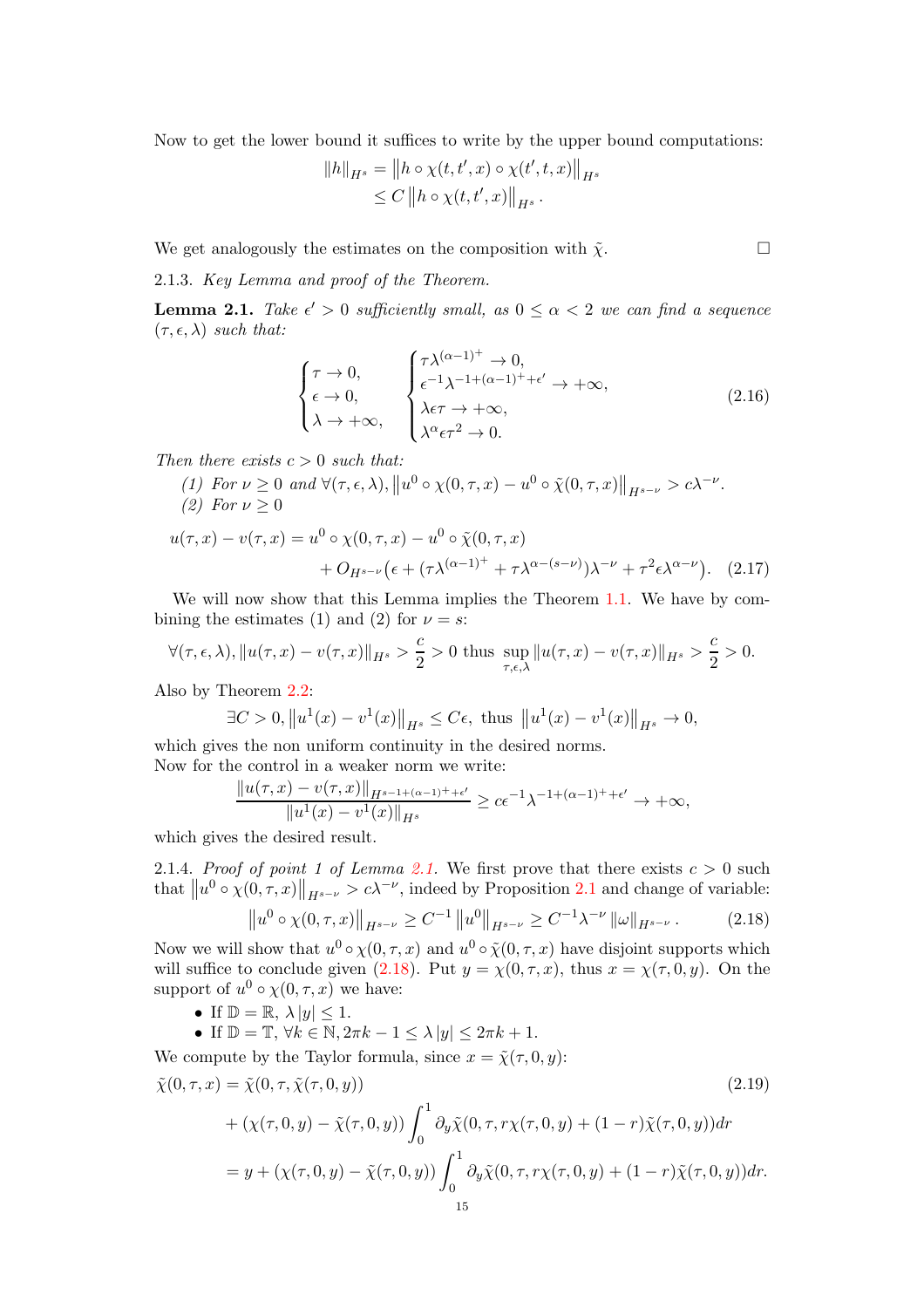First by  $(2.15)$ ,

$$
\partial_y \tilde{\chi}(0, \tau, r\chi(\tau, 0, y) + (1 - r)\tilde{\chi}(\tau, 0, y))
$$
  
= 1 +  $\int_0^{\tau} \partial_y [g(t, r\chi(\tau, 0, y) + (1 - r)\tilde{\chi}(\tau, 0, y))]dt.$ 

Thus by estimates of Theorem [B.1,](#page-40-1) taking  $0 < \delta < s - \frac{3}{2}$  $\frac{36}{2}$  $\frac{36}{2}$  $\frac{36}{2}$ :

$$
\partial_y \tilde{\chi}(0, \tau, r\chi(\tau, 0, y) + (1 - r)\tilde{\chi}(\tau, 0, y)) = 1 + O_{L^{\infty}}(\tau [1 + ||v^1||_{H^{\frac{3}{2} + \delta}} + ||u^1||_{H^{\frac{3}{2} + \delta}}])
$$
  
= 1 + O\_{L^{\infty}}(\tau),

Which gives

$$
\int_0^1 \partial_y \tilde{\chi}(0, \tau, r\chi(\tau, 0, y) + (1 - r)\tilde{\chi}(\tau, 0, y)) dr = 1 + O_{L^{\infty}}(\tau).
$$
 (2.20)

Now we estimate  $\chi(\tau, 0, y) - \tilde{\chi}(\tau, 0, y)$ , by  $(2.15)$ :

$$
\chi(\tau, 0, y) - \tilde{\chi}(\tau, 0, y) = \int_0^{\tau} f(t, y) - g(t, y) dt.
$$
 (2.21)

Taking  $0 < \delta < s - \frac{3}{2}$ , by estimates of Theorem [B.1:](#page-40-1)

$$
f(t, y) = f(0, y) + \int_0^t \partial_t f(r, y) dr = u^1(y) + t O_{L^{\infty}}(||u^1||_{H^{\frac{1}{2} + \alpha + \delta}})
$$
  
=  $u^1(y) + O_{L^{\infty}}(t\lambda^{-1}).$ 

Analogously we get:

$$
g(t, y) = v^{1}(y) + O_{L^{\infty}}(t\epsilon).
$$

Consider  $\mu$  the solution to the Cauchy problem:

$$
\begin{cases} \partial_t \mu + H \langle D \rangle^{\alpha} \mu = 0 \\ \forall y \in \mathbb{D}, \mu(\tau, y) = \omega(y). \end{cases}
$$
 (2.22)

By definition:

$$
u^{1}(y) - v^{1}(y) = -\epsilon \mu(0, y) = -\epsilon \omega(y) + \epsilon \int_{\tau}^{0} \partial_{t} \mu(t, y) dt
$$

$$
= -\epsilon \omega(y) + O_{L^{\infty}}(\epsilon \tau).
$$

Thus,

$$
\chi(\tau,0,y) - \tilde{\chi}(\tau,0,y) = -\epsilon \tau \omega(y) + O_{L^{\infty}}(\tau^2 \epsilon),
$$

and finally we get in [\(2.19\)](#page-14-2),

$$
\tilde{\chi}(\tau, 0, x) - y = -\epsilon \tau \omega(y) + O_{L^{\infty}}(\tau^2 \epsilon).
$$

We get for  $x \in \text{supp } u^0 \circ \chi(0, \tau, \cdot)$ :

• For  $\mathbb{D} = \mathbb{R}$ :

$$
\lambda \left| \tilde \chi(0,\tau,x) \right| \ge \tau \epsilon \lambda - 1 + o_{L^\infty}\bigl( \tau \epsilon \lambda \bigr) \ge 2,
$$

by hypothesis  $\tau \epsilon \lambda \rightarrow +\infty$ , which gives the desired result.

• For  $\mathbb{D} = \mathbb{T}$  given an adequate choice of  $\tau$ ,  $\epsilon$  and  $\lambda$ :

$$
2n\pi + 1 \le \lambda |\tilde{\chi}(0, \tau, x)| \le 2(n + 1)\pi - 1,
$$

Which again gives the desired result.

<span id="page-15-0"></span> $^6\text{Recall}$  the notation  $O_{\parallel}$   $_{\parallel}$  in [A.1.](#page-34-1)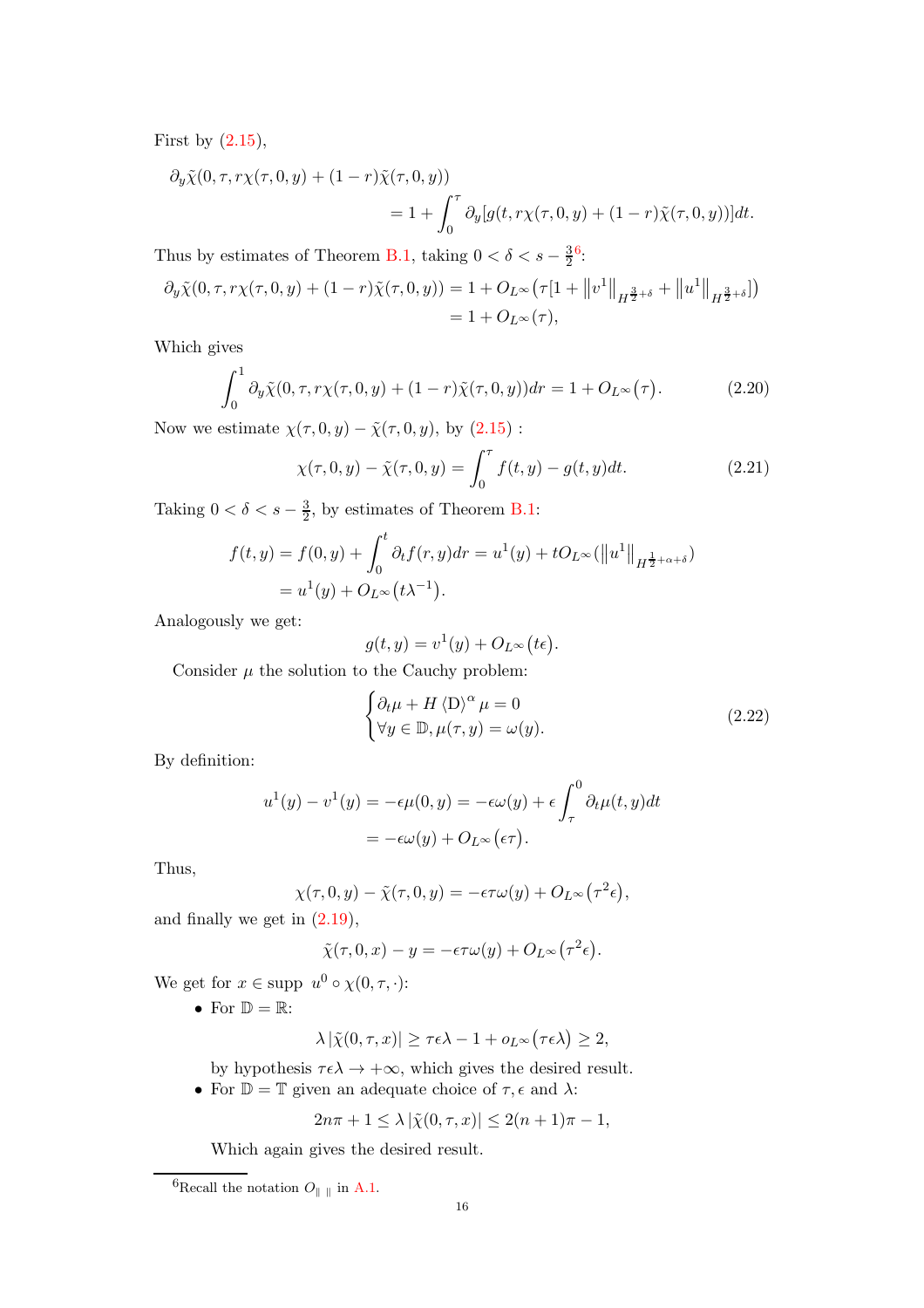2.1.5. Proof of point 2 of Lemma [2.1.](#page-14-0) We start by writing:

$$
u(t,x) - v(t,x) = f(t, \chi(0,t,x)) - g(t, \tilde{\chi}(0,t,x))
$$
  
= 
$$
\underbrace{f(t, \chi(0,t,x)) - f(t, \tilde{\chi}(0,t,x))}_{(1)} + (f - g)(t, \tilde{\chi}(0,t,x)).
$$

Term (1) resembles the main term in the usual transport estimates we used in point 1 of the Lemma [7](#page-16-0) but with a main difference of f being some dispersed data and not compactly supported. The main trick here was to construct from  $u^0, v^0$  the defocused data in the past  $u^1, v^1$  and use this as the initial data for f and g.

$$
u(\tau, x) - v(\tau, x) = u^0 \circ \chi(0, \tau, x) - u^0 \circ \tilde{\chi}(0, \tau, x) + (f - u^0)(\tau, \chi(0, \tau, x)) - (f - u^0)(\tau, \tilde{\chi}(0, t, x)) + (f - g)(\tau, \tilde{\chi}(0, \tau, x)).
$$

The idea is then to see that by definition of l:  $l(\tau, x) = u^0(x)$  and we get:

$$
u(\tau, x) - v(\tau, x) = u^0 \circ \chi(0, \tau, x) - u^0 \circ \tilde{\chi}(0, \tau, x) + \underbrace{(f - l)(\tau, \chi(0, \tau, x)) - (f - l)(\tau, \tilde{\chi}(0, t, x))}_{(1)} + \underbrace{(f - g)(\tau, \tilde{\chi}(0, \tau, x))}_{2}.
$$

We start by estimating (1), by Proposition [2.1:](#page-13-0)

$$
||(f - l)(\tau, \chi(0, \tau, x))||_{H^{s}} \leq C ||(f - l)(\tau, \cdot)||_{H^{s}}.
$$

Now  $f - l$  solve:

$$
\begin{cases} \partial_t (f - l) + H \langle D \rangle^{\alpha} (f - l) = (H \langle D \rangle^{\alpha} - H \langle D \rangle^{\alpha^*}) f \\ \forall x \in \mathbb{D}, (f - l)(0, x) = 0. \end{cases}
$$
 (2.23)

Thus we have the estimates:

$$
||f - l(\tau, \cdot)||_{H^{\nu}} \leq C ||(\langle D \rangle^{\alpha} - \langle D \rangle^{\alpha*})f||_{L^{1}([0, \tau], H^{\nu})}
$$
  

$$
\leq C\tau ||(\langle D \rangle^{\alpha} - \langle D \rangle^{\alpha*})f||_{L^{\infty}([0, \tau], H^{\nu})}
$$

By Theorem [A.3](#page-37-0) and the Kato-Ponce commutator estimates [A.4,](#page-35-1)

$$
||f - l(\tau, \cdot)||_{H^{\nu}} \leq C\tau ||(Id - D\chi(0, t, \chi(t, 0, x)))||_{L^{\infty}} ||f||_{L^{\infty}([0, \tau], H^{\nu+\alpha})}
$$
  
+ C\tau ||Id - D\chi(0, t, \chi(t, 0, x))||\_{L^{\infty}([0, \tau], W^{\nu,\infty})} ||f||\_{L^{\infty}([0, \tau], H^{\alpha})}  
+ C\tau ||Id - D\chi(0, t, \chi(t, 0, x))||\_{L^{\infty}([0, \tau], W^{1,\infty})} ||f||\_{L^{\infty}([0, \tau], H^{\nu+\alpha-1})},

Using Theorem [B.3](#page-43-4) and taking  $0 < \delta < s - \alpha - \frac{3}{2}$  $\frac{3}{2}$ :

$$
||f - l(\tau, \cdot)||_{H^{\nu}} \le C(\tau \lambda^{(\alpha - 1)^{+}} + \tau \lambda^{\alpha - \nu})\lambda^{\nu - s}.
$$
\n(2.24)

Thus we get

$$
||(f-l)(\tau,\chi(0,\tau,x))||_{H^{\nu}} \leq C(\tau\lambda^{(\alpha-1)^{+}} + \tau\lambda^{\alpha-\nu})\lambda^{\nu-s}.
$$

Analogously we get

$$
||(f-l)(\tau,\tilde{\chi}(0,\tau,x))||_{H^{\nu}} \leq C(\tau\lambda^{(\alpha-1)^{+}} + \tau\lambda^{\alpha-\nu})\lambda^{\nu-s},
$$

which gives

$$
\|(1)\|_{H^{\nu}} \le C(\tau \lambda^{(\alpha - 1)^{+}} + \tau \lambda^{\alpha - \nu})\lambda^{\nu - s}.
$$
\n(2.25)

Now we estimate (2) in the same manner, by Proposition [2.1:](#page-13-0)

$$
\|(f-g)(\tau,\tilde{\chi}(0,\tau,x))\|_{H^{\nu}} \leq \|(f-g)(\tau,\cdot)\|_{H^{\nu}}
$$

<span id="page-16-0"></span> ${\rm ^7}$  Like the ones used in proving the quasi-linearity of the Burgers equation.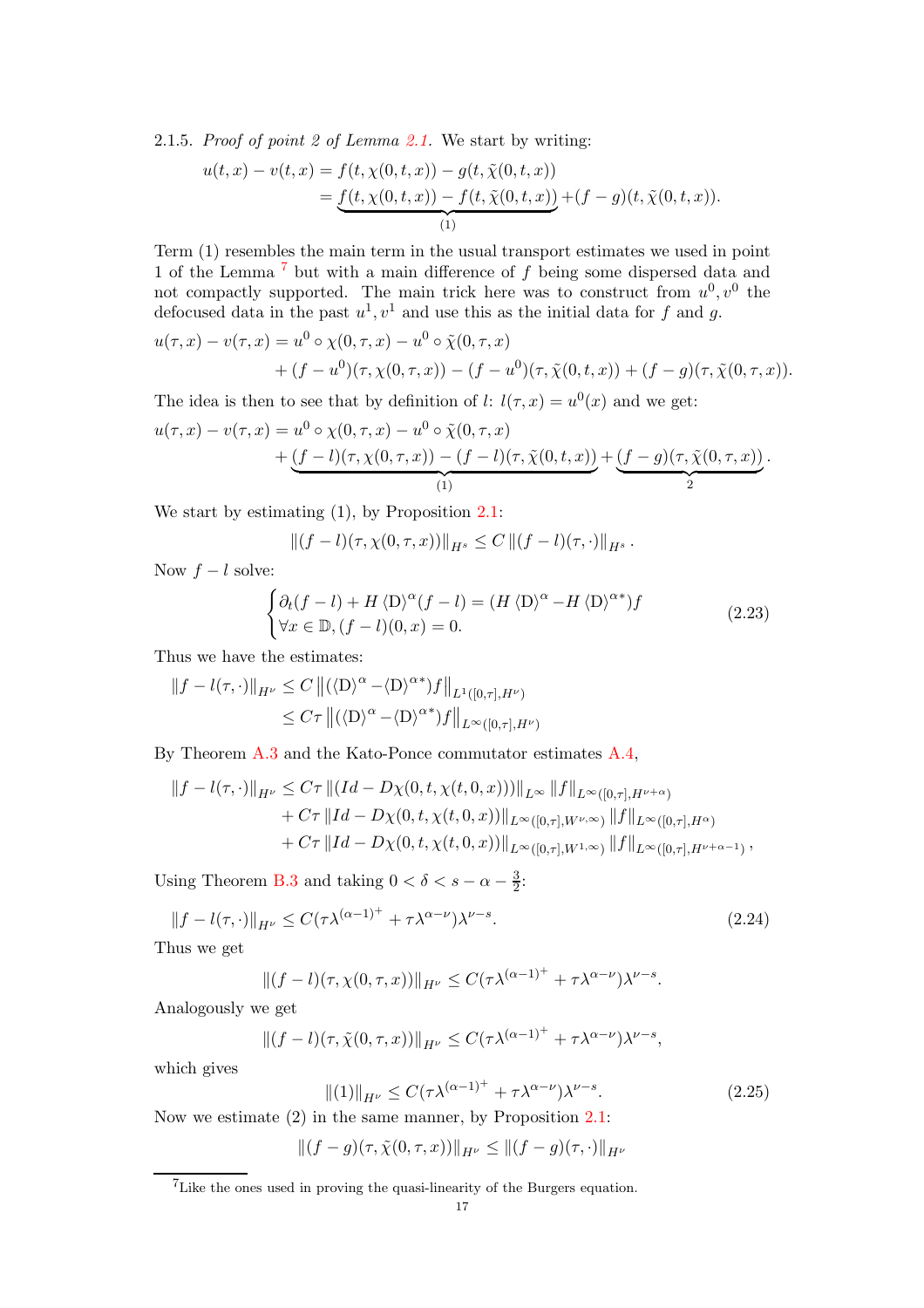$f - g$  solve:

$$
\begin{cases} \partial_t (f-g) + H \langle D \rangle^{\alpha*} (f-g) + (H \langle D \rangle^{\alpha*} - \widetilde{H \langle D \rangle^{\alpha}}^*) g = 0 \\ \forall x \in \mathbb{D}, (f-g)(0,x) = (u^1 - v^1)(x). \end{cases} \tag{2.26}
$$

By Theorem [A.3](#page-37-0) and the Kato-Ponce commutator estimates [A.4,](#page-35-1)

$$
||f - g(\tau, \cdot)||_{H^{\nu}}\n\leq C ||u_1 - v_1||_{H^{\nu}}\n+ C\tau ||(D\tilde{\chi}(0, t, \tilde{\chi}(t, 0, x)) - D\chi(0, t, \chi(t, 0, x)))||_{L^{\infty}} ||g||_{L^{\infty}([0, \tau], H^{\nu+\alpha})}\n+ C\tau ||D\tilde{\chi}(0, t, \tilde{\chi}(t, 0, x)) - D\chi(0, t, \chi(t, 0, x))||_{L^{\infty}([0, \tau], W^{\nu,\infty})} ||g||_{L^{\infty}([0, \tau], H^{\alpha})}\n+ C\tau ||D\tilde{\chi}(0, t, \tilde{\chi}(t, 0, x)) - D\chi(0, t, \chi(t, 0, x))||_{L^{\infty}([0, \tau], W^{1,\infty})} ||g||_{L^{\infty}([0, \tau], H^{\nu+\alpha-1})}.
$$

Using Theorem [B.3](#page-43-4) and taking  $0 < \delta < s - \alpha - \frac{3}{2}$ :

$$
||f - g(\tau, \cdot)||_{H^{\nu}} \leq C(\epsilon + \tau^2 \epsilon \lambda^{\alpha} \lambda^{\nu - s} + \epsilon \tau + \tau \lambda^{(\alpha - 1)^{+}} \lambda^{\nu - s}),
$$

which gives

$$
\|(2)\|_{H^{\nu}} \le C(\epsilon + \tau^2 \epsilon \lambda^{\alpha} \lambda^{\nu-s} + \epsilon \tau + \tau \lambda^{(\alpha-1)^{+}} \lambda^{\nu-s}), \tag{2.27}
$$

<span id="page-17-0"></span>finishing the proof of Lemma [2.1](#page-14-0) and Theorem [1.1.](#page-2-2)

### 3. A technical generalization

The techniques used in the previous proof will be generalized but with some care in the estimates due to the non linearity we add to the dispersive term. This extra "complication" is crucial for our application to the Water Waves system.

<span id="page-17-1"></span>**Theorem 3.1.** Consider three real numbers  $\alpha \in [0,2[, s \in ]2+\frac{d}{2},+\infty[$  and  $T > 0$ . Consider a elliptic skew symmetric<sup>[8](#page-17-2)</sup>  $C^1$  symbol  $a : [0, T] \times H^s(\mathbb{D}^d) \to \Gamma_1^{\alpha}(\mathbb{D}^d)$ 

*i.e such that* Re(
$$
a_t
$$
) =  $\frac{a_t + a_t^{\top}}{2}$  *is bounded in*  $\Gamma_1^0(\mathbb{D}^d)$ ,  
\n
$$
\exists C > 0, \forall (t, x) \in [0, T] \times \mathbb{D}^d, \forall \xi, |\xi| \ge \frac{1}{2}, |a(t, x\xi)| \ge C |\xi|^{\alpha}.
$$

Consider a  $C^1$  function  $V(t, x, u) : [0, T] \times \mathbb{D}^d \times H^s(\mathbb{D}^d) \to H^s(\mathbb{D}^d; \mathbb{R}^d)$  and a function  $F \in L^{\infty}([0,T], W^{1,\infty}(H^s(\mathbb{D}^d), H^s(\mathbb{D}^d)))$ .

Suppose that the following hypothesis **[H1](#page-18-0)** is verified, there exists  $\omega \in C_c^{\infty}(\mathbb{D}^d)$ supported in  $B(0,1)$  such that

$$
\forall (t,x) \in [0,T] \times \text{supp}\,\omega, C_x^{-1}t \le \left| \int_0^t D_u V(s,x,0)[\omega(x)]ds \right| \le C_x t. \tag{H1}
$$

for a constant  $C_x > 0$  when  $\omega(x) \neq 0$ .

Fix  $u_0 \in H^s(\mathbb{D}^d)$  and take  $r > 0$ , then there exists  $T > 0$  such that for all  $v_0$  in the ball  $B(u_0, r) \subset H^s(\mathbb{D}^d)$  the Cauchy problem:

<span id="page-17-3"></span>
$$
\begin{cases} \partial_t v + T_{V(t,x,v)} \cdot \nabla v + T_{a(t,v)} v = F(t,v) \\ v(0,\cdot) = v_0(\cdot), \end{cases}
$$
\n(3.1)

has a unique solution  $v \in C([0,T], H^s(\mathbb{D}^d))$ . Moreover  $\forall R > 0$ , the flow map:

$$
B(0, R) \to C([0, T], H^s(\mathbb{D}^d))
$$
  

$$
v_0 \mapsto v
$$

is not uniformly continuous.

<span id="page-17-2"></span><sup>&</sup>lt;sup>8</sup>Recall the notation  $a^{\top}$  for the adjoin of an operator a.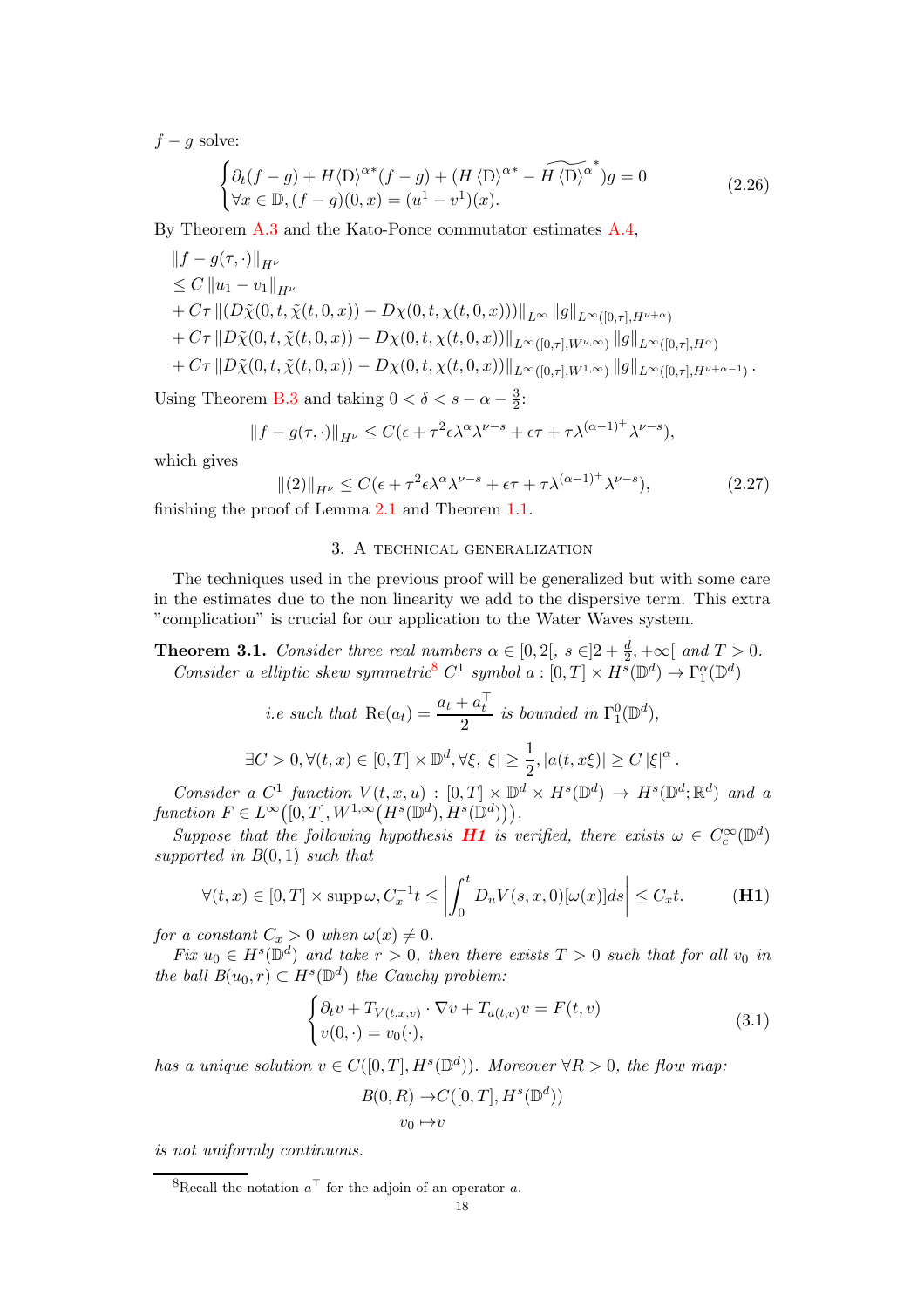Considering a weaker control norm we get, for all  $\epsilon > 0$  the flow map:

$$
B(0, R) \to C([0, T], H^{s-1+(\alpha-1)^{+}+\epsilon}(\mathbb{D}^{d}))
$$
  

$$
v_0 \mapsto v
$$

is not  $C^1$ .

In the proof of quasi-linearity of the water waves systems we will need the following slight generalization to systems given by the following corollary.

<span id="page-18-3"></span>**Corollary 3.1.** Consider a positive integer  $n \geq 1$  and three real numbers  $\alpha \in [0,2]$ ,  $s \in ]2 + \frac{d}{2}, +\infty[$  and  $T > 0$ . 2

Consider a C<sup>1</sup> elliptic symbol a :  $[0,T] \times H^s(\mathbb{D}^d; \mathbb{R}^n) \to \Gamma_1^{\alpha}(\mathbb{D}^d; M_n(\mathbb{R}))$  skew symmetric.

Consider a  $C^1$  function  $V(t, x, u) : [0, T] \times \mathbb{D}^d \times H^s(\mathbb{D}^d; \mathbb{C}^n) \to H^s(\mathbb{D}^d; \mathbb{R}^n)$  and a function  $F \in L^{\infty}([0,T], W^{1,\infty}(H^s(\mathbb{D}^d; \mathbb{R}^n), H^s(\mathbb{D}^d; \mathbb{R}^n)))$ .

Suppose that the following hypothesis **[H1](#page-18-0)** is verified, there exists  $\omega \in C_c^{\infty}(\mathbb{D}^d; \mathbb{R}^n)$ supported in  $B(0,1)$  such that

$$
\forall (t,x) \in [0,T] \times \text{supp}\,\omega, C_x^{-1}t \le \left| \int_0^t D_u V(s,x,0)[\omega(x)]ds \right| \le C_x t,\tag{H1}
$$

for a constant  $C_x > 0$  when  $\omega(x) \neq 0$ .

Fix  $u_0 \in H^s(\mathbb{D}^d; \mathbb{R}^n)$  and take  $r > 0$ , then there exists  $T' > 0$  such that for all  $v_0$ in the ball  $B(u_0, r) \subset H^s(\mathbb{D}^d; \mathbb{R}^n)$  the Cauchy problem:

$$
\begin{cases} \forall i \in [1,..,n], \ \partial_t v_i + V(t,x,v) \cdot \nabla v_i + (T_{a(t,v)}v)_i = F_i(t,v), \\ v(0,\cdot) = v_0(\cdot), \end{cases}
$$

has a unique solution  $v \in C([0,T'], H^s(\mathbb{D}^d; \mathbb{R}^n))$ . Moreover  $\forall R > 0$ , the flow map:

<span id="page-18-0"></span>
$$
B(0, R) \to C([0, T'], H^s(\mathbb{D}^d; \mathbb{R}^n))
$$
  

$$
v_0 \mapsto v
$$

is not uniformly continuous.

Considering a weaker control norm we get, for all  $\epsilon' > 0$  the flow map:

$$
B(0, R) \to C([0, T'], H^{s-1+(\alpha-1)^{+}+\epsilon'}(\mathbb{D}^d; \mathbb{R}^n))
$$
  

$$
v_0 \mapsto v
$$

is not  $C^1$ .

3.1. Prerequisites on the Cauchy problem. We consider the Cauchy problem associated to Theorem [3.1:](#page-17-1)

<span id="page-18-1"></span>
$$
\begin{cases}\n\partial_t u + T_{V(t,x,u)} \cdot \nabla u + T_a u = F(t,u) \\
u(0,\cdot) = u_0(\cdot) \in H^s(\mathbb{D}^d), \ s > 1 + \frac{d}{2},\n\end{cases}
$$
\n(3.2)

<span id="page-18-2"></span>**Theorem 3.2.** Consider  $0 \le \alpha < 2$ ,  $T > 0$ , an elliptic  $C^1$  symbol  $a : [0, T] \times$  $H^s(\mathbb{D}^d) \to \Gamma_1^{\alpha}(\mathbb{D}^d)$  skew symmetric

*i.e such that* 
$$
Re(a_t) = \frac{a_t + a_t^{\top}}{2}
$$
 *is bounded in*  $\Gamma_1^0(\mathbb{D}^d)$ *.*

Consider a  $C^1$  function  $V(t, x, u) : [0, T] \times \mathbb{D}^d \times H^s(\mathbb{D}^d) \to H^s(\mathbb{D}^d; \mathbb{R}^d)$  and a function  $F \in L^{\infty}([0,T], W^{1,\infty}(H^s(\mathbb{D}^d), H^s(\mathbb{D}^d))).$ 

Consider  $s > 1 + \frac{d}{2}$  $\frac{a}{2}$ ,  $r > 0$  and  $u_0 \in H^s(\mathbb{D}^d)$  such that :  $\forall v_0 \in B(u_0, r), T \|\nabla_x v_0\|_{L^{\infty}} < 1.$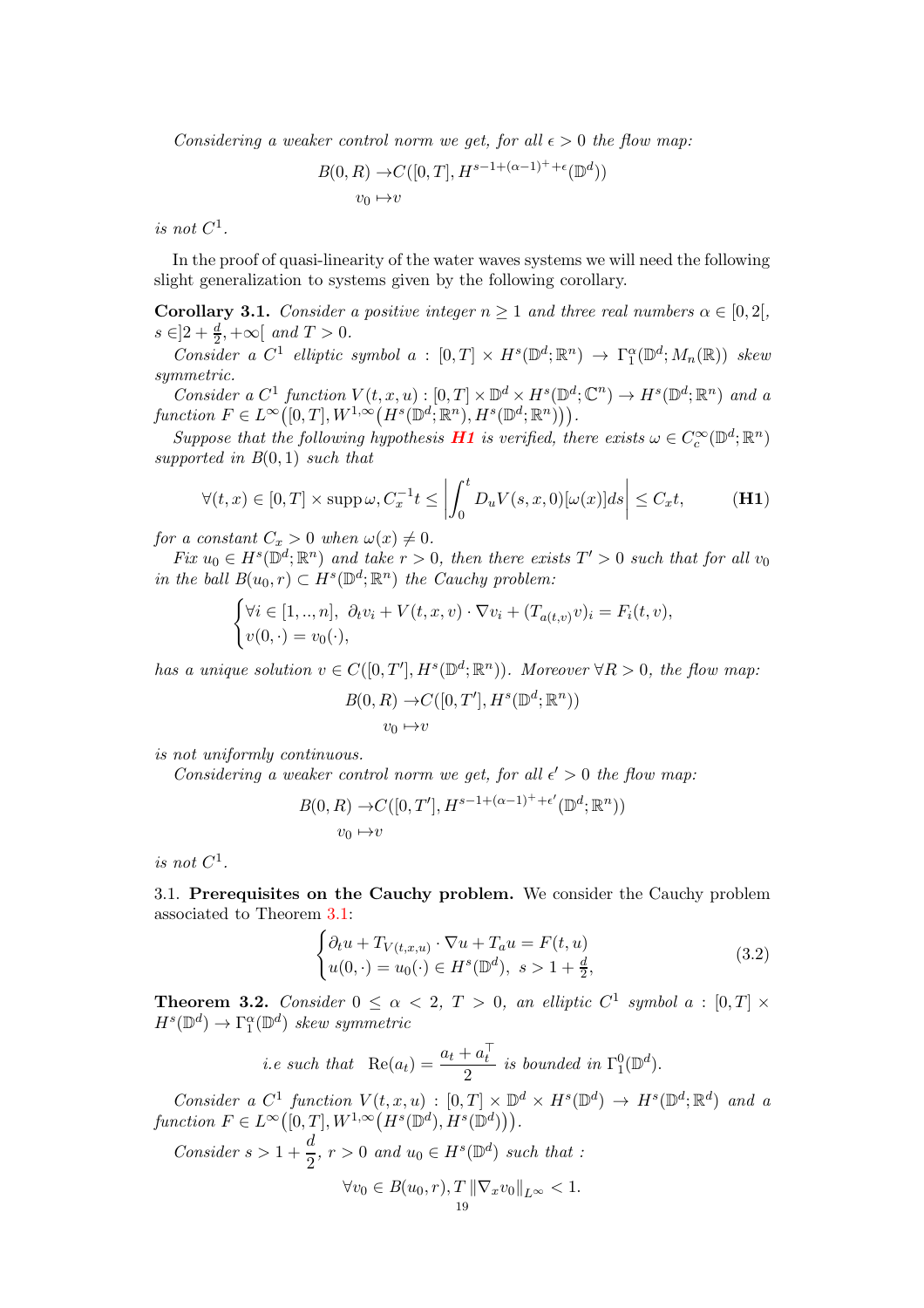Then the problem [\(3.2\)](#page-18-1) with initial data v<sub>0</sub> has a unique solution  $v \in C^0([0, T], H^s(\mathbb{D}^d))$ and the map  $v_0 \mapsto v$  is continuous from  $B(u_0, r)$  to  $C^0([0, T], H^s(\mathbb{D}^d))$ . Moreover we have the estimates:

$$
\forall 0 \le \mu \le s, \|v(t)\|_{H^{\mu}(\mathbb{D}^d)} \le C_{\mu} \|v_0\|_{H^{\mu}(\mathbb{D}^d)}.
$$
\n(3.3)

Taking Two different solution  $v, v'$ , such that  $v_0 \in H^{s+\beta}(\mathbb{D}^d)$ :

$$
\forall 0 \le \mu \le s, \left\| (v - v')(t) \right\|_{H^{\mu}(\mathbb{D}^d)} \le \left\| v_0 - v'_0 \right\|_{H^{\mu}(\mathbb{D}^d)} e^{C_{\mu} \int_0^t \|v(s)\|_{H^{\mu+\alpha}(\mathbb{D}^d)} ds. \tag{3.4}
$$

We will also work with hyperbolic paradifferential equations and we summarize the properties needed in the following Theorem:

<span id="page-19-1"></span>**Theorem 3.3.** Consider( $a_t$ )<sub>t∈R</sub> a family of symbols in  $\Gamma_1^{\beta}$  $\beta_{1}^{\beta}(\mathbb{D}^{d})$  with  $\beta \in \mathbb{R}$ , such that  $t \mapsto a_t$  is continuous and bounded from  $\mathbb R$  to  $\Gamma_1^{\beta}$  $\binom{\beta}{1}$  ( $\mathbb{D}^d$ ) and such that  $\text{Re}(a_t) = \frac{a_t + a_t^{\top}}{2}$ is bounded in  $\Gamma_1^0(\mathbb{D}^d)$ , and take  $T > 0$ . Then for all initial data  $u_0 \in H^s(\mathbb{D}^d)$ , and  $f \in C^0([0,T]; H^s(\mathbb{D}^d))$  the Cauchy problem:

<span id="page-19-2"></span>
$$
\begin{cases} \partial_t u + T_a u = f \\ \forall x \in \mathbb{D}^d, u(0, x) = u_0(x) \end{cases} \tag{3.5}
$$

has a unique solution  $u \in C^0([0,T]; H^s(\mathbb{D}^d)) \cap C^1([0,T]; H^{s-\beta}(\mathbb{D}^d))$  which verifies the estimates:

$$
||u(t)||_{H^{s}(\mathbb{D}^{d})} \leq e^{Ct} ||u_0||_{H^{s}(\mathbb{D}^{d})} + 2 \int_0^t e^{C(t-t')} ||f(t')||_{H^{s}(\mathbb{D}^{d})} dt',
$$

where C depends on a finite symbol semi-norm  $M_1^0(\text{Re}(a_t))$ .

**Remark 3.1.** We will also need to remark that fixing the initial data at  $\theta$  is an arbitrary choice. More precisely,  $\forall 0 \le t_0 \le T$  and all data  $u_0 \in H^s(\mathbb{D}^d)$  the Cauchy problem:

$$
\begin{cases} \partial_t u + T_a u = f \\ \forall x \in \mathbb{D}^d, u(t_0, x) = u_0(x) \end{cases} \tag{3.6}
$$

has a unique solution  $u \in C^0([0,T]; H^s(\mathbb{D}^d)) \cap C^1([0,T]; H^{s-\beta}(\mathbb{D}^d))$  which verifies the estimate:

$$
||u(t)||_{H^{s}(\mathbb{D}^{d})} \leq e^{C|t-t_{0}|} ||u_{0}||_{H^{s}(\mathbb{D}^{d})} + 2 \left| \int_{t_{0}}^{t} e^{C(t-t')} ||f(t')||_{H^{s}(\mathbb{D}^{d})} dt' \right|.
$$

<span id="page-19-0"></span>3.2. Proof of Theorem [3.1.](#page-17-1) As for Theorem [1.1,](#page-2-2) for the proof we will show that there exists a positive constant C and two sequences  $(u_{\epsilon,\tau}^{\lambda})$  and  $(v_{\epsilon,\tau}^{\lambda})$  solutions of  $(3.1)$  on  $[0, 1]$  such that for every  $t \in [0, 1]$ ,

$$
\sup_{\lambda,\epsilon,\tau}\left\|u^\lambda_{\epsilon,\tau}\right\|_{L^\infty([0,1],H^s(\mathbb{D}^d))}+\left\|v^\lambda_{\epsilon,\tau}\right\|_{L^\infty([0,1],H^s(\mathbb{D}^d))}\leq C,
$$

 $(u_{\epsilon,\tau}^{\lambda})$  and  $(v_{\epsilon,\tau}^{\lambda})$  satisfy initially

$$
\lim_{\substack{\lambda \to +\infty \\ \epsilon, \tau \to 0}} \left\| u_{\epsilon, \tau}^{\lambda}(0, \cdot) - v_{\epsilon, \tau}^{\lambda}(0, \cdot) \right\|_{H^{s}(\mathbb{D}^{d})} = 0,
$$

but,

$$
\liminf_{\substack{\lambda \to +\infty \\ \epsilon, \tau \to 0}} \left\| u^{\lambda}_{\epsilon, \tau} - v^{\lambda}_{\epsilon, \tau} \right\|_{L^{\infty}([0,1], H^s(\mathbb{D}^d))} \geq c > 0.
$$

Considering a weaker control norm we want to get, for all  $\epsilon' > 0$ ,

$$
\liminf_{\substack{\lambda \to +\infty \\ \epsilon, \tau \to 0}} \frac{\|u_{\epsilon,\tau}^{\lambda} - v_{\epsilon,\tau}^{\lambda}\|_{L^{\infty}([0,1],H^{s-1+(\alpha-1)^++\epsilon'}(\mathbb{D}^d))}}{\|u_{\epsilon,\tau}^{\lambda}(0,\cdot) - v_{\epsilon,\tau}^{\lambda}(0,\cdot)\|_{H^{s}(\mathbb{D}^d)}} = +\infty.
$$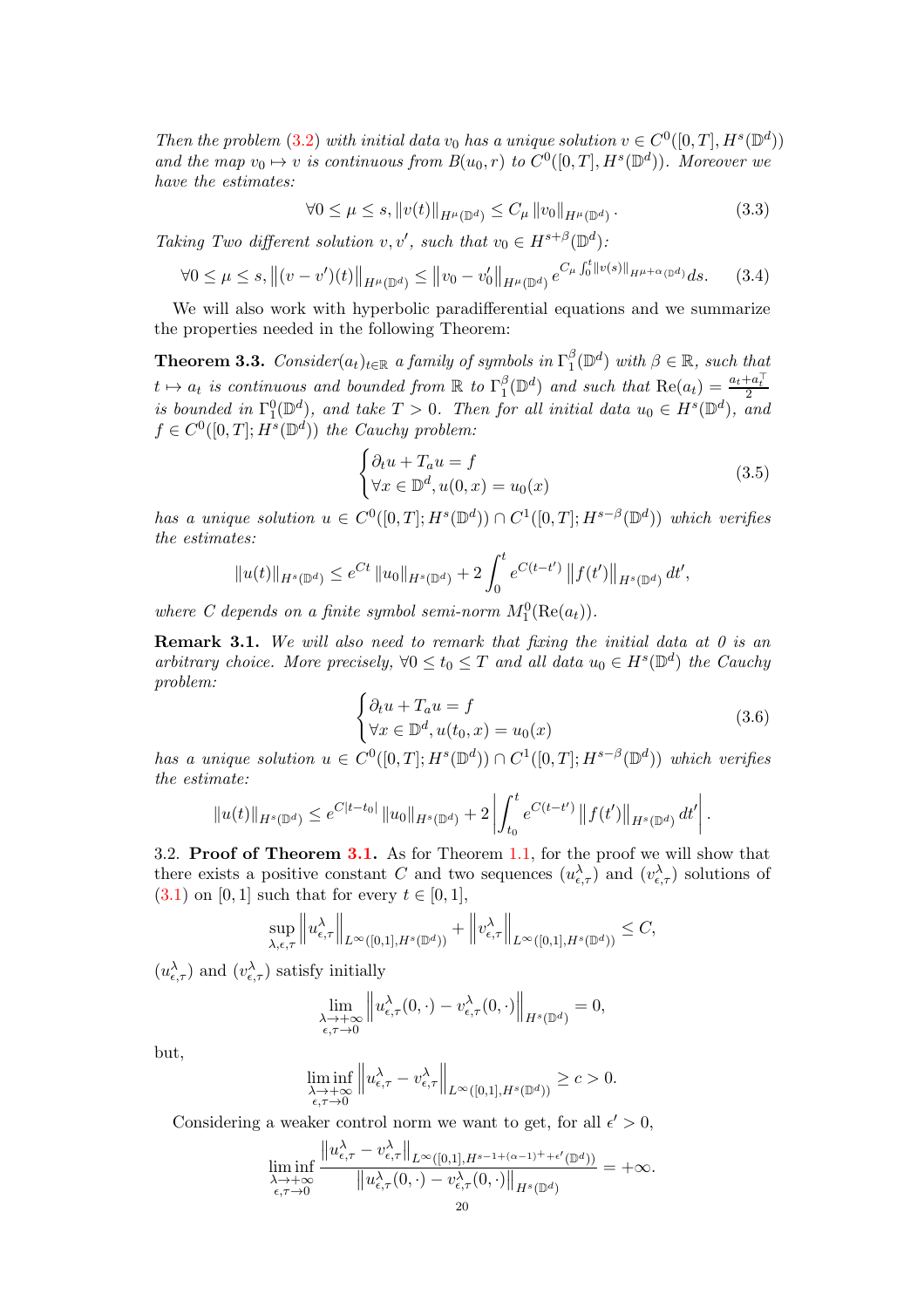3.2.1. Definition of the Ansatz. Let  $(\lambda, \epsilon)$  be two positive real sequences such that

$$
\lambda \to +\infty, \ \epsilon \to 0, \ \lambda \epsilon \to +\infty, \tag{3.7}
$$

and put

• on  $\mathbb{R}^d$ ,

$$
u^{0}(x) = \lambda^{\frac{d}{2}-s}\omega(\lambda x), \ v^{0}(x) = u^{0}(x) + \epsilon \omega(x),
$$

• on  $\mathbb{T}^d$ ,  $u^0$  and  $v^0$  as the periodic extensions of the functions defined above. Take  $t_0 > 0$  smaller than a harmless constant which will be fixed later, and  $(\tau)$ ,  $0 < \tau \leq t_0$ .

Now let l be the solutions to the Cauchy problem on  $[0, t_0]$ :

<span id="page-20-0"></span>
$$
\begin{cases} \partial_t l + T_{a(t,l)} l = F(t,l) \\ \forall x \in \mathbb{D}^d, l(\tau, x) = u^0(x). \end{cases}
$$
\n(3.8)

Put  $u^1(x) = l(0, x)$  and define l' to be the solutions to the Cauchy problem on [0, t<sub>0</sub>]:

<span id="page-20-1"></span>
$$
\begin{cases} \partial_t l' + T_{a(t,l)} l' = F(t,l') \\ \forall x \in \mathbb{D}^d, l(\tau, x) = v^0(x). \end{cases}
$$
\n(3.9)

and put  $v^1 = l(0, x)$ .

<span id="page-20-2"></span>**Remark 3.2.** It's important to notice that we use the same term  $T_{a(t,l)}$  in  $(3.8)$  and [\(3.9\)](#page-20-1) and thus  $(l, l')$  have Lipschitz dependence on the data  $(u^0, v^0)$ .

Define u and v as the solution given by Theorem [3.2](#page-18-2) with initial data  $u^1$  and  $v^1$  on the intervals  $[0, T]$ ,  $[0, T']$ . Taking  $0 < \delta < s - 1 - \frac{d}{2}$  $\frac{d}{2}$ ,  $u^0$  and  $v^0$  are uniformly bounded in  $H^{1+\frac{d}{2}+\delta}(\mathbb{D}^d)$  and thus by Theorem [3.3,](#page-19-1)  $u^1$  and  $v^1$  are also uniformly bounded in  $H^{1+\frac{d}{2}+\delta}(\mathbb{D}^d)$  and thus by the Sobolev injection Theorems they are bounded in  $W^{1,\infty}(\mathbb{D}^d)$ . Thus we can take a uniform  $0 < T$  on which all the solutions are well defined and we take  $0 < t_0 \leq T$ .

3.2.2. Change of variables by transport. Put

$$
\begin{cases} \frac{d}{dt}\chi(t,s,x) = V(t,\chi(t,s,x),u(t,\chi(t,s,x))),\\ \chi(s,s,x) = x, \end{cases}
$$

and define analogously  $\tilde{\chi}$  from v. We recall that from the Cauchy-Lipschitz Theorem as  $u^0$  and  $v^{\overline{0}}$  are  $H^{+\infty}(\mathbb{D}^d)$  functions, then  $u^1$ ,  $v^1$  are  $H^{+\infty}$  and u and v are  $H^{+\infty}(\mathbb{D}^d)$  with respect to the x variable thus  $\chi, \tilde{\chi} \in C^1([0,T]^2, C^{\infty}(\mathbb{D}^d))$ . And they are both diffeomorphisms in the  $x$  variable.

By the estimate [\(2.2\)](#page-10-4) u and v are uniformly bounded in  $\dot{W}^{1,\infty}(\mathbb{D}^d)$  say by  $M > 0$ and their Sobolev norms are dominated by those of  $u^1$  and  $v^1$  thus by those of  $u^0$ and  $v^0$  by Theorem [3.3.](#page-19-1) By classic manipulations of ODEs we get the estimates:

$$
\begin{cases} \exists C > 0, \forall (t', t) \in [0, t_0], \forall x \in \mathbb{D}^d, C^{-1} \le |D\chi(t, t', x)| \le C\\ \forall 2 \le k < \lfloor s - \frac{d}{2} \rfloor, \left\| D^k \chi(t, t', x) \right\|_{L^\infty} \le C \left\| u \right\|_{W^{k, \infty}} \end{cases} \tag{3.10}
$$

Analogous estimates hold for  $\tilde{\chi}$  using v.

Now we compute the analogue of the classic transport computation but with the paracomposition operator which reads:

$$
\partial_t(\chi(t,0,x)^*u(t,x)) = \chi(t,0,x)^*\partial_t u + T_{\partial_t\chi(t,0,x)} \cdot \chi(t,0,x)^*\nabla u(t,x) + R(t,u)
$$
  
\n
$$
= -\chi(t,0,x)^*(T_{a(t,u)}u)(t,x) + \chi(t,0,x)^*F(t,u) + R(t,u)
$$
  
\n
$$
= -T_{a(t,u)^*}\chi(t,0,x)^*u(t,x) + \chi(t,0,x)^*F(t,u) + R(t,u) + R'(t,u),
$$
  
\n
$$
\chi(0,0,x)^*u(0,x) = u(0,x) = u^1(x).
$$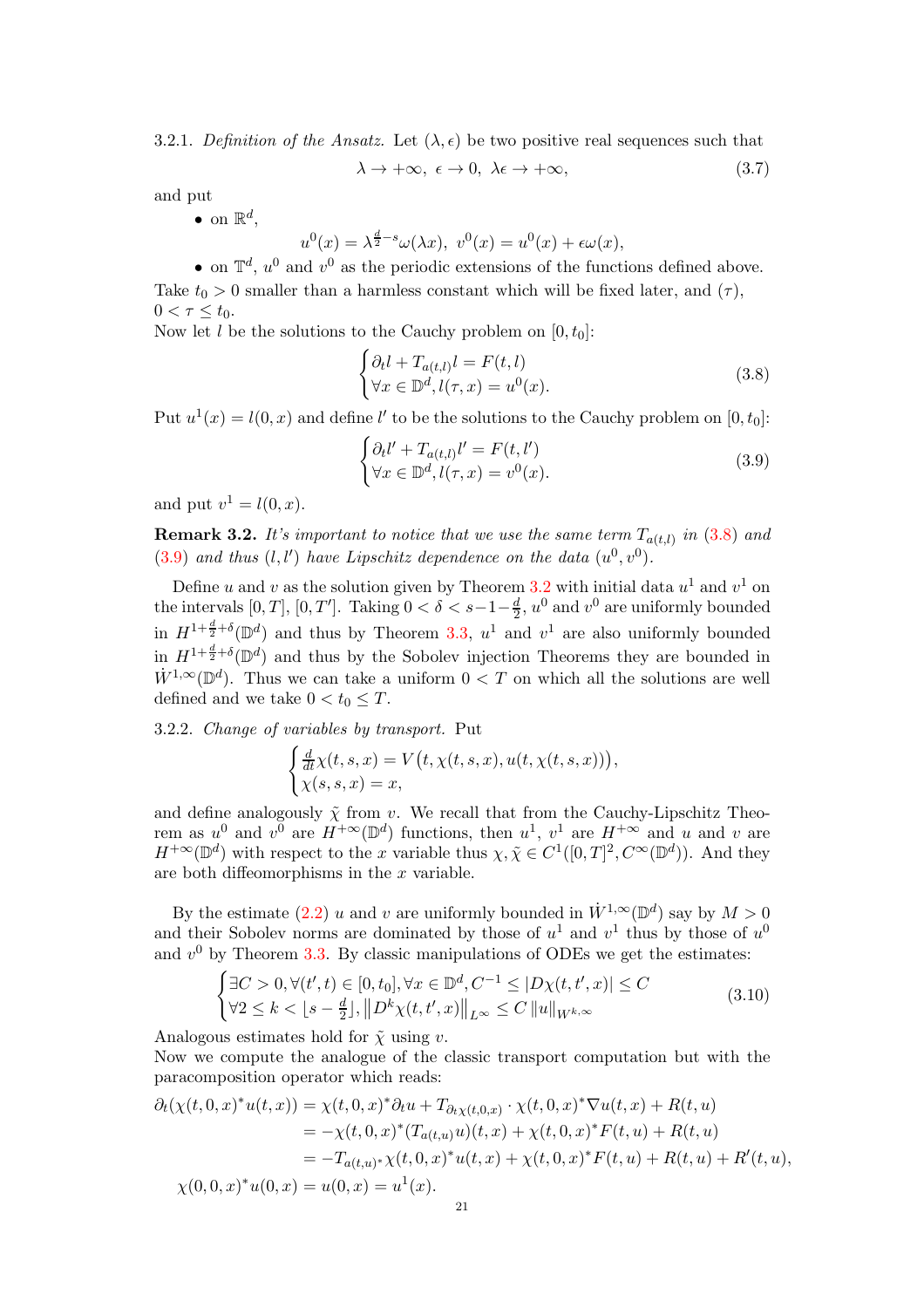where  $(\cdot)^*$  is the change of variables by  $\chi(t, 0, x)$  as presented in Theorem [A.8.](#page-39-0) We can assemble the terms  $R, R'$  and F in a new term  $F'$  verifying the same hypothesis as F, thus without loss of generality henceforth we will keep the generic notation F for all the terms verifying the same hypothesis.

Thus if we put f the solution to the Cauchy problem, which is well posed by Appendix [B:](#page-40-0)

$$
\begin{cases} \partial_t f + T_{a(t,u)^*} f = \chi(t,0,x)^* F(t,u) \\ \forall x \in \mathbb{D}^d, f(0,x) = u^1(x) \end{cases}
$$
\n(3.11)

we get:

$$
\chi(t,0,x)^{*}u(t,x) = f(t,x). \tag{3.12}
$$

Analogously, if we put  $q$  the solution to the well posed Cauchy problem,

$$
\begin{cases} \partial_t g + T_{\widetilde{a(t,v)}}^* g = \widetilde{\chi}(t, 0, x)^* F(t, v) \\ \forall x \in \mathbb{D}^d, g(0, x) = v^1(x) \end{cases}
$$
\n(3.13)

where  $\widetilde{(\cdot)}^*$  is the change of variables by  $\widetilde{\chi}(t,0,x)$ , we get

$$
\tilde{\chi}(t,0,x)^*v(t,x) = g(t,x). \tag{3.14}
$$

Returning to the ODEs defining  $\chi$  and  $\tilde{\chi}$  we get:

<span id="page-21-0"></span>
$$
\begin{cases} \chi(t, t', x) = x + \int_{t'}^{t} V(s, \chi(s, t', x), f(s, x))) ds, \\ \tilde{\chi}(t, t', x) = x + \int_{t'}^{t} V(s, \tilde{\chi}(s, t', x), g(s, x)) ds. \end{cases} \tag{3.15}
$$

**Proposition 3.1.** There exists  $C > 0$  independent of  $(\tau, \epsilon, \lambda)$  such that:  $\forall h \in H^s(\mathbb{D}^d), \forall (t, t') \leq t_0,$ 

$$
C^{-1} ||h||_{H^s} \le ||h \circ \chi(t, t', x)||_{H^s} \le C ||h||_{H^s},
$$
  

$$
C^{-1} ||h||_{H^s} \le ||h \circ \tilde{\chi}(t, t', x)||_{H^s} \le C ||h||_{H^s}.
$$

Proof. We will start by proving the upper bound for the estimate on the composition with x. As u is bounded in  $(\tau, \epsilon, \lambda)$  on  $C([0, T], H^s(\mathbb{D}^d))$  then there exists a unique solution  $H \in C([0,T], H^s(\mathbb{D}))$  to

$$
\begin{cases} \partial_s H(s,x) + V(s,x,u) \cdot \nabla H(s,x) = 0 \\ H(t,x) = h(x) \end{cases}
$$

and H is bounded in  $(\tau, \epsilon, \lambda)$  on  $C([0, T], H^s(\mathbb{D}^d))$ . The desired bounds come from the fact that we have the explicit formula for  $H$ :

$$
H(t',x) = h \circ \chi(t,t',x).
$$

Now to get the lower bound it suffices to write by the upper bound computations:

$$
||h||_{H^{s}} = ||h \circ \chi(t, t', x) \circ \chi(t', t, x)||_{H^{s}} \leq C ||h \circ \chi(t, t', x)||_{H^{s}}.
$$

We get analogously the estimates on the composition with  $\tilde{\chi}$ .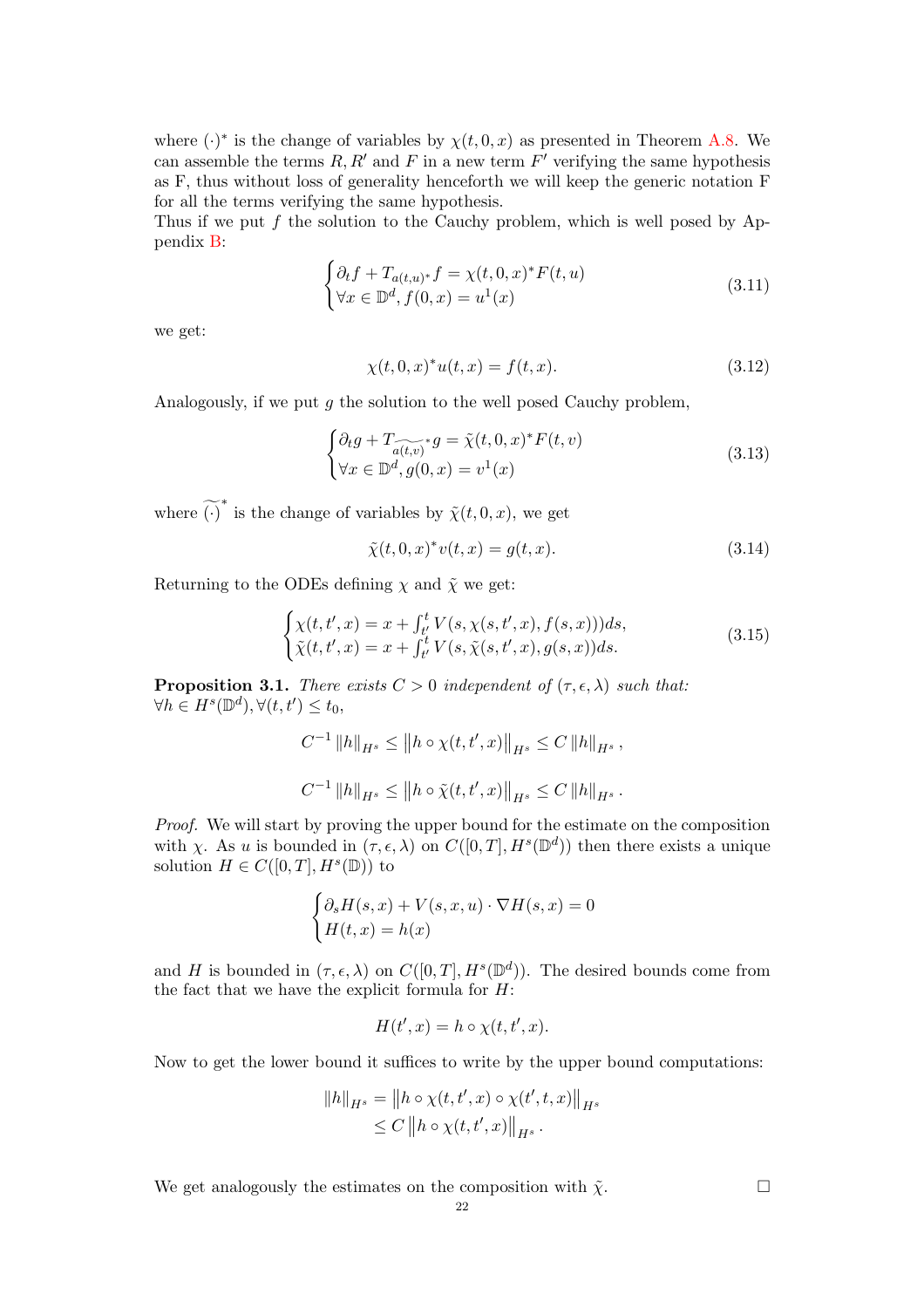3.2.3. Key Lemma and proof of the Theorem.

<span id="page-22-0"></span>**Lemma 3.1.**  $As\ 0 \leq \alpha < 2$  we can find a sequence  $(\tau, \epsilon, \lambda)$  such that for all  $\epsilon' > 0$ sufficiently small:

$$
\begin{cases}\n\tau \to 0, \\
\tau \lambda^{\alpha - 1} \to 0, \\
\epsilon = o(\tau \lambda^{\alpha - 1}),\n\end{cases}\n\begin{cases}\n\tau^2 \epsilon \lambda^{\alpha} \to 0 \\
\epsilon^{-1} \lambda^{-1 + (\alpha - 1)^+ - \epsilon'} \to +\infty, \\
\tau \lambda \epsilon \to +\infty.\n\end{cases}
$$
\n(3.16)

Then there exists  $c > 0$  such that:

- $(1)\ \forall (\tau,\epsilon,\lambda,\nu), \left\Vert u^{0}\circ \chi(0,\tau,x)-u^{0}\circ \tilde{\chi}(0,\tau,x)\right\Vert _{H^{s-\nu}} > c \lambda^{-\nu}.$
- (2) For  $\delta$  such that  $0 < \delta < s 1 \frac{d}{2}$ :

$$
u(\tau, x) - v(\tau, x) = u^0 \circ \chi(0, \tau, x) - u^0 \circ \tilde{\chi}(0, \tau, x) + O_{H^{s-\nu}}\left(\epsilon + \tau \lambda^{\alpha-1} \lambda^{-\nu} + \tau^2 \epsilon \lambda^{\alpha} \lambda^{-\nu}\right).
$$

We will now show that this Lemma implies the Theorem. We have by combining the estimates (1) and (2) for  $\nu = s$ :

$$
\forall (\tau,\epsilon,\lambda), \|u(\tau,x)-v(\tau,x)\|_{H^s} > \frac{c}{2} > 0 \text{ thus } \sup_{\tau,\epsilon,\lambda} \|u(\tau,x)-v(\tau,x)\|_{H^s} > \frac{c}{2} > 0
$$

Also by Theorem [3.3](#page-19-1) and Remark [3.2:](#page-20-2)

$$
\exists C > 0, \|u^{1}(x) - v^{1}(x)\|_{H^{s}} \leq C\epsilon \text{ thus } \|u^{1}(x) - v^{1}(x)\|_{H^{s}} \to 0,
$$

which gives the non uniform continuity in the desired norms. Now for the control in a weaker norm we write:

$$
\frac{\|u(\tau,x) - v(\tau,x)\|_{H^{s-1+(\alpha-1)^+-\epsilon'}}}{\|u^1(x) - v^1(x)\|_{H^s}} \ge c\epsilon^{-1}\lambda^{-1+(\alpha-1)^+-\epsilon'} \to +\infty,
$$

which gives the desired result.

3.2.4. Proof of point 1 of Lemma [3.1.](#page-22-0) We first prove that  $\exists c > 0$  such that

<span id="page-22-2"></span>
$$
||u^0 \circ \chi(0, \tau, x)||_{H^s} > c\lambda^{-\nu},
$$

indeed by Proposition [2.1](#page-13-0) and change of variable:

<span id="page-22-1"></span>
$$
\|u^{0} \circ \chi(0, \tau, x)\|_{H^{s-\nu}} \ge C^{-1} \|u^{0}\|_{H^{s-\nu}} \ge C^{-1} \lambda^{-\nu} \|\omega\|_{H^{s-\nu}}.
$$
 (3.17)

Now we will show that  $u^0 \circ \chi(0, \tau, x)$  and  $u^0 \circ \tilde{\chi}(0, \tau, x)$  have disjoint supports which will suffice to conclude given [\(3.17\)](#page-22-1). Put  $y = \chi(0, \tau, x)$ , thus  $x = \chi(\tau, 0, y)$ . On the support of  $u^0 \circ \chi(0, \tau, x)$  we have:

- If  $\mathbb{D}^d = \mathbb{R}^d$ ,  $\lambda |y| \leq 1$ .
- If  $\mathbb{D}^d = \mathbb{T}^d$ ,  $\forall k \in \mathbb{N}$ ,  $2\pi k 1 \leq \lambda |y| \leq 2\pi k + 1$ .

We then compute by the Taylor formula:

$$
\tilde{\chi}(0,\tau,x) = \tilde{\chi}(0,\tau,\tilde{\chi}(\tau,0,y)) \n+ \int_0^1 D_y \tilde{\chi}(0,\tau,r\chi(\tau,0,y) + (1-r)\tilde{\chi}(\tau,0,y))dr[\chi(\tau,0,y) - \tilde{\chi}(\tau,0,y)]
$$
\n(3.18)  
\n
$$
= y + \int_0^1 D_y \tilde{\chi}(0,\tau,r\chi(\tau,0,y) + (1-r)\tilde{\chi}(\tau,0,y))dr[\chi(\tau,0,y) - \tilde{\chi}(\tau,0,y)].
$$

First,

$$
D_y \tilde{\chi}(0, \tau, r\chi(\tau, 0, y) + (1 - r)\tilde{\chi}(\tau, 0, y))
$$
  
= 
$$
Id + \int_0^{\tau} D_y[V(t, \tilde{\chi}(0, \tau, r\chi(\tau, 0, y) + (1 - r)\tilde{\chi}(\tau, 0, y)), g(t, r\chi(\tau, 0, y) + (1 - r)\tilde{\chi}(\tau, 0, y)))]dt.
$$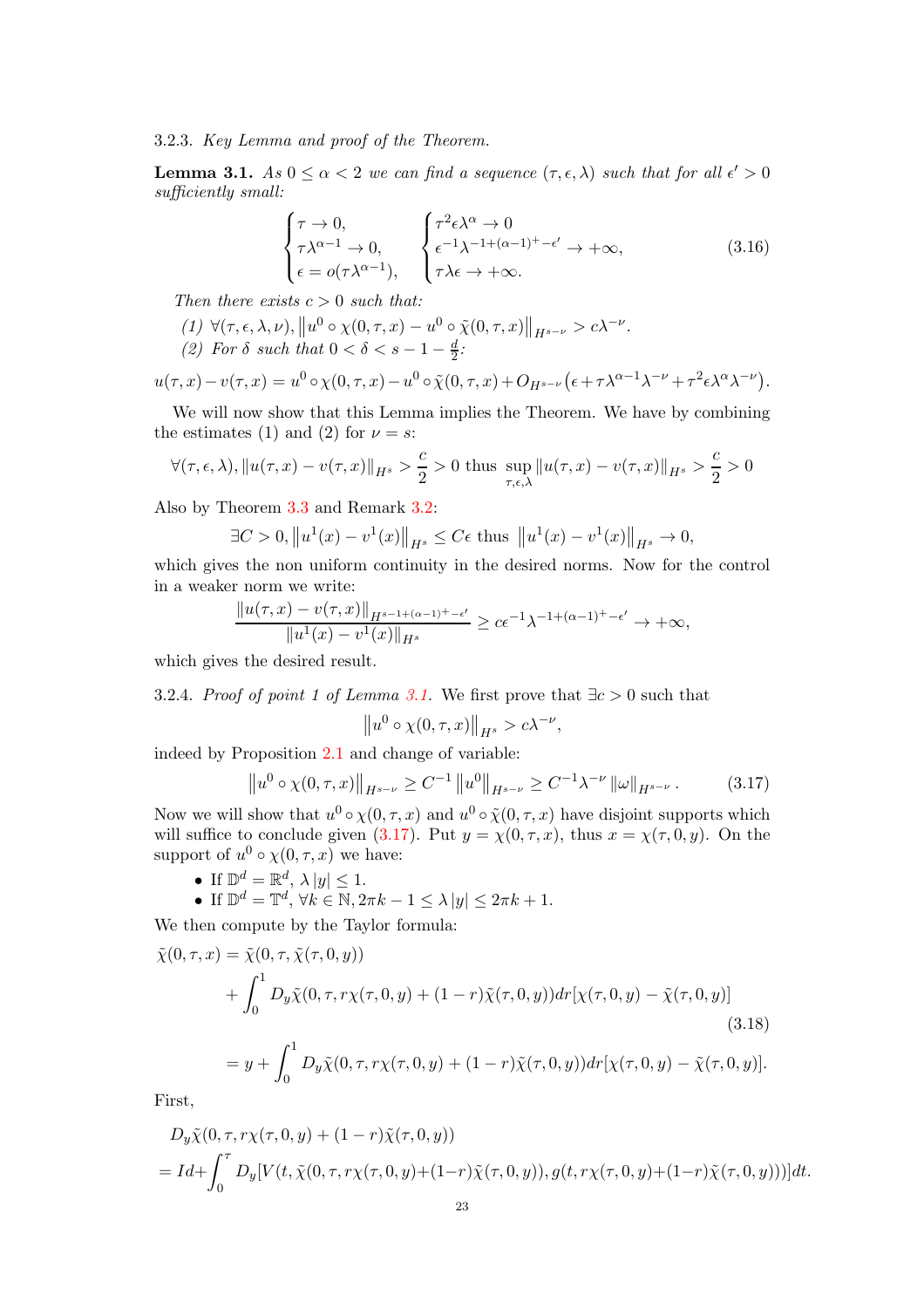Thus by estimates of Theorem [B.1](#page-40-1) taking  $0 < \delta < s - \frac{d}{2} - 1$ :  $D_y \tilde{\chi}(0, \tau, r\chi(\tau, 0, y) + (1 - r)\tilde{\chi}(\tau, 0, y)) = Id + O_{L^{\infty}}(\tau(||v^1||_{H^{1 + \frac{d}{2} + \delta}} + ||u^1||_{H^{1 + \frac{d}{2} + \delta}}))$  $= Id + O<sub>L</sub> \infty (\tau),$ 

Which gives

$$
\int_0^1 D_y \tilde{\chi}(0, \tau, r\chi(\tau, 0, y) + (1 - r)\tilde{\chi}(\tau, 0, y)) dr = Id + O_{L^{\infty}}(\tau).
$$
 (3.19)

Now we estimate  $\chi(\tau, 0, y) - \tilde{\chi}(\tau, 0, y)$ , by  $(3.15)$ :

$$
\chi(\tau, 0, y) - \tilde{\chi}(\tau, 0, y) = \int_0^{\tau} V(t, \chi(t, 0, y), f(t, y)) - V(t, \tilde{\chi}(t, 0, y), g(t, y))dt \quad (3.20)
$$
  
= 
$$
\int_0^{\tau} \int_0^1 D_u V(t, \chi(t, 0, y), rf(t, y) + (1 - r)g(t, y)) [f(t, y) - g(t, y)] dt dr
$$
  
+ 
$$
\int_0^{\tau} \int_0^1 D_x V(t, r\chi(t, 0, y) + (1 - r)\tilde{\chi}(t, 0, y), g(t, y)) [\chi(t, 0, y) - \tilde{\chi}(t, 0, y)] dt dr.
$$

Taking  $0 < \delta < s - \alpha - \frac{d}{2}$  $\frac{d}{2}$ , by estimates of Theorem [B.1:](#page-40-1)

$$
f(t, y) = f(0, y) + \int_0^t \partial_t f(r, y) dr
$$
  
=  $u^1(y) + O_{L^{\infty}}(t(||u^1||_{H^{\frac{d}{2} + \alpha + \delta}})) = u^1(y) + O_{L^{\infty}}(t\lambda^{-1}).$ 

Analogously we get:

$$
g(t, y) = v^{1}(y) + O_{L^{\infty}}(t\epsilon).
$$

Now  $(u^1 - v^1)(y) = (l - l')(0, y)$  is the evaluation of the solution of the following Cauchy problem at  $t = 0$ :

$$
\begin{cases} \partial_t (l - l') + T_{a(t,l)}(l - l') = F(t,l) - F(t,l') \\ \forall y \in \mathbb{D}^d, (l - l')(\tau, y) = -\epsilon \omega(y). \end{cases}
$$
\n(3.21)

thus by estimates of Theorem [B.1:](#page-40-1)

$$
u^{1}(y) - v^{1}(y) = (l - l')(0, y) = -\epsilon \omega(y) + \int_{\tau}^{0} \partial_{t} (l - l')(t, y) dt
$$
  
=  $-\epsilon \omega(y) + O_{L^{\infty}}(\tau(||v^{1}||_{H^{\alpha + \frac{d}{2} + \delta}} + ||u^{1}||_{H^{\alpha + \frac{d}{2} + \delta}}))$   
=  $-\epsilon \omega(y) + O_{L^{\infty}}(\tau \epsilon).$ 

Thus,

$$
\chi(\tau, 0, y) - \tilde{\chi}(\tau, 0, y)
$$
  
=  $-\epsilon \left[ \int_0^{\tau} \int_0^1 D_u V(t, \chi(t, 0, y), r f(t, y) + (1 - r) g(t, y)) dt dr \right] [\omega(y)] + O_{L^{\infty}}(\tau^2 \epsilon)$   
+  $\int_0^{\tau} \int_0^1 D_x V(t, r \chi(t, 0, y) + (1 - r) \tilde{\chi}(t, 0, y), g(t, y)) dr \left[ \chi(t, 0, y) - \tilde{\chi}(t, 0, y) \right] dt.$ 

Iterating the computation in (\*):

$$
\chi(\tau,0,y) - \tilde{\chi}(\tau,0,y)
$$
  
= 
$$
-\epsilon \left[ \int_0^{\tau} \int_0^1 D_u V(t,\chi(t,0,y),rf(t,y) + (1-r)g(t,y)) dt dr \right] [\omega(y)] + O_{L^{\infty}}(\tau^2 \epsilon)
$$
  
= 
$$
-\epsilon \left[ \int_0^{\tau} D_u V(t,y,0) dt \right] [\omega(y)] + O_{L^{\infty}}(\tau^2 \epsilon + \epsilon^2 \tau).
$$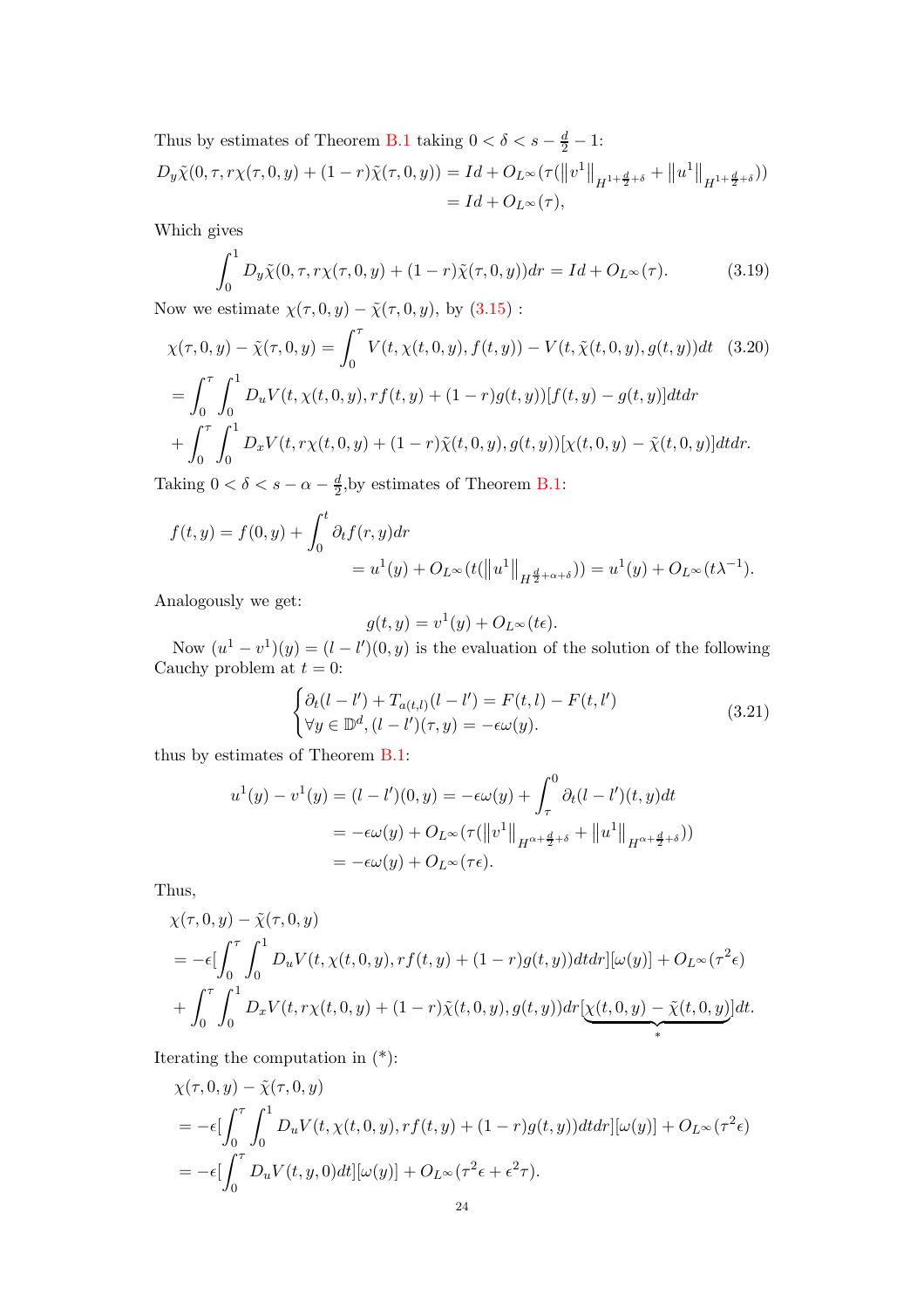and finally we get in [\(3.18\)](#page-22-2),

$$
\tilde{\chi}(\tau, 0, x) - y
$$
  
=  $-\epsilon \left[\int_0^{\tau} D_u V(t, y, 0) dt\right] [\omega(y)] + O_{L^{\infty}}(\tau^2 \epsilon + \epsilon^2 \tau).$ 

We get for  $x \in \text{supp } u^0 \circ \chi(0, \tau, \cdot)$ :

• For  $\mathbb{D}^d = \mathbb{R}^d$ :  $\lambda |\tilde{\mathbf{v}}(0, \tau, r)|$ 

$$
\geq \epsilon \lambda \left| \int_0^{\tau} \int_0^1 D_u V(t, y, 0) dr dt [\omega(y)] \right| - 1 + o_{L^{\infty}}(\tau \lambda \epsilon)
$$
  
\n
$$
\geq 2,
$$

which gives the desired result.

• For  $\mathbb{D}^d = \mathbb{T}^d$  given an adequate choice of  $\tau, \epsilon$  and  $\lambda$  we get:

$$
2n\pi + 1 \le \lambda |\tilde{\chi}(0, \tau, x)| \le 2(n + 1)\pi - 1,
$$

Which again gives the desired result.

<span id="page-24-1"></span>3.2.5. Proof of point 2 of Lemma [3.1.](#page-22-0) We start by writing:

$$
u(t,x) - v(t,x) = \chi(0,t,x)^{*} f(t,x) - \tilde{\chi}(0,t,x)^{*} g(t,x) + R(f) - R(g)
$$

where  $R$  is a regularizing operator of order 2,

$$
u(t,x) - v(t,x) = \underbrace{\chi(0,t,x)^* f(t,x) - \tilde{\chi}(0,t,x)^* f(t,x)}_{(1)} + \tilde{\chi}(0,t,x)^* (f-g)(t,x) + R(f) - R(g).
$$

Term (1) resembles the main term in the usual transport estimates we used in point 1 of the Lemma  $9$  but with a main difference is  $f$  being some dispersed data and not compactly supported and the use of the paracomposition operator. Again, the main trick here was to construct from  $u^0, v^0$  the defocused data in the past  $u^1, v^1$ and use this as the initial data for  $f$  and  $g$ .

$$
u(\tau, x) - v(\tau, x) = u^0 \circ \chi(0, \tau, x) - u^0 \circ \tilde{\chi}(0, \tau, x)
$$
  
+  $T_{(u^0)' \circ \chi(0, \tau, x)} \chi(0, \tau, x) - T_{(u^0)' \circ \tilde{\chi}(0, \tau, x)} \tilde{\chi}(0, \tau, x)$   
+  $\chi(0, \tau, x)^* (f - u^0)(\tau, x) - \tilde{\chi}(0, t, x)^* (f - u^0)(\tau, x)$   
+  $\tilde{\chi}(0, \tau, x)^* (f - g)(\tau, x) + R(f) - R(g)$ .  
=  $u^0 \circ \chi(0, \tau, x) - u^0 \circ \tilde{\chi}(0, \tau, x)$   
+  $\chi(0, \tau, x)^* (f - l)(\tau, x) - \tilde{\chi}(0, t, x)^* (f - l)(\tau, x)$   
+  $\chi(0, \tau, x)^* (f - g)(\tau, x) + R(f) - R(g)$   
(1)  
(2)  
+  $\underline{T}_{(u^0)' \circ \chi(0, \tau, x)} \chi(0, \tau, x) - T_{(u^0)' \circ \tilde{\chi}(0, \tau, x)} \tilde{\chi}(0, \tau, x)$ .

Where  $l$  is defined by  $(3.8)$  and  $R$  was modified to contain other regularizing operators of order 2 that appear by symbolic calculus rules. The easiest part to estimate is the remainder one because of the gain of derivatives and Theorem [\(3.4\)](#page-19-2):

$$
||R(f) - R(g)||_{H^s} \leq C\epsilon.
$$

<span id="page-24-0"></span> $^9$  Like the ones used in proving the quasi-linearity of the Burgers equation.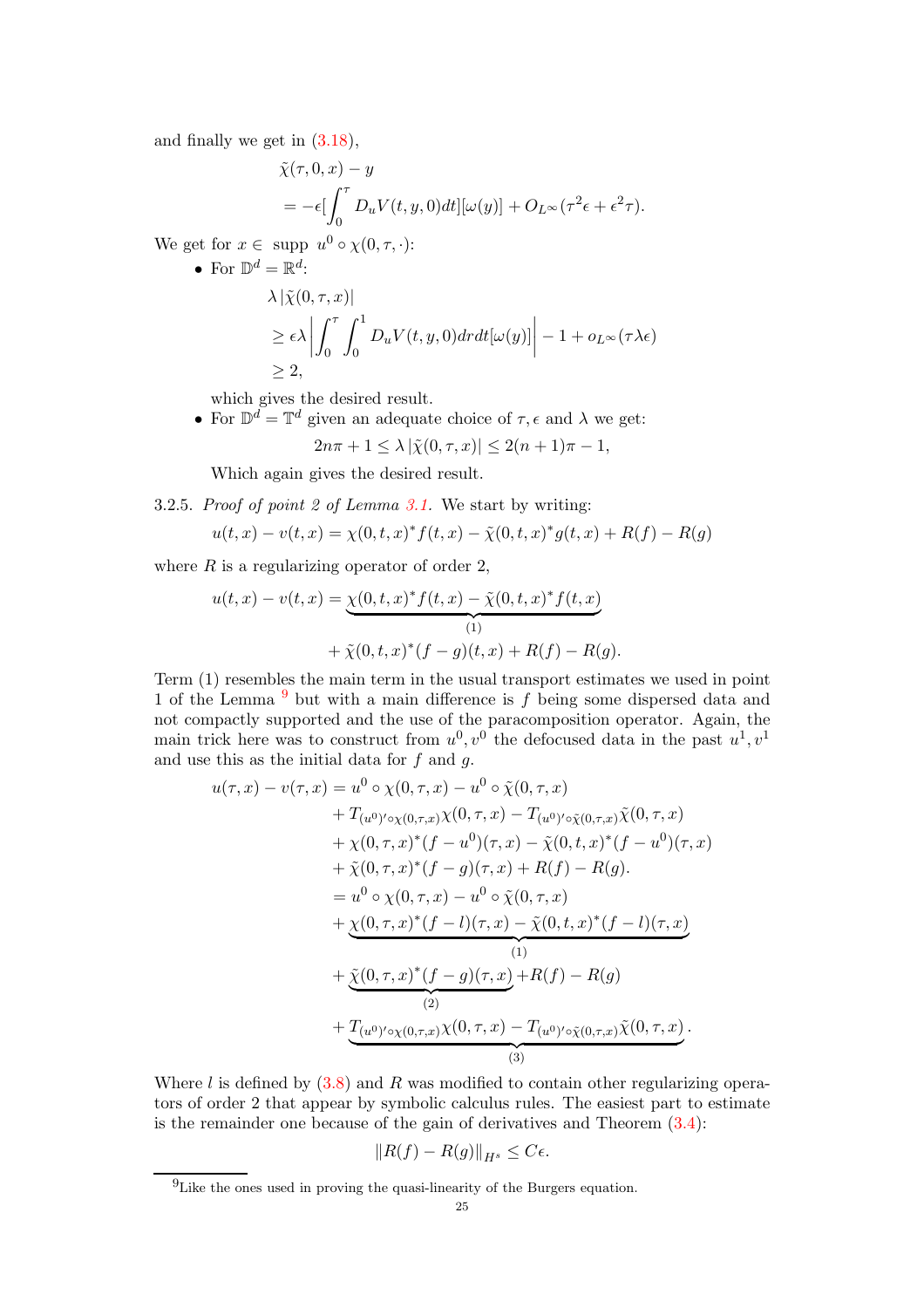We turn to estimating  $(1)$ , by Theorem [A.8:](#page-39-0)

$$
\|\chi(0,\tau,x)^{*}(f-l)(\tau,x)\|_{H^{s}}\leq C\left\|(f-l)(\tau,\cdot)\right\|_{H^{s}}.
$$

Now  $f - l$  solve:

$$
\begin{cases} \partial_t (f - l) + T_{a(t,l)}(f - l) = (T_{a(t,l)} - T_{a(t,u)^*})f - F(t,l) + \chi(t,0,x)^* F(t,u)F(t,f) \\ \forall x \in \mathbb{D}^d, (f - l)(0,x) = 0. \end{cases}
$$
\n(3.22)

Writing

$$
\chi(t,0,x)^* F(t,u) - F(t,l) = G_1(f-l)
$$

where  $G_1$  is a continuous linear operator on  $H^s$  we get the estimates by Theorem [B.1:](#page-40-1)

$$
||f - l(\tau, \cdot)||_{H^{\nu}}\n\leq C[\left\| (T_{a(\tau,l)} - T_{a(t,l)^*})f \right\|_{L^1([0,\tau],H^{\nu})} + \left\| (T_{a(\tau,l)^*} - T_{a(\tau,u)^*})f \right\|_{L^1([0,\tau],H^{\nu})}]\n\leq C[\tau^2 ||Id - D\chi^{-1}||_{L^{\infty}} ||f||_{H^{\nu+\alpha}} + \tau ||u - l||_{L^{\infty}} ||f||_{H^{\nu+\alpha}}].
$$

As  $s > \frac{d}{2}$ 

$$
||f - l(\tau, \cdot)||_{H^{\nu}} \leq C[\tau^2 \lambda^{\alpha - 1} + \tau \lambda^{\alpha - 1}]\lambda^{\nu - s},
$$

which gives

$$
\|\chi(0,\tau,x)^*(f-l)(\tau,x)\|_{H^{\nu}} \leq C\tau\lambda^{\alpha-1}\lambda^{\nu-s},
$$

and

$$
\|\tilde{\chi}(0,\tau,x)^{*}(f-l)(\tau,x)\|_{H^{\nu}} \leq C\tau\lambda^{\alpha-1}\lambda^{\nu-s}.
$$

Thus we finally get

$$
||(1)||_{H^{\nu}} \leq C\tau \lambda^{\alpha - 1} \lambda^{\nu - s}.
$$
\n(3.23)

Now we estimate (2) and (3) in the same manner, by Theorem [A.8:](#page-39-0)

$$
\|\tilde{\chi}(0,\tau,x)^{*}(f-g)(\tau,x)\|_{H^{\nu}} \leq C\left\|(f-g)(\tau,\cdot)\right\|_{H^{\nu}},
$$

And as  $s > 2 + \frac{d}{2}$  and by [\(3.15\)](#page-21-0):

$$
||T_{(u^0)' \circ \chi(0,\tau,x)} \chi(0,\tau,x) - T_{(u^0)' \circ \tilde{\chi}(0,\tau,x)} \tilde{\chi}(0,\tau,x)|| \leq C ||(f-g)(\tau,\cdot)||_{H^{\nu}}.
$$
 Now  $f-g$  solve:

$$
\begin{cases}\n\partial_t (f-g) + T_{a(t,u)^*} (f-g) - (T_{a(t,v)^*} - T_{\widetilde{a(t,v)}}^*) g \\
-\chi(t,0,x)^* F(t,u) + \widetilde{\chi}(t,0,x)^* F(t,v) = (T_{a(t,u)^*} - T_{a(t,v)^*}) g \\
\forall x \in \mathbb{D}^d, (f-g)(0,x) = (u^1 - v^1)(x).\n\end{cases}
$$
\n(3.24)

Here will need to be more careful as the nonlinearity in the dispersive term can be more "harmful" than the transport term when  $\alpha \geq 1$ , which was not there in the treatment of the model problem. More precisely we write:

$$
\chi(t,0,x)^* F(t,u) - F(t,l) = G_2(f-g),
$$

where  $G_2$  is a continuous linear operator on  $H^s$  and we get the estimates by applying Theorem [3.4](#page-26-0) with

$$
\lambda = \partial_u a.
$$

Thus we get

$$
||f - g(\tau, \cdot)||_{H^{\nu}} \le C[|| (T_{a(t,v)^*} - T_{\widetilde{a(t,v)}}^*)g||_{L^1([0,\tau], H^{\nu})} + ||u^1 - v^1||_{H^{\nu}}]\le C[\tau ||D\chi^{-1} - D\tilde{\chi}^{-1}||_{L^{\infty}} ||g||_{H^{\nu}} + \epsilon]\le C[\tau^2 \epsilon \lambda^{\alpha} \lambda^{\nu-s} + \epsilon]
$$

which gives

$$
\|(2)\|_{H^{\nu}} \le C(\tau^2 \epsilon \lambda^{\alpha} \lambda^{\nu-s} + \epsilon),\tag{3.25}
$$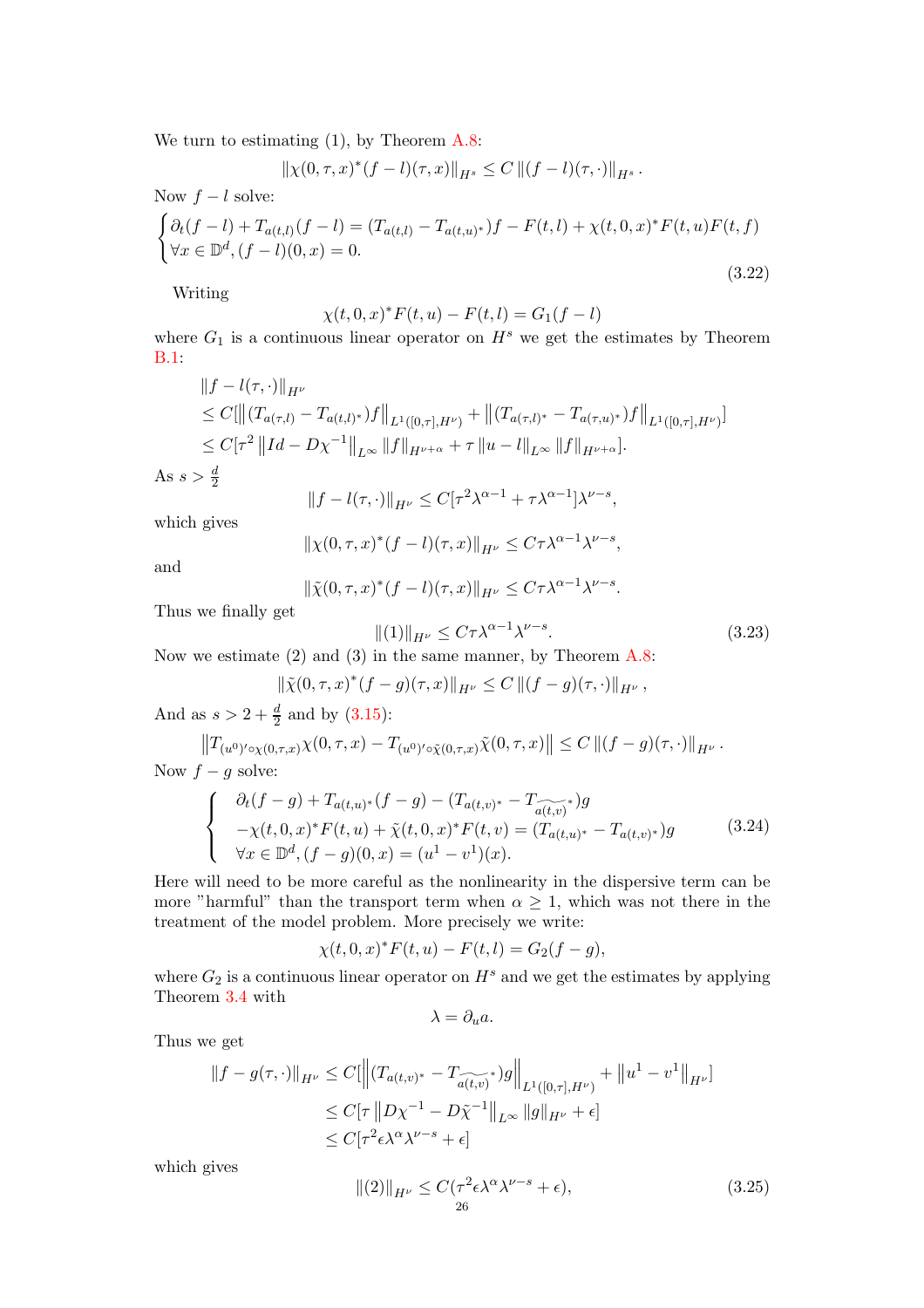and

$$
\|(3)\|_{H^{\nu}} \le C(\tau^2 \epsilon \lambda^{\alpha} \lambda^{\nu - s} + \epsilon),\tag{3.26}
$$

finishing the proof of Lemma [3.1](#page-22-0) and Theorem [3.1.](#page-17-1)

3.2.6. Estimate on the differential of the transported flow map. Here we will give the crucial estimate needed in section [3.2.5.](#page-24-1)

<span id="page-26-0"></span>**Theorem 3.4.** Consider two real numbers  $\alpha \in [0,2[$ ,  $s \in ]2+\frac{d}{2},+\infty[$ .

Consider two elliptic skew symmetric  $C^1$  symbols  $\gamma : [0, T] \times H^s(\mathbb{D}^d) \to \Gamma_1^{\alpha}(\mathbb{D}^d)$  $\label{eq:ad} \text{ and } \tilde{\gamma}:[0,T]\times H^s(\mathbb{D}^d) \to \Gamma^\alpha_1(\mathbb{D}^d).$ 

 $\begin{array}{ll}\nC_{i} & \Delta \cdot (0,1) \times H \quad (E \to \Delta \to 1 \quad (E \to \Delta \quad (0,T], W^{1,\infty}(H^s(\mathbb{D}^d),H^s(\mathbb{D}^d)))\n\end{array}$  and a symbol  $\lambda \in \Delta \rightarrow 0$  $\Gamma_1^{\alpha}(\mathbb{D}^d)$ .

Fix  $g_0 \in H^s(\mathbb{D}^d)$  and take  $T > 0$  the existence time associated to the well-posed Cauchy problem by Theorem [3.2:](#page-18-2)

$$
\begin{cases}\n\partial_t g + T_\gamma g = F(t, g) \\
g(0, \cdot) = g_0(\cdot).\n\end{cases}
$$
\n(3.27)

Then for all  $h_0 \in H^s(\mathbb{D}^d)$  and  $f \in C^0([0,T]; H^s(\mathbb{D}^d))$  the problem

$$
\begin{cases} \partial_t h + T_{\tilde{\gamma}} h = T_h T_{\lambda} g + f \\ h(0, \cdot) = h_0(\cdot) \end{cases}
$$
 (3.28)

has a unique solution  $h \in C^0([0,T], H^s(\mathbb{D}^d))$ .

Moreover we have the estimates:

$$
\forall t \in [0, T], \|h(t)\|_{H^s(\mathbb{D}^d)} \le C(M_0^0(Re(\tilde{\gamma})), \|g_0\|_{H^s(\mathbb{D}^d)}) \|h_0\|_{H^s(\mathbb{D}^d)}
$$

$$
+ 2 \left| \int_{t_0}^t e^{C(\|g_0\|_{H^s(\mathbb{D}^d)}, M_0^0(Re(\tilde{\gamma}))) (t-t')} \|f(t')\|_{H^s} dt' \right|. \quad (3.29)
$$

Proof. We start by noticing that the well posedness of the Cauchy problem is already already known for  $g_0 \in H^{s+\alpha}(\mathbb{D}^d)$  and we have the immediate estimate

$$
\forall t \in [0, T], \|h(t)\|_{H^s(\mathbb{D}^d)} \le C(t \|g_0\|_{H^{s+\alpha}(\mathbb{D}^d)}) \|h_0\|_{H^s(\mathbb{D}^d)}.
$$
 (3.30)

The goal of this proof is thus to significantly improve this estimate on  $q$ , we start by working with  $s \geq 2\alpha + \frac{d}{2}$  $\frac{d}{2}$  to justify the computations and with the improved estimate the usual bootstrap argument will give the result for  $s > 2 + \frac{d}{2}$ .

We start by getting an equation on  $T_h T_\lambda g$  where we "morally" use the ellipticity to write  $T_{\gamma^{-1}}\partial_t$  as an operator of order 0 at the price of an acceptable remainder:

$$
\partial_t g + T_\gamma g = F(t, g)
$$
  

$$
T_h T_\lambda T_{\gamma^{-1}} \partial_t g + T_h T_\lambda g = T_\lambda T_{\gamma^{-1}} F(t, g)
$$

as  $s > 2 + \frac{d}{2}$ ,

$$
T_h \partial_t (T_\lambda T_{\gamma^{-1}} g) + T_h T_\lambda g = T_h T_\lambda T_{\gamma^{-1}} F(t, g)
$$

where  $F$  was modified on each line to include terms which verify the same hypothesis. The "gain" is that  $T_{\lambda}T_{\gamma^{-1}}$  is of order 0 and that the "cost" of  $\alpha$  derivative in the spatial variable is put on  $\partial_t$ .

Getting back to h we have:

$$
\partial_t h + T_{\tilde{\gamma}} h = -T_h \partial_t \left( T_{\lambda} T_{\gamma^{-1}} g \right) + T_h T_{\lambda} T_{\gamma^{-1}} F(t, g) + f. \tag{3.31}
$$

The key idea is that now we now how to solve  $\partial_t h + h \partial_t (T_\lambda T_{\gamma^{-1}} g) = 0$  explicitly so we make the change of unknowns:

$$
u = e^{T_{\lambda} T_{\gamma - 1} g} h. \tag{3.32}
$$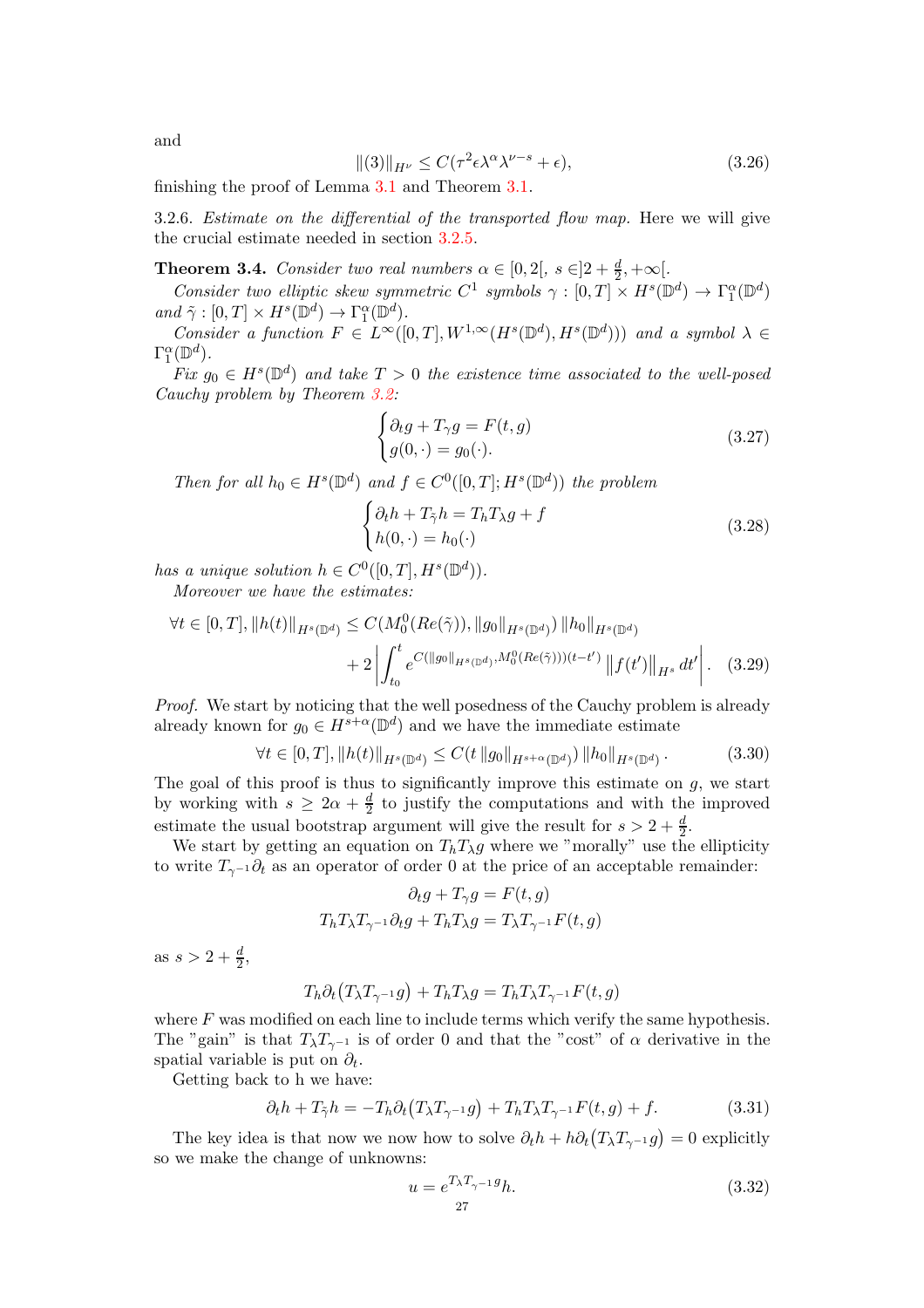As  $s > 1 + \frac{d}{2}$  by the Sobolev embedding we have  $g \in W^{1,\infty}$  and it's clear that  $H^s$ estimates on h are equivalent to ones on u i.e for all  $t \in [0, T]$ :

<span id="page-27-2"></span>
$$
C^{-1}(\|g_0\|_{H^s})\|u\|_{H^s} \le \|h\|_{H^s} \le C(\|g_0\|_{H^s})\|u\|_{H^s}.
$$
\n(3.33)

Now we compute the  $PDE$  verified by u:

$$
\partial_t u + e^{T_\lambda T_{\gamma-1}g} T_{\tilde{\gamma}} e^{-T_\lambda T_{\gamma-1}g} u = T_{\partial_t g} u + e^{T_\lambda T_{\gamma-1}g} T_h T_\lambda T_{\gamma-1} F(t, g)
$$
(3.34)  

$$
+ e^{T_\lambda T_{\gamma-1}g} f + e^{T_\lambda T_{\gamma-1}g} R
$$

where  $R$  verifies by  $A.6$ :

<span id="page-27-1"></span>
$$
||R||_{H^{s}} \leq C ||g_0||_{H^{s}} ||h||_{H^{s}}.
$$
\n(3.35)

Now we reduce the  $H^s$  estimates on u to  $L^2$ , first by noticing that  $Te^{T_{\lambda}T_{\gamma-1}g}T_{\tilde{\gamma}}Te^{-T_{\lambda}T_{\gamma-1}g}$  is an elliptic paradifferential operator of a symbol we will call  $\beta$ . Then by making the change of variables  $\phi = T_{|\beta|^{\frac{s}{\alpha}}}u$ . By the ellipticity of  $\beta$ and the immediate  $L^2$  estimate on u, an  $H^s$  estimate on u is equivalent to an  $L^2$ estimate on  $\phi$  i.e

<span id="page-27-3"></span>
$$
C^{-1}(\|g_0\|_{H^s})\|u\|_{H^s} \le \|\phi\|_{L^2} \le C(\|g_0\|_{H^s})\|u\|_{H^s}.
$$
\n(3.36)

We then commute  $T_{|\beta|^{\frac{s}{\alpha}}}$  with equation [\(3.34\)](#page-27-1) and get by assembling the different terms verifying the same estimates as  $R$  in one term:

$$
\partial_t \phi + e^{T_\lambda T_{\gamma - 1} g} T_{\tilde{\gamma}} e^{-T_\lambda T_{\gamma - 1} g} \phi = T_{|\beta|^{\frac{s}{\alpha}}} e^{T_\lambda T_{\gamma - 1} g} f + T_{|\beta|^{\frac{s}{\alpha}}} R. \tag{3.37}
$$

Now to finally get the  $L^2$  estimate on  $\phi$  we need to do the classic energy estimate but with the adequate choice of basis in which  $e^{T_{\lambda}T_{\gamma-1}g}T_{\tilde{\gamma}}e^{-T_{\lambda}T_{\gamma-1}g}$  is skew symmetric. For this the energy estimate is made on

$$
\partial_t \left\|\phi\right\|_{L^2\left(e^{-2\operatorname{Re}(T_\lambda T_{\gamma^{-1}}g)}dx\right)}^2,
$$

and the residual term

$$
\left\| \phi \right\|_{L^2 \left( \partial_t e^{-2 \operatorname{Re} (T_\lambda T_{\gamma^{-1}} g)} dx \right)}^2
$$

is controlled as  $s > 2 + \frac{d}{2}$ . Combining this estimates and the Gronwall lemma we get

$$
\|\phi\|_{L^2} \leq C(M_0^0(Re(\tilde{\gamma})), \|g_0\|_{H^s}) \|\phi_0\|_{L^2}
$$
  
+2 $\left| \int_{t_0}^t e^{C(\|g_0\|_{H^s(\mathbb{D}^d)}, M_0^0(Re(\tilde{\gamma}))) (t-t')} \|f(t')\|_{H^s} dt' \right|$ ,

which concludes the proof by  $(3.33)$  and  $(3.36)$ .

## <span id="page-27-0"></span>4. Quasi-linearity of the Water-Waves system with surface tension

In this section we always have  $\kappa = 1$ .

4.1. Prerequisites from the Cauchy problem. We start by recalling the apriori estimates given by Proposition 5.2 of [\[2\]](#page-43-1). We keep the notations of Theorem [1.2.](#page-5-0)

<span id="page-27-4"></span>**Proposition 4.1.** (From [\[2\]](#page-43-1)) Let  $d \geq 1$  be the dimension and consider a real number  $s > 2 + \frac{d}{2}$ . Then there exists a non decreasing function C such that, for all  $T \in ]0,1]$ and all solution  $(\eta, \psi)$  of  $(1.5)$  such that

$$
(\eta, \psi) \in C^0([0, T]; H^{s+\frac{1}{2}}(\mathbb{R}^d) \times H^s(\mathbb{R}^d)) \text{ and } H_t \text{ is verified for } t \in [0, T],
$$

we have

$$
\|(\eta,\psi)\|_{L^{\infty}(0,T;H^{s+\frac{1}{2}}\times H^s)} \leq C((\eta_0,\psi_0)_{H^{s+\frac{1}{2}}\times H^s}) + TC(\|(\eta,\psi)\|_{L^{\infty}(0,T;H^{s+\frac{1}{2}}\times H^s)}).
$$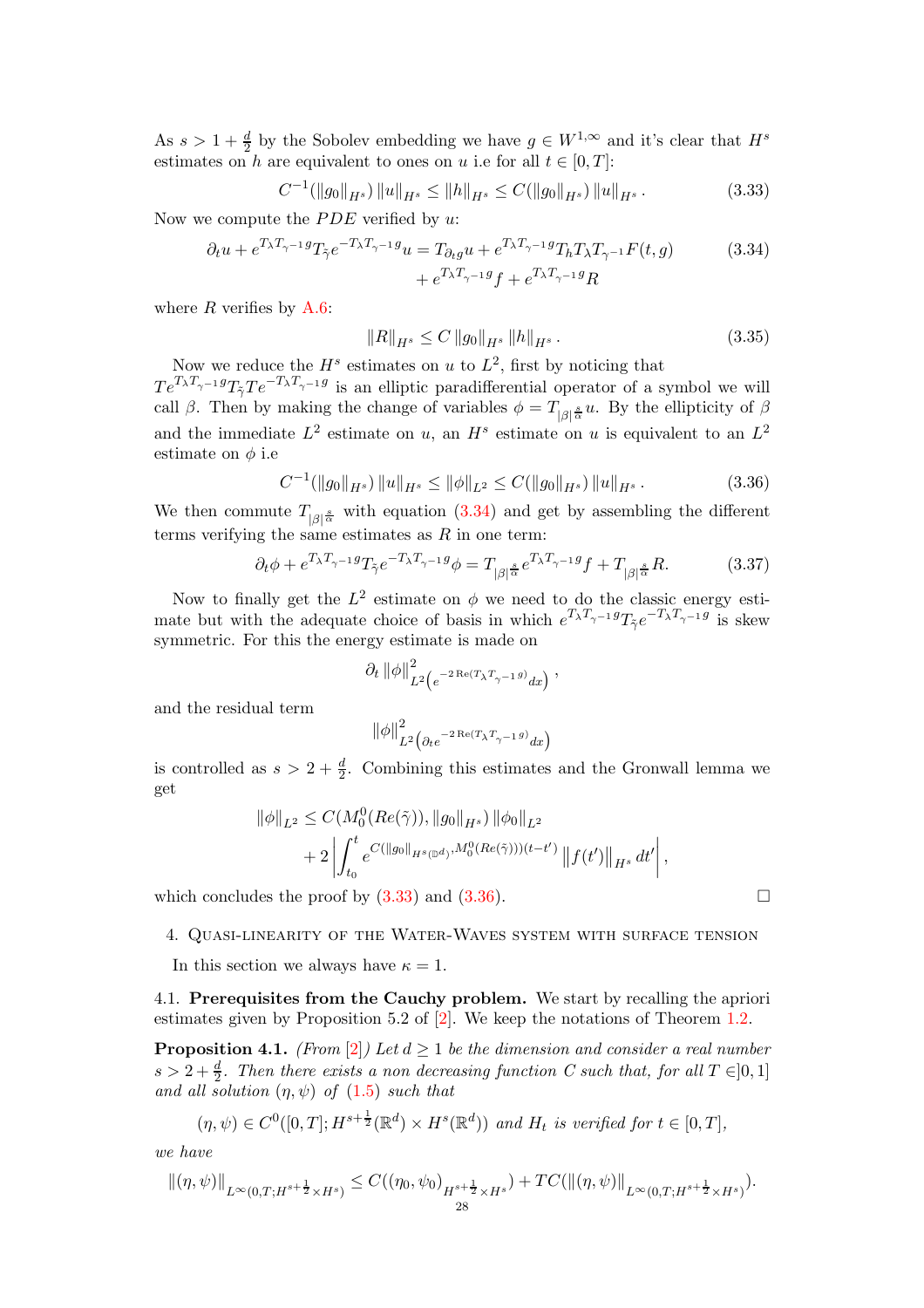The proof will rely on the para-linearised and symmetrized version of [\(1.5\)](#page-4-1) given by Proposition 4.8 and corollary 4.9 of [\[2\]](#page-43-1). Before we recall this, for clarity as in [\[2\]](#page-43-1) we introduce a special class of operators  $\Sigma^m \subset \Gamma_0^m$  given by:

**Definition 4.1.** (From [\[2\]](#page-43-1)) Given  $m \in \mathbb{R}$ ,  $\Sigma^m$  denotes the class of symbols a of the form

$$
a = a^{(m)} + a^{(m-1)}
$$

with

$$
a^{(m)} = F(\nabla \eta(t, x), \xi)
$$

$$
a^{(m-1)} = \sum_{|k|=2} G_{\alpha}(\nabla \eta(t, x), \xi) \partial_x^k \eta(t, x),
$$

such that

- (1)  $T_a$  maps real valued functions to real-valued functions;
- (2) F is of class  $C^{\infty}$  real valued function of  $(\zeta, \xi) \in \mathbb{R}^d \times (\mathbb{R}^d \setminus 0)$ , homogeneous of order m in  $\xi$ ; and such that there exists a continuous function  $K = K(\zeta) > 0$ such that

$$
F(\zeta,\xi) \geq K(\zeta) |\xi|^m,
$$

for all 
$$
(\zeta, \xi) \in \mathbb{R}^d \times (\mathbb{R}^d \setminus 0)
$$
;

(3)  $G_{\alpha}$  is a  $C^{\infty}$  complex valued function of  $(\zeta, \xi) \in \mathbb{R}^d \times (\mathbb{R}^d \setminus 0)$ , homogeneous of order  $m-1$  in  $\xi$ .

 $\Sigma^m$  enjoys all the usual symbolic calculus properties modulo acceptable reminders that we define by the following:

Definition-Notation 4.1. (From [\[2\]](#page-43-1)) Let  $m \in \mathbb{R}$  and consider two families of operators of order m,

$$
\{A(t) : t \in [0, T]\}, \{B(t) : t \in [0, T]\}.
$$

We shall say that  $A \sim B$  if  $A - B$  is of order  $m - \frac{3}{2}$  $\frac{3}{2}$  and satisfies the following estimate: for all  $\mu \in \mathbb{R}$ , there exists a continuous function C such that for all  $t \in [0, T],$ 

$$
||A(t) - B(t)||_{H^{\mu} \to H^{\mu - m + \frac{3}{2}}} \leq C(||\eta(t)||_{H^{s + \frac{1}{2}}}).
$$

In the next Proposition we recall the different symbols that appear in the paralinearisation and symmetrisation of the equations.

**Proposition 4.2.** (From [\[2\]](#page-43-1))We work under the hypothesis of Proposition [4.1.](#page-27-4) Put

$$
\lambda = \lambda^{(1)} + \lambda^{(0)}, \ l = l^{(2)} + l^{(1)} \ with,
$$

$$
\begin{cases}\n\lambda^{(1)} = \sqrt{(1+|\nabla \eta|^2)|\xi|^2 - (\nabla \eta \cdot \xi)^2}, \\
\lambda^{(0)} = \frac{1+|\nabla \eta|^2}{2\lambda^{(1)}} \left\{ \operatorname{div} \left( \alpha^{(1)} \nabla \eta \right) + i \partial_{\xi} \lambda^{(1)} \cdot \nabla \alpha^{(1)} \right\}, \\
\alpha^{(1)} = \frac{1}{\sqrt{1+|\nabla \eta|^2}} \left( \lambda^{(1)} + i \nabla \eta \cdot \xi \right).\n\end{cases} (4.1)
$$
\n
$$
\begin{cases}\nl^{(2)} = (1+|\nabla \eta|^2)^{-\frac{1}{2}} \left( |\xi|^2 - \frac{(\nabla \eta \cdot \xi)^2}{1+|\nabla \eta|^2} \right), \\
l^{(1)} = -\frac{i}{2} (\partial_x \cdot \partial_{\xi}) l^{(2)}.\n\end{cases}
$$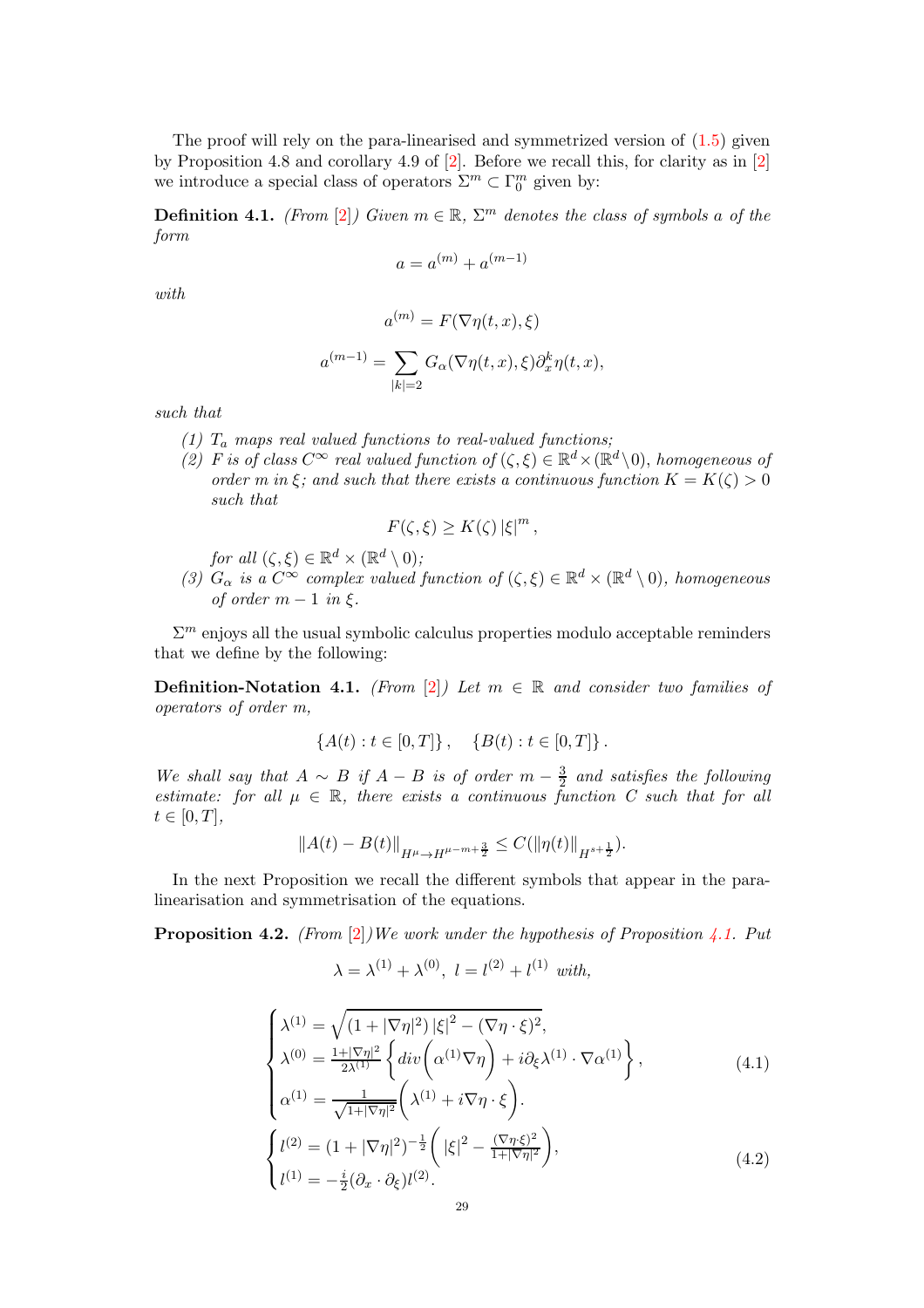Now let  $q \in \Sigma^0, p \in \Sigma^{\frac{1}{2}}, \gamma \in \Sigma^{\frac{3}{2}}$  be defined by

$$
q = (1 + |\nabla \eta|^2)^{-\frac{1}{2}},
$$
  
\n
$$
p = (1 + |\nabla \eta|^2)^{-\frac{5}{4}} \sqrt{\lambda^{(1)}} + p^{(-\frac{1}{2})},
$$
  
\n
$$
\gamma = \sqrt{l^{(2)}\lambda^{(1)}} + \sqrt{\frac{l^{(2)}}{\lambda^{(1)}}} \frac{Re\lambda^{(0)}}{2} - \frac{i}{2} (\partial_{\xi} \cdot \partial_x) \sqrt{l^{(2)}\lambda^{(1)}},
$$
  
\n
$$
p^{(-\frac{1}{2})} = \frac{1}{\gamma^{(\frac{3}{2})}} \left\{ q l^{(1)} - \gamma^{(\frac{1}{2})} p^{(\frac{1}{2})} + i \partial_{\xi} \gamma^{(\frac{3}{2})} \cdot \partial_x p^{(\frac{1}{2})} \right\}.
$$

Then

$$
T_q T_\lambda \sim T_\gamma T_q, T_q T_l \sim T_\gamma T_p, T_\gamma \sim (T_\gamma)^\top.
$$

Now we can write the para-linearization and symmetrization of the equations [\(1.5\)](#page-4-1) after a change of variable:

<span id="page-29-1"></span>**Corollary 4.1.** (From [\[2\]](#page-43-1))Under the hypothesis of Proposition [4.1,](#page-27-4) introduce the unknowns

$$
U = \psi - T_B \eta^{10}, \ \Phi_1 = T_p \eta \ and \ \Phi_2 = T_q U,
$$

where we recall,

$$
\begin{cases} B=(\partial_y\phi)_{|y=\eta}=\frac{\nabla \eta\cdot \nabla \psi+G(\eta)\psi}{1+|\nabla \eta|^2},\\ V=(\nabla_x\phi)_{|y=\eta}=\nabla \psi-B\nabla \eta. \end{cases}
$$

Then  $\Phi_1, \Phi_2 \in C^0([0, T]; H^s(\mathbb{R}^d))$  and

$$
\begin{cases} \partial_t \Phi_1 + T_V \cdot \nabla \Phi_1 - T_\gamma \Phi_2 = f_1, \\ \partial_t \Phi_2 + T_V \cdot \nabla \Phi_2 + T_\gamma \Phi_1 = f_2, \end{cases}
$$
\n(4.3)

with  $f_1, f_2 \in L^{\infty}(0,T; H^s(\mathbb{R}^d))$ , and  $f_1, f_2$  have  $C^1$  dependence on  $(U, \theta)$  verifying:  $||(f_1, f_2)||_{L^{\infty}(0,T;H^s(\mathbb{R}^d))} \leq C(||(\eta, \psi)||_{L^{\infty}(0,T;H^{s+\frac{1}{2}} \times H^s(\mathbb{R}^d))}).$ 

4.2. Proof of Theorem [1.2.](#page-5-0) Corollary [4.1](#page-29-1) shows that the para-linearization and symmetrization of the equations  $(1.5)$  are of the form of the equations treated in Theorem [3.1.](#page-17-1) The goal of the proof is thus to mainly show that the previous change of unknowns preserves the quasi-linear structure of the equations. This we will be proved but with a slightly different change of unknowns that will satisfy the same type of equations.

### 4.2.1. Reducing the problem around 0.

Fix  $T > 0$ ,  $r > 0$  as in the proof of Theorem [3.1,](#page-17-1) given the local nature of the result we see that we can work on balls with radius  $r$  small. Henceforth we will be working on  $B(0, r) \subset C^0([0, T]; H^{s + \frac{1}{2}}(\mathbb{R}^d) \times H^s(\mathbb{R}^d))$  and without loss of generality we suppose that  $H_t$  is always verified on  $[0, T]$  on that set.

4.2.2. New change of unknowns.

<span id="page-29-2"></span>**Lemma 4.1.** Under the hypothesis of Proposition [4.1,](#page-27-4) fix  $\epsilon > 0$  and introduce the unknowns

$$
U = \psi - T_B \eta, \ \tilde{\Phi}_1 = [T_p + \epsilon (I - T_1)] \eta \ and \ \tilde{\Phi}_2 = [T_q + \epsilon (I - T_1)] U.
$$

Then  $\tilde{\Phi}_1, \tilde{\Phi}_2 \in C^0([0,T]; H^s(\mathbb{R}^d))$  and

<span id="page-29-3"></span>
$$
\begin{cases} \partial_t \tilde{\Phi}_1 + T_V \cdot \nabla \tilde{\Phi}_1 - T_\gamma \tilde{\Phi}_2 = \tilde{f}_1, \\ \partial_t \tilde{\Phi}_2 + T_V \cdot \nabla \tilde{\Phi}_2 + T_\gamma \tilde{\Phi}_1 = \tilde{f}_2, \end{cases}
$$
(4.4)

<span id="page-29-0"></span> $10<sub>U</sub>$  is commonly called the "good" unknown of Alinhac.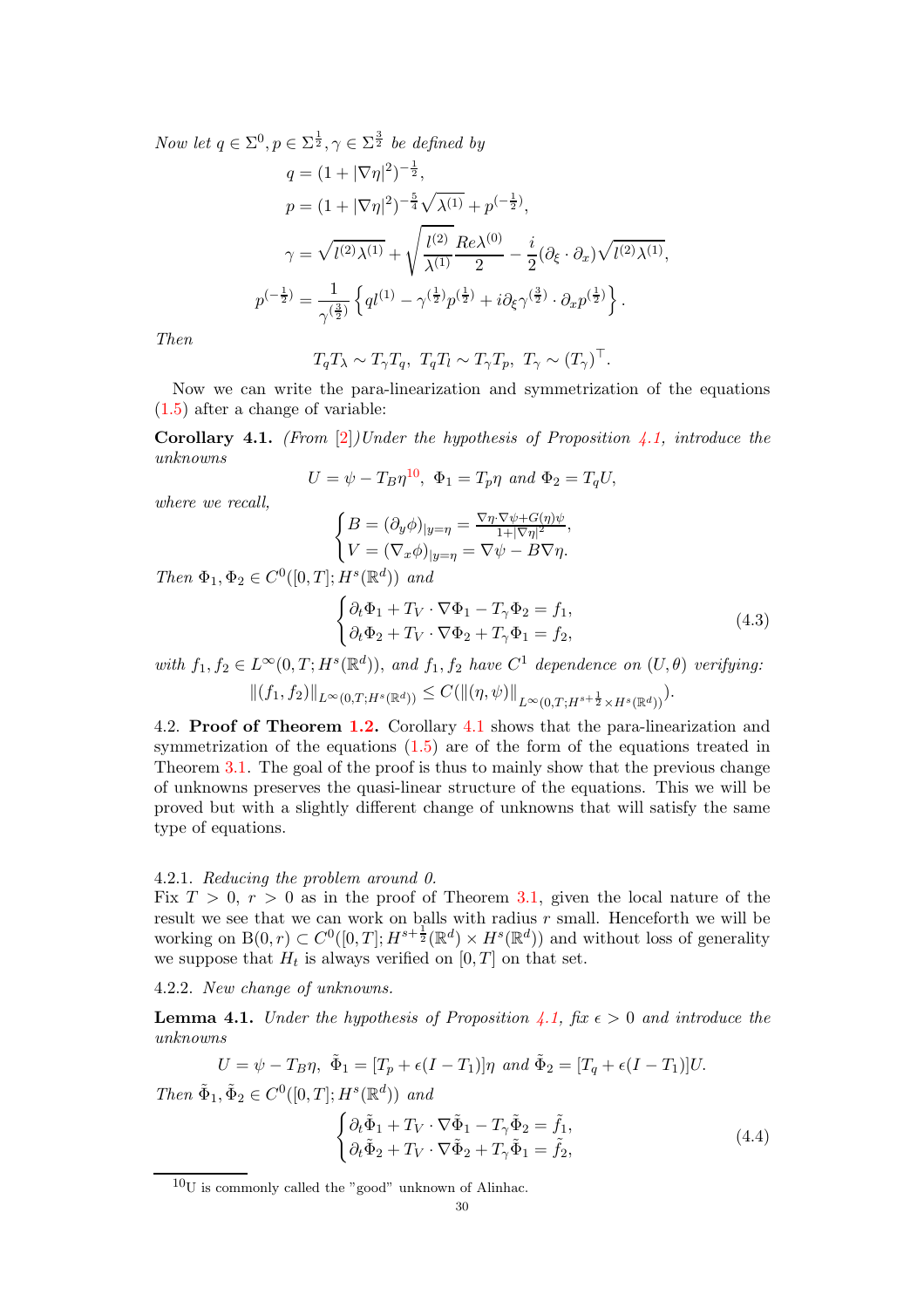with  $\tilde{f}_1, \tilde{f}_2 \in L^{\infty}(0,T; H^s(\mathbb{R}^d))$ , and  $\tilde{f}_1, \tilde{f}_2$  have  $C^1$  dependence on  $(U, \theta)$  verifying:  $\left\|(\tilde{f}_1,\tilde{f}_2)\right\|_{L^\infty(0,T;H^s(\mathbb{R}^d))}\leq C(\left\|(\eta,\psi)\right\|_{L^\infty(0,T;H^{s+\frac{1}{2}}\times H^s(\mathbb{R}^d))}).$ 

*Proof.* The Lemma simply follows from the fact that  $I-T_1$  is a regularizing operator. П

4.2.3. The new change of unknowns locally preserves the structure of the equations: To apply Theorem [3.1](#page-17-1) we simply note that  $DV(0,0)(h,k) = \nabla h$ . Thus proof of Theorem [1.2](#page-5-0) in the threshold  $s > 2 + \frac{d}{2}$  will then follow from Theorem [3.1](#page-17-1) combined with Lemma [4.1](#page-29-2) and the following Lemma.

<span id="page-30-0"></span>**Lemma 4.2.** Let  $d \geq 1$  and  $s > 2 + \frac{d}{2}$ . There exists  $r, \epsilon > 0$  such that:

$$
\tilde{\Phi}: B(0, r) \to C^0([0, T]; H^s(\mathbb{R}^d))
$$

$$
(\eta, \psi) \mapsto (\tilde{\Phi}_1, \tilde{\Phi}_2)
$$

is a  $C^{\infty}$  diffeomorphism upon it's image and  $\tilde{\Phi}(0) = 0$ . Proof.

$$
\tilde{\Phi}(\eta,\psi) = \underbrace{\begin{pmatrix} T_p + \epsilon(I - T_1) & 0 \\ 0 & T_q + \epsilon(I - T_1) \end{pmatrix}}_{(1)} \underbrace{\begin{pmatrix} I & 0 \\ -T_B & I \end{pmatrix}}_{(2)} \begin{pmatrix} \eta \\ \psi \end{pmatrix}
$$

(2) being clearly a diffeomorphism we will concentrate on (1). First we see that for r small enough  $T_q+\epsilon(I-T_1)$  is a perturbation of the  $T_1+\epsilon(I-T_1)$ , indeed by symbolic calculus rules:

$$
||T_q + \epsilon (I - T_1) - T_1 - \epsilon (I - T_1)||_{\mathcal{L}(H^s)} = ||T_q - T_1||_{\mathcal{L}(H^s)}
$$
  
\n
$$
\leq M_0^0 (q - 1)
$$
  
\n
$$
\leq C(||\eta||_{W^{1,\infty}}) ||\eta||_{W^{1,\infty}}
$$
  
\n
$$
\leq C(||\eta||_{H^s}) ||\eta||_{H^s}
$$

which gives the desired result.

Now we turn to  $T_p + \epsilon (I - T_I)$ . First notice that for  $\epsilon > 0$ :

$$
T_{|\xi|^{\frac{1}{2}}} + \epsilon(I - T_I) : C^0([0, T]; H^{s + \frac{1}{2}}(\mathbb{R}^d)) \to C^0([0, T]; H^s(\mathbb{R}^d))
$$

is a  $C^{\infty}$  diffeomorphism. And now we see that  $T_p + \epsilon (I - T_I)$  is a perturbation of  $T_{|\xi|^{\frac{1}{2}}} + \epsilon(I - T_I)$  indeed by symbolic calculus rules:

$$
\|T_p - T_{|\xi|^{\frac{1}{2}}}\|_{\mathcal{L}(H^{s+\frac{1}{2}}, H^s)} \leq C(\|\eta\|_{W^{1,\infty}}) \|\eta\|_{W^{1,\infty}}
$$
  

$$
\leq C(\|\eta\|_{H^s}) \|\eta\|_{H^s}
$$

Now to conclude the proof of Theorem [1.2,](#page-5-0) we see that by Lemma [4.2,](#page-30-0) the equa-tions [\(4.4\)](#page-29-3) verify the hypothesis of Corollary [3.1](#page-18-3) in the threshold  $s > 2 + \frac{d}{2}$  thus we have two sequences

$$
\begin{cases} \exists (\tilde{\Phi}_1^0, \tilde{\Phi}_2^0) \in C^0([0, T]; H^s(\mathbb{R}^d)) \text{ solution of (4.4)},\\ \exists (\tilde{\Phi}_1^1, \tilde{\Phi}_2^1) \in C^0([0, T]; H^s(\mathbb{R}^d)) \text{ solution of (4.4)}, \end{cases}
$$

such that  $\exists c > 0$ 

$$
\left\{\begin{aligned} &\left\|(\tilde{\Phi}_1^0,\tilde{\Phi}_2^0)(0,\cdot)-(\tilde{\Phi}_1^1,\tilde{\Phi}_2^1)(0,\cdot)\right\|_{H^s}\to 0,\\ &(\tilde{\Phi}_1^0,\tilde{\Phi}_2^0)-(\tilde{\Phi}_1^1,\tilde{\Phi}_2^1)\right\|_{L^\infty([0,T],H^s)}>c. \end{aligned}\right.
$$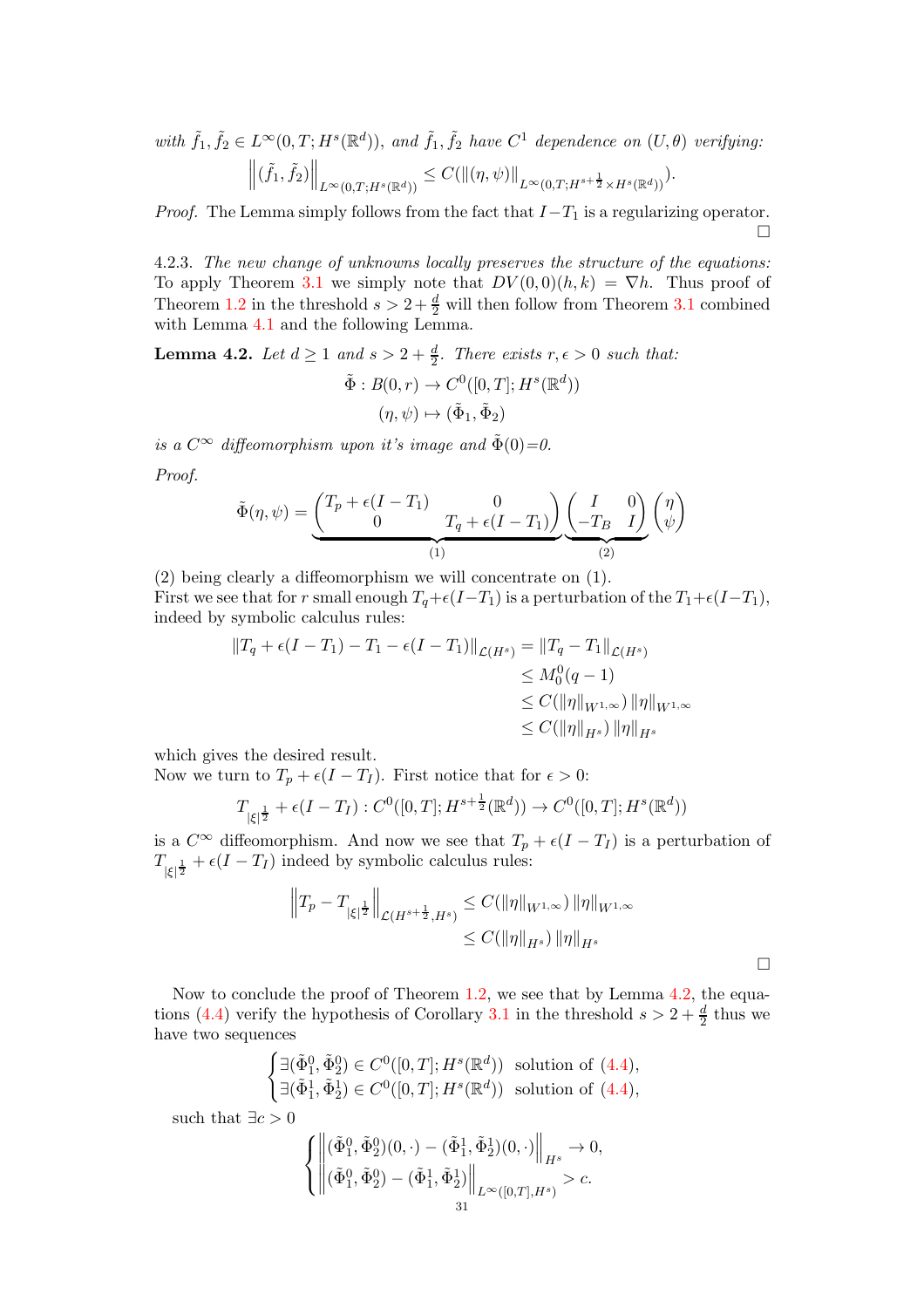Now putting  $(\eta^0, \psi^0) = \tilde{\Phi}^{-1}(\tilde{\Phi}_1^0, \tilde{\Phi}_2^0)$  and  $(\eta^1, \psi^1) = \tilde{\Phi}^{-1}(\tilde{\Phi}_1^1, \tilde{\Phi}_2^1)$  we get from Lemmas [4.1](#page-29-2) and [4.2:](#page-30-0)

$$
\begin{cases} (\eta^0, \psi^0) \in C^0([0, T]; H^{s + \frac{1}{2}}(\mathbb{R}^d) \times H^s(\mathbb{R}^d)) & \text{is a solution of (1.5)},\\ (\eta^1, \psi^1) \in C^0([0, T]; H^{s + \frac{1}{2}}(\mathbb{R}^d) \times H^s(\mathbb{R}^d)) & \text{is a solution of (1.5)}, \end{cases}
$$

such that

$$
\begin{cases} \left\|(\eta^0,\psi^0)(0,\cdot)-(\eta^1,\psi^1)(0,\cdot)\right\|_{H^{s+\frac{1}{2}}\times H^s}\to 0,\\ \left\|(\eta^0,\psi^0)-(\eta^1,\psi^1)\right\|_{L^\infty([0,T],H^{s+\frac{1}{2}}\times H^s)} > c. \end{cases}
$$

<span id="page-31-0"></span>thus giving us the desired result. As the change of unknowns is a diffeomorphism (thus is Lipschitz) we get analogously the result on the control in weaker norms.

### 5. Quasi-Linearity of the Gravity Water Waves

In this section we always have  $\kappa = 0$ . The proof will follow as in the previous section but with some extra care, taking into account the lower regularity framework.

5.1. Prerequisites from the Cauchy problem. We start by recalling the apriori estimates given by Proposition 4.1 of  $[5]$ , we keep the notations of Theorem [1.3.](#page-6-1)

<span id="page-31-2"></span>**Proposition 5.1.** (From [\[5\]](#page-44-7)) Let  $d \ge 1$  be the dimension and consider a real number  $s > 1 + \frac{d}{2}$ . Then there exists a non decreasing function C such that, for all  $T \in ]0,1]$ and all solution  $(\eta, \psi)$  of  $(1.5)$  such that:

$$
\begin{cases} (\eta,\psi)\in C^0([0,T];H^{s+\frac{1}{2}}(\mathbb{R}^d)\times H^{s+\frac{1}{2}}(\mathbb{R}^d)),\\ H_t \text{ is verified for } t\in[0,T],\\ \exists c_0>0, \forall t\in[0,T], a(t,x)\geq c_0,\end{cases}
$$

we have  $11$ 

$$
\begin{split} &\|(\eta,\psi,V,B)\|_{L^{\infty}([0,T];H^{s+\frac{1}{2}}\times H^{s+\frac{1}{2}}\times H^{s}\times H^{s})} \\ &\leq C(\|(\eta_0,\psi_0,V_0,B_0)\|_{H^{s+\frac{1}{2}}\times H^{s+\frac{1}{2}}\times H^{s}\times H^{s})} \\ &+TC(\|(\eta,\psi,V,B)\|_{L^{\infty}(0,T;H^{s+\frac{1}{2}}\times H^{s+\frac{1}{2}}\times H^{s}\times H^{s})}). \end{split}
$$

The proof will rely on the para-linearised and symmetrized version of [\(1.5\)](#page-4-1) given by Proposition 4.8 and 4.10 of [\[5\]](#page-44-7). Given the low regularity threshold,  $\eta$  and thus  $\Omega_t$  are in  $W^{\frac{3}{2},\infty}(\mathbb{R}^d)$  for the gravity water waves by contrast to  $W^{\frac{5}{2},\infty}(\mathbb{R}^d)$  frame work for the case with surface tension, the para-linearisation of  $(1.5)$  is done with the variables V and B. This will only add a technical level to our proof of quasi-linearity.

<span id="page-31-3"></span>**Proposition 5.2.** (From  $[5]$ )Under the hypothesis of Proposition  $(5.1)$ , suppose moreover that  $\|(V_0, B_0)\|_{H^s \times H^s} < +\infty$  thus by Proposition [\(5.1\)](#page-31-2) this regularity is propagated on  $[0, T]$ . Now introduce the unknowns

$$
\begin{cases} \zeta = \nabla \eta, \\ U = V + T_{\zeta} B, \end{cases} \quad where, \ \begin{cases} B = (\partial_y \phi)_{|y=\eta} = \frac{\nabla \eta \cdot \nabla \psi + G(\eta) \psi}{1 + |\nabla \eta|^2}, \\ V = (\nabla_x \phi)_{|y=\eta} = \nabla \psi - B \nabla \eta. \end{cases}
$$

Now define the symbols:

$$
\begin{cases} \lambda = \sqrt{\left(1+|\nabla \eta|^2\right)|\xi|^2 - (\nabla \eta \cdot \xi)^2}, \\ \gamma = \sqrt{a\lambda}, \\ q = \sqrt{\frac{a}{\lambda}}. \end{cases}
$$

<span id="page-31-1"></span><sup>&</sup>lt;sup>11</sup>Recall B and V are defined by  $(1.7)$ .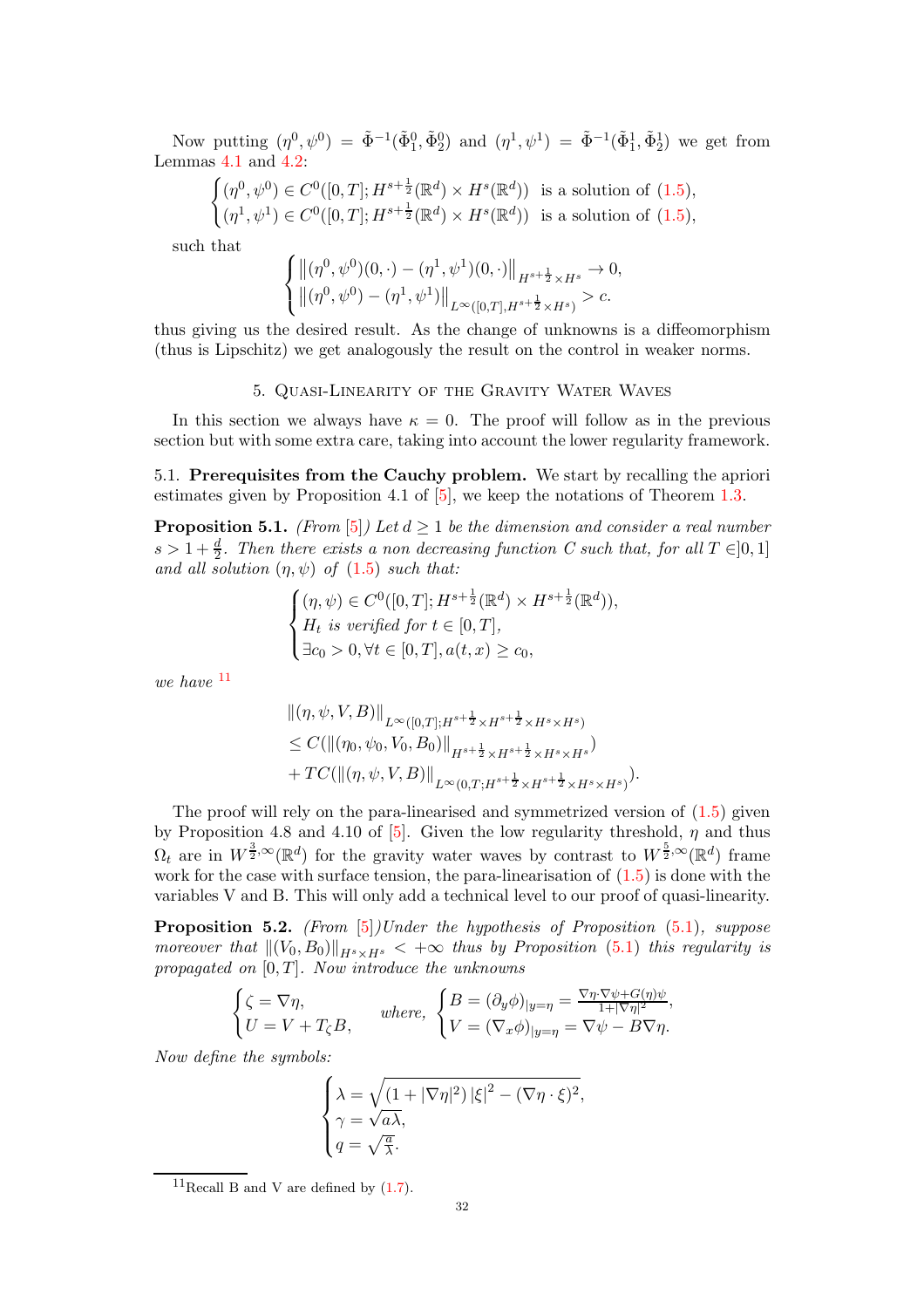Set  $\theta = T_q \zeta$ . Then  $\theta, U \in C^0([0, T]; H^s(\mathbb{R}^d))$  and

$$
\begin{cases} \partial_t U + T_V \cdot \nabla U + T_\gamma \theta = f_1, \\ \partial_t \theta + T_V \cdot \nabla \theta - T_\gamma U = f_2, \end{cases}
$$
 (5.1)

with  $f_1, f_2 \in L^{\infty}(0,T; H^s(\mathbb{R}^d))$ , and  $f_1, f_2$  have  $C^1$  dependence on  $(U, \theta)$  verifying:

$$
||(f_1, f_2)||_{L^{\infty}(0,T;H^s)} \leq C(||(\eta, \psi, V, B)||_{L^{\infty}(0,T;H^{s+\frac{1}{2}} \times H^{s+\frac{1}{2}} \times H^s \times H^s)})
$$

5.2. Proof of Theorem [1.3.](#page-6-1) As in the proof of Theorem [1.2,](#page-5-0) Proposition [\(5.2\)](#page-31-3) shows that the para-linearisation and symmetrisation of the Equations [\(1.5\)](#page-4-1) are of the form of the equations treated in Theorem [3.1.](#page-17-1) Thus again, the goal of the proof is thus to mainly show that the previous change of unknowns preserves the quasilinear structure of the equations. This we will be proved but with a slightly different change of unknowns that will satisfy the same type of equations but where we take into account the low frequencies. For concision we will omit the  $(\mathbb{R}^d)$  when writing the functional spaces.

#### 5.2.1. Reducing the problem around 0.

Fix  $T > 0$ ,  $r > 0$  as in the proof of Theorem [3.1](#page-17-1) and [1.2,](#page-5-0) given the local nature of the result we see that first we can work on balls centered at 0 with radius r small. Put

$$
I_{s,T} = \left\{ (\eta, \psi) \in C^0([0,T]; H^{s + \frac{1}{2}} \times H^{s + \frac{1}{2}}), (V, B) \in C^0([0,T]; H^s \times H^s), \exists c > 0, a \ge c \right\},
$$
  

$$
I_{s,0} = \left\{ (\eta_0, \psi_0) \in H^{s + \frac{1}{2}} \times H^{s + \frac{1}{2}}, (V_0, B_0) \in H^s \times H^s, \exists c > 0, a \ge c \right\},
$$

henceforth we will be working on  $B(0, r) \subset I_{s,T}$  and without loss of generality we suppose that  $H_t$  is always verified on  $[0, T]$ , on that set.

## 5.2.2. New change of unknowns.

**Lemma 5.1.** Consider  $\epsilon > 0$  and  $\omega \in C_0^{\infty}(\mathbb{R}^d)$  such that  $\omega = 1$  on  $B(0, 1)$  and  $\omega = 0$ on  $\mathbb{R}^d \setminus B(0,2)$ . Under the hypothesis of Proposition [\(5.2\)](#page-31-3), introduce the unknowns

$$
\begin{cases} \tilde{\zeta} = (1 - \omega(D))\nabla \eta, \\ \tilde{U} = (1 - \omega(D))(V + T_{\zeta}B), \\ aux_1 = \omega(D)\psi, \\ aux_2 = \omega(D)\eta, \end{cases} where, \ \begin{cases} B = (\partial_y \phi)_{|y=\eta} = \frac{\nabla \eta \cdot \nabla \psi + G(\eta)\psi}{1 + |\nabla \eta|^2}, \\ V = (\nabla_x \phi)_{|y=\eta} = \nabla \psi - B \nabla \eta. \end{cases}
$$

and set  $\tilde{\theta} = T_q \tilde{\zeta} + \epsilon (I - T_1)$ , where q is defined in Proposition [\(5.2\)](#page-31-3). Then  $\tilde{\theta}$ , U, aux<sub>1</sub>, aux<sub>2</sub>  $\in C^0([0,T];H^s)$  and

$$
\begin{cases} \partial_t \tilde{U} + T_V \cdot \nabla \tilde{U} + T_\gamma \tilde{\theta} = f_1', \\ \partial_t \tilde{\theta} + T_V \cdot \nabla \tilde{\theta} - T_\gamma \tilde{U} = f_2', \end{cases}
$$
 (5.2)

with  $f'_1, f'_2 \in L^{\infty}(0,T; H^s)$ , and  $f'_1, f'_2$  have  $C^1$  dependence on  $(U, \theta)$  verifying:

$$
||(f'_1, f'_2)||_{L^{\infty}(0,T;H^s)} \leq C(||(\eta, \psi, V, B)||_{L^{\infty}(0,T;H^{s+\frac{1}{2}} \times H^{s+\frac{1}{2}} \times H^s \times H^s)})
$$

*Proof.* Again the lemma simply follows from the fact that  $I - T_1$  and  $\omega(D)$  are regularizing operators regularizing operators.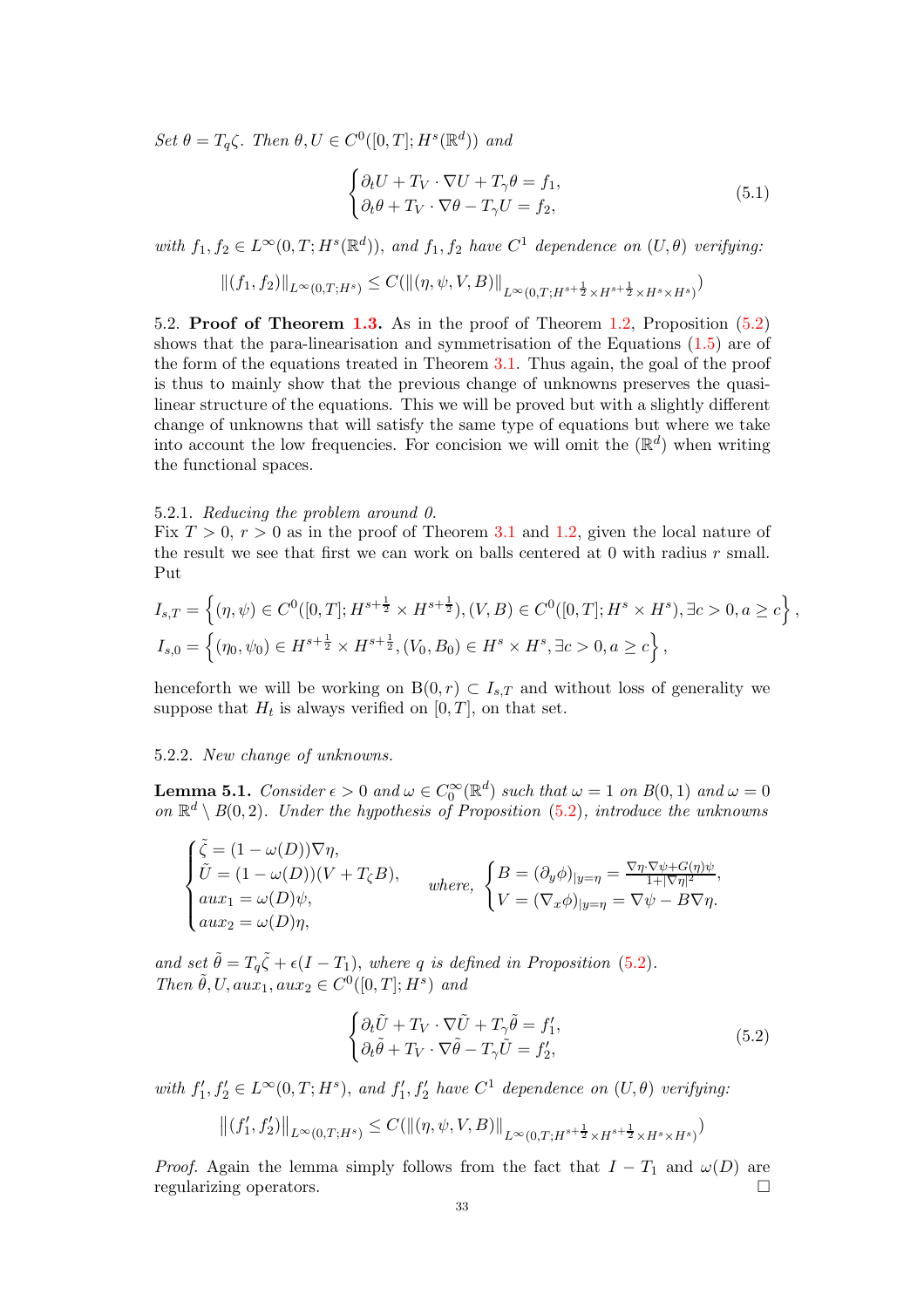5.2.3. Decomposing the change of variable: Set

$$
\Phi: I_{s,T} \times H^s \to C^0([0,T];H^s) \qquad \Phi: I_{s,0} \times H^s \to H^s
$$
  

$$
(\eta,\psi) \mapsto (\tilde{U},\tilde{\theta},aux_1,aux_2) \qquad (\eta,\psi) \mapsto (\tilde{U},\tilde{\theta},aux_1,aux_2)
$$

The goal is to prove that  $\Phi$  is locally invertible and then the proof will follow from Theorem [3.1.](#page-17-1)

We write  $\Phi = \Phi_1 \circ \Phi_2$  with

$$
\Phi_1: I_{s,T} \to C^0([0,T]; H^s \times H^{s-\frac{1}{2}} \times H^s \times H^s)
$$
  

$$
(\eta, \psi) \mapsto (\tilde{U}, \tilde{\zeta}, aux_1, aux_2)
$$

and,

$$
\Phi_2: C^0([0,T]; H^s \times H^{s-\frac{1}{2}} \times H^s \times H^s) \to C^0([0,T]; H^s)
$$
  

$$
(\tilde{U}, \tilde{\zeta}, aux_1, aux_2) \mapsto (\tilde{U}, \tilde{\theta}, aux_1, aux_2)
$$

We define  $\Phi_1$  and  $\Phi_2$  analogously when  $\Phi$  is defined on  $I_{s,0}$ .

**Lemma 5.2.** There exists  $r, r_1, \epsilon > 0$  such that:

$$
\Phi_1 : B(0,r) \cap I_{s,T} \to C^0([0,T]; H^s \times H^{s-\frac{1}{2}} \times H^s \times H^s)
$$

is a  $C^{\infty}$  diffeomorphism upon it's image.

$$
\Phi_2: B(0,r_1) \cap C^0([0,T]; H^s \times H^{s-\frac{1}{2}} \times H^s \times H^s) \to C^0([0,T]; H^s)
$$

is a  $C^{\infty}$  diffeomorphism upon it's image. Analogous result hold when  $\Phi$  is defined on  $I_{s,0}$ .

The proof of Theorem [1.3](#page-6-1) follows as in the previous section from Corollary [3.1](#page-18-3) and the previous Lemma combined with the fact that  $\Phi_1(0) = 0$  thus we have

$$
\mathcal{B}(0,r_1) \cap C^0([0,T];H^s \times H^{s-\frac{1}{2}} \times H^s \times H^s) \subset \Phi_1 \bigg( \mathcal{B}(0,r) \cap C^0([0,T];H^{s+\frac{1}{2}} \times H^{s+\frac{1}{2}}) \bigg).
$$

Also  $\Phi_2(0) = 0$  thus there exists  $r_2$ :

$$
B(0,r_2) \cap C^0([0,T];H^s) \subset \Phi_2\bigg( B(0,r_1) \cap C^0([0,T];H^s \times H^{s-\frac{1}{2}} \times H^s \times H^s \bigg).
$$

We now turn to the proof of the lemma.

Proof. As all of the estimates used are punctual in time thus the proof is the same for  $I_{s,T}$  and  $I_{s,0}$  and we only write the one for  $I_{s,T}$ . We start by  $\Phi_1$ , first the part  $\eta \mapsto (\tilde{\zeta}, aux_2)$  is invertible with inverse

$$
\mathscr{F}[\Phi_1^{-1}(\tilde{\zeta}, aux_2)](\xi) = \frac{1}{d} \sum_j (1 - \omega(\xi)) \frac{\mathscr{F}[\partial_i \tilde{\zeta}](\xi)}{i\xi_j} + \omega(\xi) \mathscr{F}[aux_2].
$$

By the same argument  $\psi \mapsto ((1 - \omega(D))\nabla \psi, \omega(D)\psi)$  is invertible and we see that  $(\tilde{U}, aux_1)$  is a perturbation of that map indeed:

$$
\left\| \left( (1 - \omega(D)) \nabla \psi, \omega(D)\psi \right) - (\tilde{U}, aux_1) \right\|_{\mathcal{L}(H^{s + \frac{1}{2}}, H^s)} \leq C(\|B\|_{W^{\frac{1}{2}, \infty}}) \|\eta\|_{H^{s + \frac{1}{2}}} \leq C(\|(\eta, \psi)\|_{H^{s + \frac{1}{2}}}) \|\eta\|_{H^{s + \frac{1}{2}}}
$$

thus for r small enough we get the desired result.

Now we turn to  $\Phi_2$ . This operator is the identity on  $\tilde{U}$ ,  $aux_1, aux_2$  thus we only have to work on  $\hat{\theta}$ . Put  $a_0$  as the Taylor coefficient associated to the solution of the problem (0,0). Now notice that for  $\epsilon > 0$ :

$$
T_{\sqrt{a_0}|\xi|^{-\frac{1}{2}}} + \epsilon(I - T_I) : C^0([0, T]; H^{s - \frac{1}{2}}) \to C^0([0, T]; H^s)
$$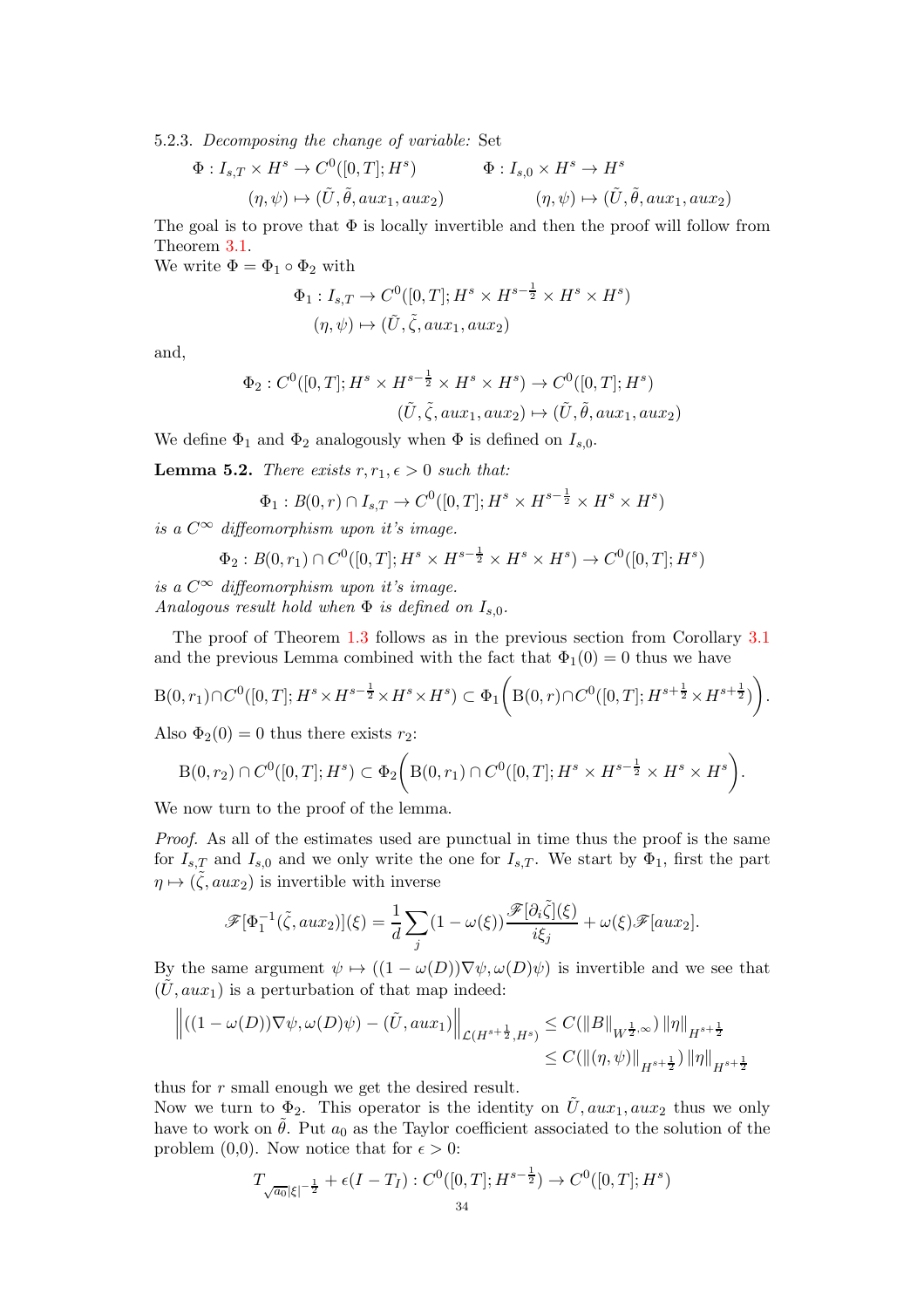is a  $C^{\infty}$  diffeomorphism. And now we see that  $T_q + \epsilon (I - T_1)$  is a perturbation of  $T_{\sqrt{a_0}|\xi|^{-\frac{1}{2}}} + \epsilon(I - T_1)$  indeed by symbolic calculus rules:

$$
\left\|T_q-T_{\sqrt{a_0}|\xi|^{-\frac{1}{2}}}\right\|_{\mathcal{L}(H^{s-\frac{1}{2}},H^s)}\leq C(\|\eta\|_{H^s})\|\eta\|_{H^s},
$$

<span id="page-34-0"></span>which gives the result by taking r small.  $\square$ 

### Appendix A. Pseudodifferential and Paradifferential operators

In this paragraph we review classic notations and results about pseudodifferential and paradifferential calculus that we need in this paper. We follow the presentations in [\[14\]](#page-44-12) , [\[23\]](#page-44-13), and [\[17\]](#page-44-14) which give an accessible presentation.

<span id="page-34-1"></span>A.1. Notations and functional analysis. We present the definitions of the functional spaces that will be used.

We will use the usual definitions and standard notations for the regular functions  $C^k$ ,  $C_0^k$  for those with compact support, the distribution space  $\mathbb{D}', \mathscr{E}'$  for those with compact support,  $\mathbb{D}^k$ ,  $\mathscr{E}^{\prime k}$  for distributions of order k, Lebesgue spaces  $(L^p)$ , Sobolev spaces  $(H^s, W^{p,q})$  and the Schwartz class  $\mathscr S$  and it's dual  $\mathscr S'$ . All of those spaces are equipped with their standard topologies.

We also recall the Landau notation the expression  $O_{\|\cdot\|}(X)$  is used to denote any quantity bounded in  $\| \parallel$  by  $CX$ , thus  $Y = O_{\| \parallel}(X)$  is equivalent to  $\|Y\| \leq CX$ .

In the following presentation we will use  $\mathbb D$  to denote generically  $\mathbb T$  or  $\mathbb R$  and  $\hat{\mathbb D}$  to denote their Pontryagin duals that is  $\mathbb Z$  in the case of  $\mathbb T$  and  $\mathbb R$  in the case of  $\mathbb R$ .

**Definition A.1** (Littlewood-Paley decomposition). Pick  $P_0 \in C_0^{\infty}(\mathbb{R}^d)$  so that  $P_0(\xi) = 1$  for  $|\xi| < 1$  and 0 for  $|\xi| > 2$ . We define a dyadic decomposition of unity by:

$$
fork \ge 1, P_{\le k}(\xi) = \Phi_0(2^{-k}\xi), \ P_k(\xi) = P_{\le k}(\xi) - P_{\le k-1}(\xi).
$$

Thus,

$$
P_{\leq k}(\xi) = \sum_{0 \leq j \leq k} P_j(\xi) \text{ and } 1 = \sum_{j=0}^{\infty} P_j(\xi).
$$

Introduce the operator acting on  $\mathscr{S}'(\mathbb{R}^d)$ :

$$
P_{\leq k}u = \mathscr{F}^{-1}(P_{\leq k}(\xi)u) \text{ and } u_k = \mathscr{F}^{-1}(P_k(\xi)u).
$$

Thus,

$$
u = \sum_{k} u_k.
$$

Finally put  $\{k \geq 1, C_k = \text{supp } P_k\}$  the set of rings associated to this decomposition.

Remark A.1. An interesting property of the Littlewood-Paley decomposition is that even if the decomposed function is merely a distribution the terms of the decomposition are regular, indeed they all have compact spectrum and thus are entire functions. On classical functions spaces this regularization effect can be "measured" by the following inequalities due to Bernstein.

**Proposition A.1** (Bernstein's inequalities). Suppose that  $a \in L^p(\mathbb{R}^d)$  has its spectrum contained in the ball  $\{|\xi| \leq \lambda\}$ . Then  $a \in C^{\infty}$  and for all  $\alpha \in \mathbb{N}^d$  and  $q \geq p$ , there is  $C_{\alpha,p,q}$  (independent if  $\lambda$ ) such that

$$
\|\partial_x^{\alpha}a\|_{L^q}\leq C_{\alpha,p,q}\lambda^{|\alpha|+\frac{d}{p}-\frac{d}{q}}\|a\|_{L^p}.
$$

In particular,

$$
\|\partial_x^{\alpha}a\|_{L^q} \le C_{\alpha}\lambda^{|\alpha|}\|a\|_{L^p}, \text{ and for } p=2, p=\infty
$$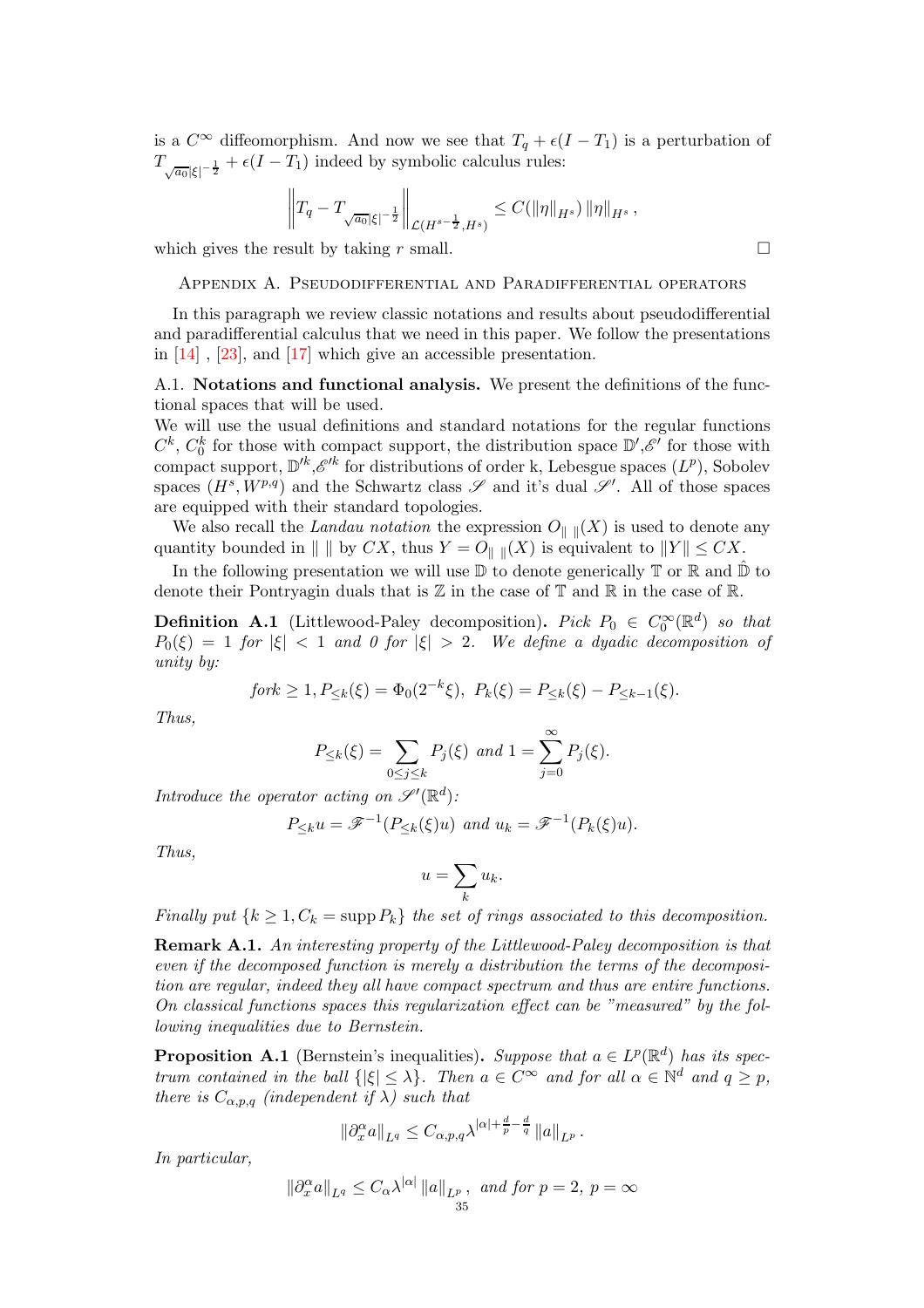$$
||a||_{L^{\infty}} \leq C\lambda^{\frac{d}{2}} ||a||_{L^{2}}.
$$

**Proposition A.2.** For all  $\mu > 0$ , there is a constant C such that for all  $\lambda > 0$ and for all  $\alpha \in W^{\mu,\infty}$  with spectrum contained in  $\{|\xi| \geq \lambda\}$ . one has the following estimate:

$$
||a||_{L^{\infty}} \leq C \lambda^{-\mu} ||a||_{W^{\mu,\infty}}.
$$

**Definition-Proposition A.1** (Sobolev spaces on  $\mathbb{R}^d$ ). It is also a classical result that for  $s \in \mathbb{R}$ :

$$
H^{s}(\mathbb{R}^{d}) = \left\{ u \in \mathscr{S}'(\mathbb{R}^{d}), |u|_{s} = \left( \sum_{q} 2^{2qs} ||u_{q}||_{L^{2}}^{2} \right)^{\frac{1}{2}} < \infty \right\}
$$

with the right hand side equipped with its canonical topology giving it a Hilbert space structure and  $||$ <sub>s</sub> is equivalent to the usual norm on  $||$   $||_{H^{s}}$ .

**Proposition A.3.** Let B be a ball with center 0. There exists a constant C such that for all  $s > 0$  and for all  $(u_q)_{\in \mathbb{N}} \in \mathscr{S}'(\mathbb{R}^d)$  verifying:

$$
\forall q, \text{supp}\,\hat{u_q} \subset 2^q B \text{ and } (2^{qs} \, \|u_q\|_{L^2})_{q \in \mathbb{N}} \text{ is in } L^2(\mathbb{N})
$$
  
then,  $u = \sum_q u_q \in H^s(\mathbb{R}^d)$  and  $|u|_s \le \frac{C}{1 - 2^{-s}} \left(\sum_q 2^{2qs} \|u_q\|_{L^2}\right)^{\frac{1}{2}}.$ 

Remark A.2. The previous definition and properties of the Littlewood-Paley decomposition and Sobolev spaces carries out naturally to  $\mathbb{T}^d$ .

Here we rec all the usual Kato-Ponce [\[15\]](#page-44-15) commutator estimates:

<span id="page-35-1"></span>**Proposition A.4.** Consider  $s > 0$  and  $f, g \in H^s$  then

$$
\|[\langle \mathbf{D} \rangle^s,f]g\|_{L^2}\leq C(\|f\|_{W^{1,\infty}}\|g\|_{H^{s-1}}+\|f\|_{H^s}\,\|g\|_{L^\infty}).
$$

A.2. Pseudodifferential operators. We introduce here the basic definitions and symbolic calculus results. We first introduce the classes of regular symbols.

<span id="page-35-0"></span>**Definition A.2.** Given  $m \in \mathbb{R}, 0 \leq \rho \leq 1$  and  $0 \leq \sigma \leq 1$  we denote the symbol class  $S^m_{\rho,\sigma}(\mathbb{D}^d\times\hat{\mathbb{D}}^d)$  the set of all  $a\in C^{\infty}(\mathbb{D}^d\times\hat{\mathbb{D}}^d)$  such that for all multi-orders  $\alpha,\beta$  we have the estimate:

$$
\left|\partial_x^{\alpha}\partial_{\xi}^{\beta}a(x,\xi)\right| \leq C_{\alpha,\beta}(1+|\xi|)^{m-\rho\beta+\sigma\alpha}.
$$

 $S^m_{\rho,\sigma}(\mathbb{D}^d\times\hat{\mathbb{D}}^d)$  is a Fréchet space with the topology defined by the family of seminorms:

$$
M_{\beta,\alpha}^m(a) = \sup_{\mathbb{D}^d \times \hat{\mathbb{D}}^d} \left| \partial_x^{\alpha} \partial_{\xi}^{\beta} a(x,\xi)(1+|\xi|)^{\rho\beta - m - \sigma\alpha} \right|.
$$

Set

$$
S^{m}(\mathbb{D}^{d} \times \hat{\mathbb{D}}^{d}) = S^{m}_{1,0}(\mathbb{D}^{d} \times \hat{\mathbb{D}}^{d}),
$$
  

$$
S^{-\infty}(\mathbb{D}^{d} \times \hat{\mathbb{D}}^{d}) = \bigcap_{m \in \mathbb{R}} S^{m}(\mathbb{D}^{d} \times \hat{\mathbb{D}}^{d}) \text{ and } S^{+\infty}(\mathbb{D}^{d} \times \hat{\mathbb{D}}^{d}) = \bigcup_{m \in \mathbb{R}} S^{m}(\mathbb{D}^{d} \times \hat{\mathbb{D}}^{d})
$$

equipped with their canonically induced topology.

For  $u \in \mathscr{S}(\mathbb{D}^d)$  we have

$$
Op(a)u(x) = (2\pi)^{-d} \int_{\hat{\mathbb{D}}^d} e^{ix.\xi} a(x,\xi) \hat{u}(\xi) d\xi
$$
  

$$
= (2\pi)^{-d} \int_{\hat{\mathbb{D}}^d} e^{ix.\xi} a(x,\xi) \int_{\mathbb{D}^d} e^{-iy.\xi} u(y) dy d\xi
$$
  

$$
= \int_{\mathbb{D}^d} \left( (2\pi)^{-n} \int_{\hat{\mathbb{D}}^d} e^{i(x-y).\xi} a(x,\xi) d\xi \right) u(y) dy
$$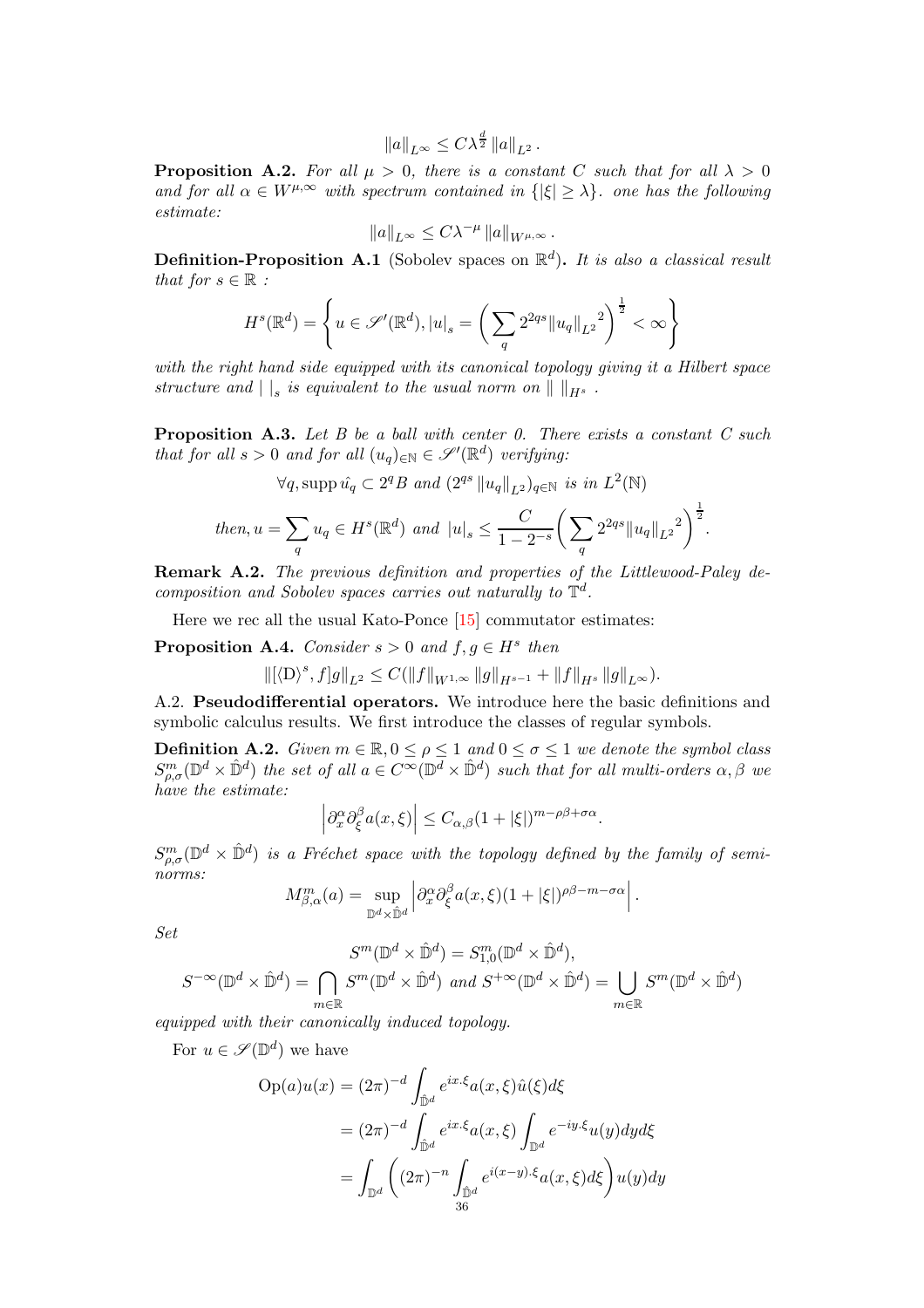Thus giving us the following Proposition.

**Proposition A.5.** For  $a \in S^m(\mathbb{D}^d \times \hat{\mathbb{D}}^d)$ , Op(a) has a kernel K defined by

$$
K(x,y) = (2\pi)^{-d} \int_{\hat{\mathbb{D}}^d} e^{i(x-y)\cdot\xi} a(x,\xi) d\xi = (2\pi)^{-n} \mathscr{F}_{\xi} a(x,y-x). \tag{A.1}
$$

Which can be inverted to give:

$$
a(x,\xi) = \mathscr{F}_{y \to \xi} K(x, x - y) = \int_{\mathbb{D}^d} e^{-iy.\xi} K(x, x - y) dy
$$

$$
= (-1)^d e^{-ix.\xi} \int_{\mathbb{D}^d} e^{iy.\xi} K(x, y) dy \tag{A.2}
$$

**Definition A.3.** Let  $m \in \mathbb{R}$ , an operator T is said to be of order m if, and only if, for all  $\mu \in \mathbb{R}$ , it is bounded from  $H^{\mu}(\mathbb{R}^d)$  to  $H^{\mu-m}(\mathbb{R}^d)$ .

**Theorem A.1.** If  $a \in S^m(\mathbb{D}^d \times \hat{\mathbb{D}}^d)$ , then  $a(x, D)$  is an operator of order m. Moreover we have the norm estimate:

$$
||a(x,D)||_{H^{\mu}\to H^{\mu-m}} \leq CM^{m}_{\mu,m+d/2+1}(a)
$$

We will now present the main results in symbolic calculus associated to pseudodifferential operators.

**Theorem A.2.** Let  $m, m' \in \mathbb{R}$ ,  $a \in S^m(\mathbb{D}^d \times \hat{\mathbb{D}}^d)$  and  $b \in S^{m'}(\mathbb{D}^d \times \hat{\mathbb{D}}^d)$ .

• Composition: Then  $Op(a) \circ Op(b)$  is a pseudodifferential operator of order  $m + m'$  with symbol  $a \# b$  defined by:

$$
a \# b(x,\xi) = (2\pi)^{-d} \int_{\mathbb{D}^d \times \hat{\mathbb{D}}^d} e^{i(x-y)\cdot(\xi-\eta)} a(x,\eta) b(y,\xi) dy d\eta
$$

Moreover,

$$
Op(a) \circ Op(b)(x,\xi) - Op(\sum_{|\alpha|
$$

for all  $k \in \mathbb{N}$ .

• Adjoint: The adjoint operator of  $\text{Op}(a)$ ,  $\text{Op}(a)$  is a pseudodifferential operator of order m with symbol  $a^{\dagger}$  defined by:

$$
a^{\top}(x,\xi) = (2\pi)^{-d} \int_{\mathbb{D}^d \times \hat{\mathbb{D}}^d} e^{-iy.\xi} a(x - y, \xi - \eta) dy d\eta
$$

Moreover,

$$
Op(a^{\top})(x,\xi) - Op(\sum_{|\alpha|
$$

for all  $k \in \mathbb{N}$ .

**Definition A.4.** Let  $(a_j) \in S^{m_j}(\mathbb{D}^d \times \mathbb{D}^d)$  be a series of symbols with  $(m_j) \in \mathbb{R}$ decreasing to  $-\infty$ . We say that  $a \in S^{m_0}(\mathbb{D}^d \times \hat{\mathbb{D}}^d)$  is the asymptotic sum of  $(a_j)$  if

$$
\forall k \in \mathbb{N}, a - \sum_{j=0}^{k} a_j \in S^{m_{k+1}}(\mathbb{D}^d \times \hat{\mathbb{D}}^d).
$$

We denote  $a \sim \sum a_j$ 

Remark A.3. We can now write simply:

$$
a \# b \sim \sum_{|\alpha|} \frac{1}{i^{|\alpha|} \alpha!} (\partial_{\xi}^{\alpha} a(x, \xi)) (\partial_x^{\alpha} b(x, \xi))
$$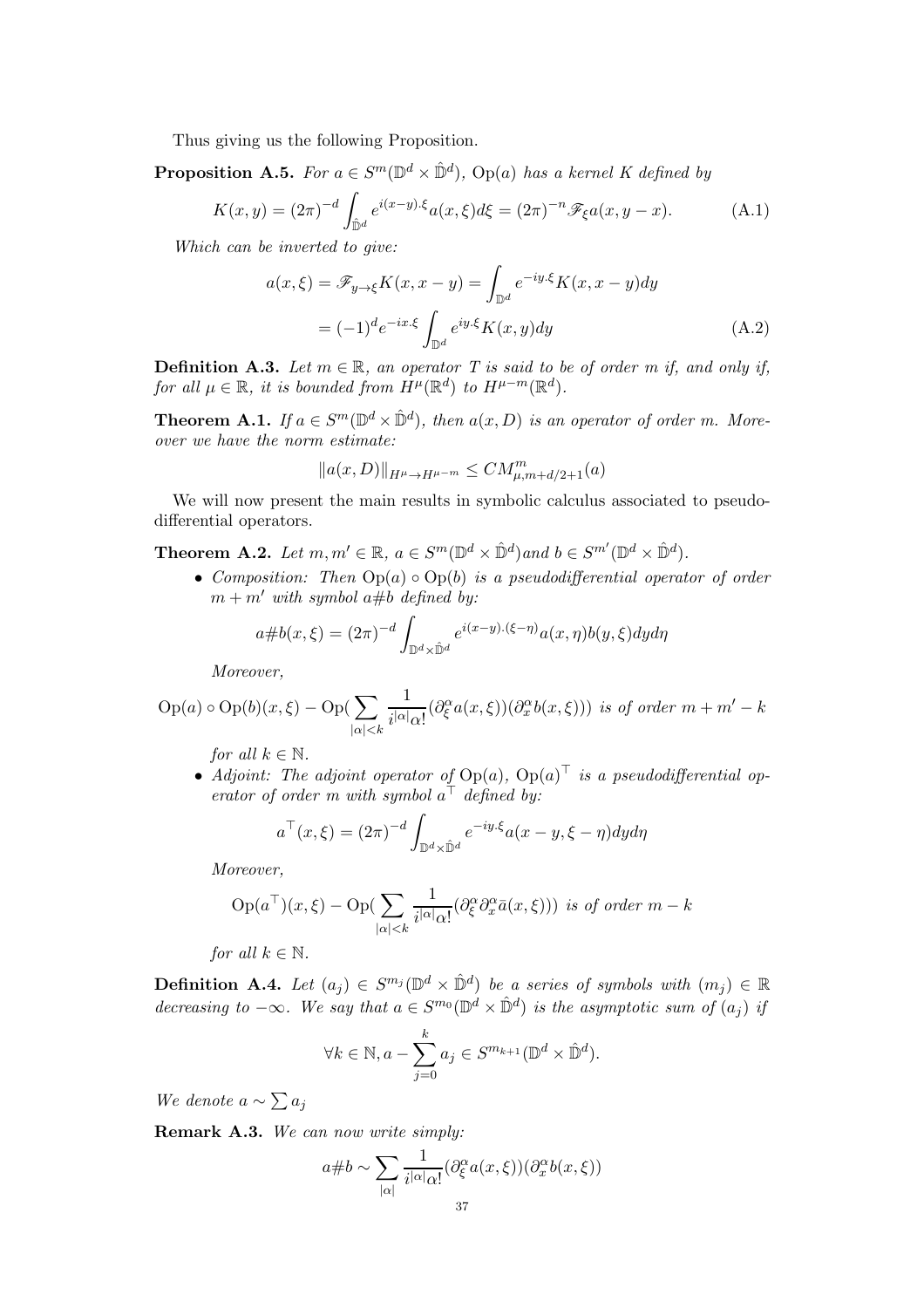and

$$
a^{\top} \sim \sum_{|\alpha|} \frac{1}{i^{|\alpha|} \alpha!} (\partial_{\xi}^{\alpha} \partial_{x}^{\alpha} \bar{a}(x,\xi)).
$$

Now we present the classic results of change of variables in pseudodifferential operators.

<span id="page-37-0"></span>**Theorem A.3.** Let  $\chi : \mathbb{D}^d \to \mathbb{D}^d$  be a  $C^{\infty}$  diffeomorphism with  $D\chi \in C_b^{\infty}$  and  $A = a(x, D) \in S_{loc}^m(\Omega' \times \mathbb{R}^d)$  a properly supported pseudodifferential operator with kernel K.

Then the operator  $A^*$  defined by  $K^*$  i.e:

$$
\forall u \in C_0^{\infty}(\Omega), A^*u = \int_{\mathbb{D}^d} K(\chi(x), \chi(y))u(y)| \det D\chi(y)| dy
$$

is a properly supported pseudodifferential operator with symbol

$$
a^*(x,\xi) = (-1)^d e^{-ix.\xi} \int_{\mathbb{D}^d \times \hat{\mathbb{D}}^d} a(\chi(x),\eta) e^{i(\chi(x) - \chi(y),\eta + iy.\xi)} |det D\chi(y)| dy d\eta \in S^m(\mathbb{D}^d \times \hat{\mathbb{D}}^d),
$$

and verifies

$$
(\text{Op}(a)u) \circ \chi = \text{Op}(a^*)(u \circ \chi).
$$

An expansion of  $a^*$  is given by:

$$
a^*(x,\xi) \sim \sum_{\alpha} \frac{1}{\alpha} \partial^{\alpha} a(\chi(x), D\chi^{-1}(\chi(x))^{\top} \xi) P_{\alpha}(\chi(x), \xi), \tag{A.3}
$$

where,

$$
P_{\alpha}(x',\xi) = D_{y'}^{\alpha}(e^{i(\chi^{-1}(y')-\chi^{-1}(x')-D\chi^{-1}(x')(y'-x'))\cdot\xi})_{|y'=x'}
$$

and  $P_{\alpha}$  is polynomial in  $\xi$  of degree  $\leq \frac{|\alpha|}{2}$ , with  $P_0 = 1, P_1 = 0$ .

A.3. Paradifferential operators. We start by the definition of symbols with limited spatial regularity. Let  $\mathscr{W} \subset \mathscr{S}'(\mathbb{D}^d)$  be a Banach space.

**Definition A.5.** Given  $m \in \mathbb{R}$ ,  $\Gamma^m_{\mathscr{W}}(\mathbb{D}^d)$  denotes the space of locally bounded functions  $a(x,\xi)$  on  $\mathbb{D}^d \times (\hat{\mathbb{D}}^d \setminus 0)$ , which are  $C^{\infty}$  with respect to  $\xi$  for  $\xi \neq 0$  and such that, for all  $\alpha \in \mathbb{N}^d$  and for all  $\xi \neq 0$ , the function  $x \mapsto \partial_{\xi}^{\alpha} a(x, \xi)$  belongs to W and there exists a constant  $C_{\alpha}$  such that,

$$
\forall |\xi| > \frac{1}{2}, \left\| \partial_{\xi}^{\alpha} a(.,\xi) \right\|_{\mathscr{W}} \leq C_{\alpha} (1 + |\xi|)^{m - |\alpha|}
$$

Given a symbol  $a$ , define the paradifferential operator  $T_a$  by

$$
\widehat{T_a u}(\xi) = (2\pi)^{-d} \int_{\hat{\mathbb{D}}^d} \theta(\xi - \eta, \eta) \hat{a}(\xi - \eta, \eta) \psi(\eta) \hat{u}(\eta) d\eta,
$$

where  $\hat{a}(\eta,\xi) = \int e^{-ix \cdot \eta} a(x,\xi) dx$  is the Fourier transform of a with respect to the first variable:  $\theta$  and  $\psi$  are two fixed  $C^{\infty}$  functions such that:

$$
\psi(\eta) = 0 \text{ for } |\eta| \le 1, \ \psi(\eta) = 1 \text{ for } |\eta| \ge 2,
$$

and  $\theta(\xi, \eta)$  is homogeneous of degree 0 and satisfies for  $0 < \epsilon_1 < \epsilon_2$  small enough,

$$
\theta(\xi,\eta) = 1 \text{ if } |\xi| \leq \epsilon_1 |\eta|, \ \theta(\xi,\eta) = 0 \text{ if } |\xi| \geq \epsilon_2 |\eta|.
$$

For quantitative estimates we introduce as in [\[17\]](#page-44-14):

**Definition A.6.** For  $m \in \mathbb{R}$ ,  $\rho \ge 0$  and  $a \in \Gamma^m_{\mathscr{W}}(\mathbb{D}^d)$ , we set

$$
M_{\mathscr{W}}^m(a) = \sup_{|\alpha| \le \frac{d}{2} + 1 + c} \sup_{|\xi| \ge \frac{1}{2}} \left\| (1 + |\xi|)^{m - |\alpha|} \partial_{\xi}^{\alpha} a(., \xi) \right\|_{\mathscr{W}}, \text{ with } c > 0.
$$

We will essentially work with  $\mathscr{W}=W^{\rho,\infty}$  and write  $M^m_{W^{\rho,\infty}}(a)=M^m_\rho(a)$  with  $c=\rho$ .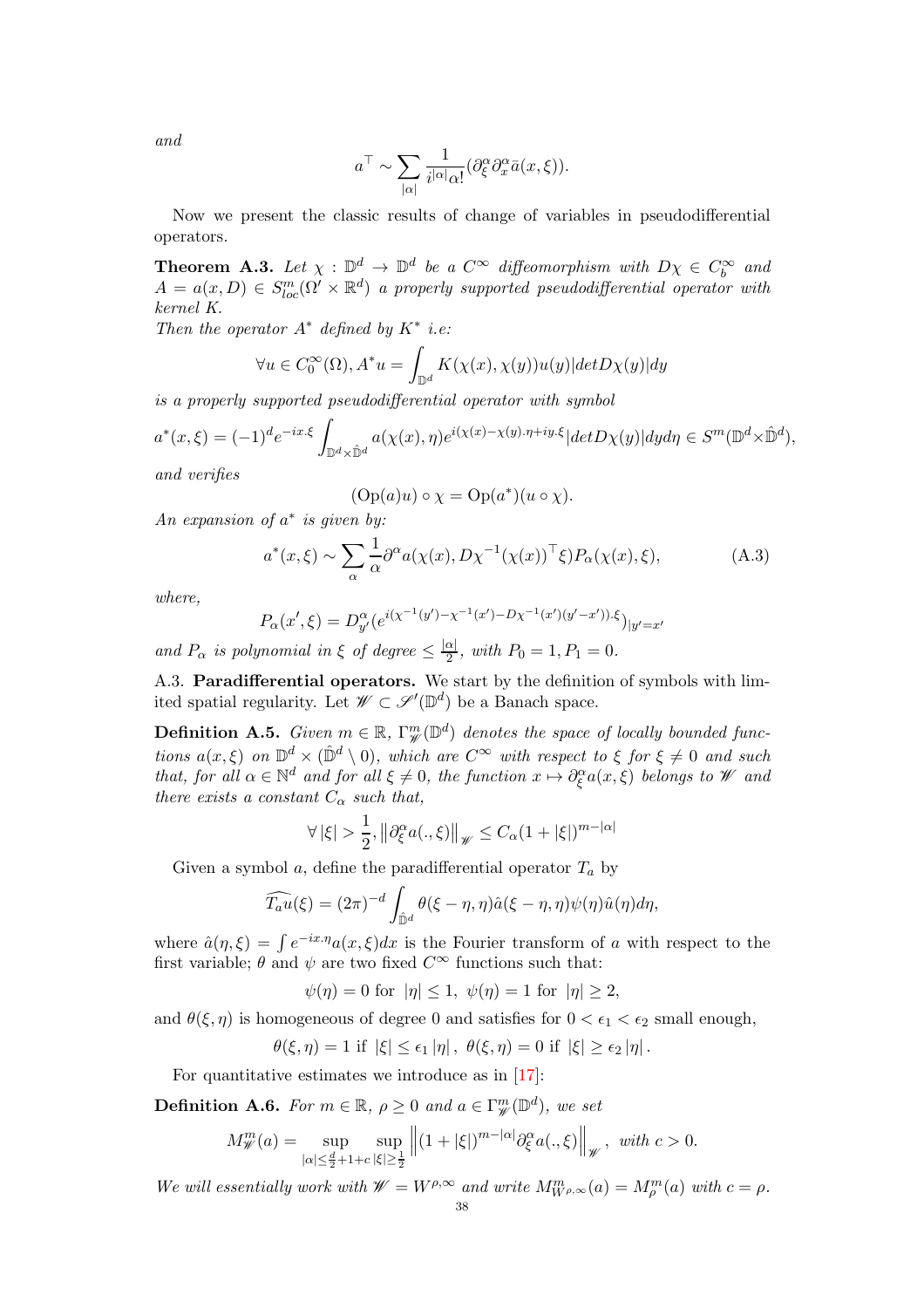The main features of symbolic calculus for paradifferential operators are given by the following Theorems.

**Theorem A.4.** Let  $m \in \mathbb{R}$ . if  $a \in \Gamma_0^m(\mathbb{D}^d)$ , then  $T_a$  is of order m. Moreover, for all  $\mu \in \mathbb{R}$  there exists a constant K such that

$$
||T_a||_{H^{\mu}\to H^{\mu-m}} \leq KM_0^m(a).
$$

<span id="page-38-1"></span>**Theorem A.5.** Let  $m, m' \in \mathbb{R}$ , and  $\rho > 0$ ,  $a \in \Gamma_{\rho}^m(\mathbb{D}^d)$  and  $b \in \Gamma_{\rho}^{m'}(\mathbb{D}^d)$ .

• Composition: Then  $T_aT_b$  is a paradifferential operator of order  $m + m'$  and  $T_aT_b - T_{a\#b}$  is of order  $m + m' - \rho$  where  $a\#b$  is defined by:

$$
a \# b = \sum_{|\alpha| < \rho} \frac{1}{i^{|\alpha|} \alpha!} \partial_{\xi}^{\alpha} a \partial_{x}^{\alpha} b
$$

Moreover, for all  $\mu \in \mathbb{R}$  there exists a constant K such that

$$
||T_aT_b - T_{a \# b}||_{H^{\mu} \to H^{\mu - m - m' + \rho}} \leq KM_{\rho}^m(a)M_{\rho}^{m'}(b).
$$

• Adjoint: The adjoint operator of  $T_a$ ,  $T_a^+$  is a paradifferential operator of order m with symbol  $a^{\dagger}$  defined by:

$$
a^\top = \sum_{|\alpha|<\rho} \frac{1}{i^{|\alpha|} \alpha!} \partial^\alpha_\xi \partial^\alpha_x \bar{a}
$$

Moreover, for all  $\mu \in \mathbb{R}$  there exists a constant K such that

$$
\left\|T_a^{\top} - T_a^{\top}\right\|_{H^{\mu} \to H^{\mu - m + \rho}} \leq KM_{\rho}^m(a).
$$

If  $a = a(x)$  is a function of x only, the paradifferential operator  $T_a$  is called a paraproduct. It follows from Theorem [A.5](#page-38-1) and the Sobolev embeddings that:

• If  $a \in H^{\alpha}(\mathbb{D}^d)$  and  $b \in H^{\beta}(\mathbb{D}^d)$  with  $\alpha, \beta > \frac{d}{2}$ , then

$$
T_a T_b - T_{ab} \text{ is of order } - \left( \min \left\{ \alpha, \beta \right\} - \frac{d}{2} \right).
$$

• If  $a \in H^{\alpha}(\mathbb{D}^d)$  with  $\alpha > \frac{d}{2}$ , then

$$
T_a^{\top} - T_{a^{\top}} \text{ is of order } -\left(\alpha - \frac{d}{2}\right).
$$

• If  $a \in W^{r,\infty}(\mathbb{D}^d)$ ,  $r \in \mathbb{N}$  then:

$$
||au - T_a u||_{H^r} \leq C ||a||_{W^{r,\infty}} ||u||_{L^2}.
$$

An important feature of paraproducts is that they are well defined for function  $a = a(x)$  which are not  $L^{\infty}$  but merely in some Sobolev spaces  $H^r$  with  $r < \frac{d}{2}$ .

**Proposition A.6.** Let  $m > 0$ . If  $a \in H^{\frac{d}{2}-m}(\mathbb{D}^d)$  and  $u \in H^{\mu}(\mathbb{D}^d)$  then  $T_a u \in$  $H^{\mu-m}(\mathbb{D}^d)$ . Moreover,

$$
||T_a u||_{H^{\mu-m}} \leq K ||a||_{H^{\frac{d}{2}-m}} ||u||_{H^{\mu}}
$$

A main feature of paraproducts is the existence of paralinearisation Theorems which allow us to replace nonlinear expressions by paradifferential expressions, at the price of error terms which are smoother than the main terms.

<span id="page-38-0"></span>**Theorem A.6.** Let  $\alpha, \beta \in \mathbb{R}$  be such that  $\alpha, \beta > \frac{d}{2}$ , then

• Bony's Linearization Theorem<sup>[12](#page-38-2)</sup> For all  $C^{\infty}$  function F, if  $a \in H^{\alpha}(\mathbb{D}^d)$  then

$$
F(a) - F(0) - T_{DF(a)}a \in H^{2\alpha - \frac{d}{2}}(\mathbb{D}^d).
$$

<span id="page-38-2"></span> $12$ In our recent work [\[20\]](#page-44-16) we give a generalization to this Theorem.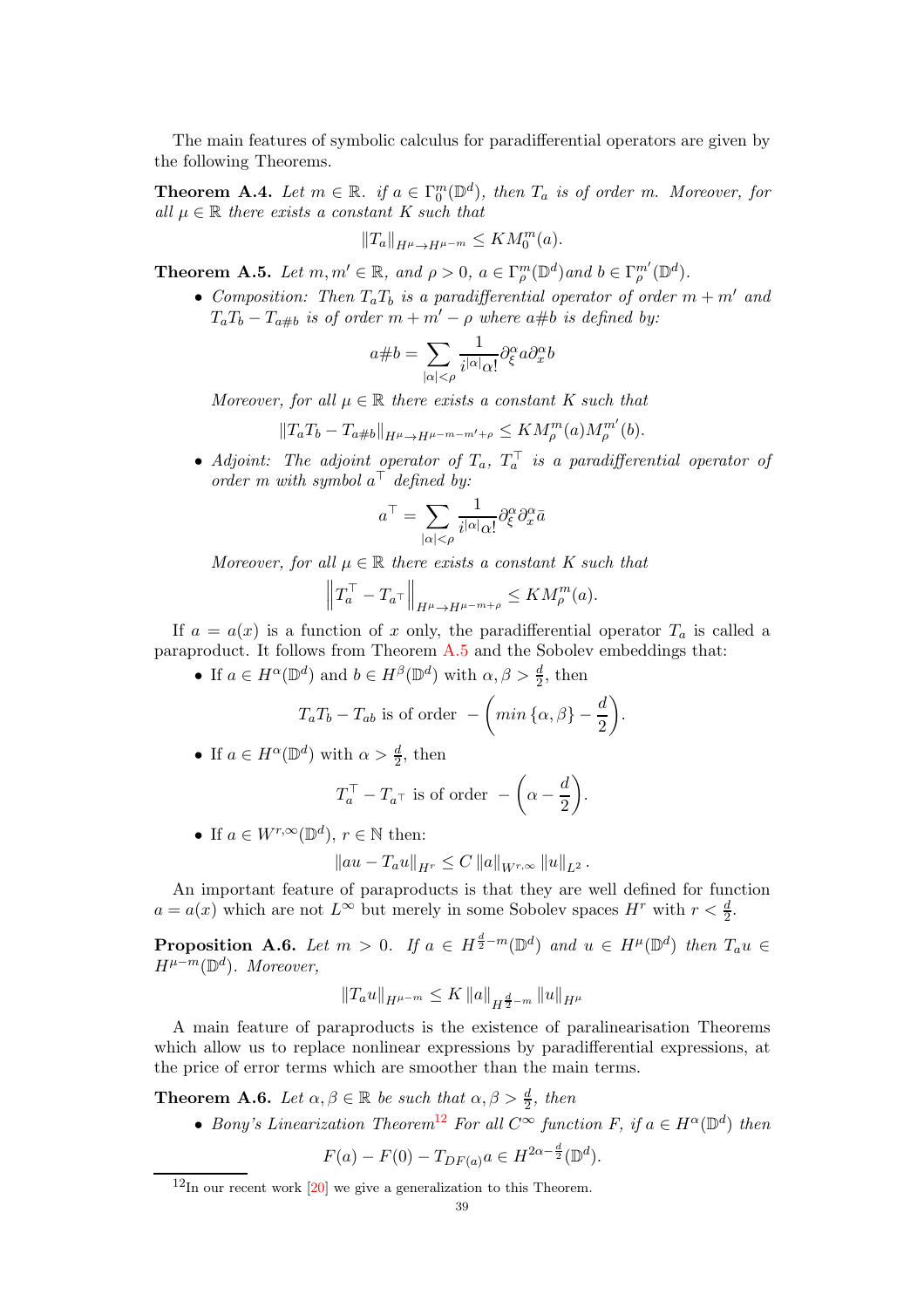• If  $a \in H^{\alpha}(\mathbb{D}^d)$  and  $b \in H^{\beta}(\mathbb{D}^d)$ , then  $ab - T_a b - T_b a \in H^{\alpha+\beta-\frac{d}{2}}(\mathbb{D}^d)$ . Moreover there exists a positive constant K independent of a and b such that:

$$
\|ab - T_a b - T_b a\|_{H^{\alpha+\beta-\frac{d}{2}}} \leq K \|a\|_{H^{\alpha}} \|b\|_{H^{\beta}}.
$$

A.4. Paracomposition. We recall the main properties of the paracomposition operator first introduced by S. Alinhac in [\[8\]](#page-44-17) to treat low regularity change of variables. Here we present the results we reviewed and generalized in some cases in [\[20\]](#page-44-16).

**Theorem A.7.** Let  $\chi : \mathbb{D}^d \to \mathbb{D}^d$  be a  $W_{loc}^{1+r,\infty}$  diffeomorphism with  $D\chi \in W^{r,\infty}$ ,  $r > 0, r \notin \mathbb{N}$  and take  $s \in \mathbb{R}$  then the following maps are continuous:

$$
H^{s}(\mathbb{D}^{d}) \to H^{s}(\mathbb{D}^{d})
$$

$$
u \mapsto \chi^{*}u = \sum_{k \geq 0} \sum_{\substack{l \geq 0 \\ k - N \leq l \leq k + N}} P_{l}(D)u_{k} \circ \chi,
$$

where  $N \in \mathbb{N}$  is chosen such that  $2^N > \sup_{k,\mathbb{D}^d} |\Phi_k D_\chi|^{-1}$  and  $2^N > \sup_{k,\mathbb{D}^d} |\Phi_k D_\chi|$ .

Taking  $\tilde{\chi}: \mathbb{D}^d \to \mathbb{D}^d$  a  $C^{1+\tilde{r}}$  diffeomorphism with  $D\chi \in W^{\tilde{r},\infty}$  map with  $\tilde{r} > 0$ , then the previous operation has the natural fonctorial property:

$$
\forall u \in H^s(\mathbb{D}^d), \chi^* \tilde{\chi}^* u = (\chi \circ \tilde{\chi})^* u + Ru,
$$
  
with,  $R: H^s(\mathbb{R}^d) \to H^{s + min(r, \tilde{r})}(\mathbb{R}^d)$  continuous.

We now give the key paralinearization theorem taking into account the paracomposition operator.

<span id="page-39-0"></span>**Theorem A.8.** Let u be a  $W^{1,\infty}(\mathbb{D}^d)$  map and  $\chi : \mathbb{D}^d \to \mathbb{D}^d$  be a  $W^{1+r,\infty}_{loc}$  diffeomorphism with  $D\chi \in W^{r,\infty}$ ,  $r > 0$ ,  $r \notin \mathbb{N}$ . Then:

$$
u \circ \chi(x) = \chi^* u(x) + T_{D u \circ \chi} \chi(x) + R_0(x) + R_1(x) + R_2(x)
$$

where the paracomposition given in the previous Theorem verifies the estimates:

$$
\forall s \in \mathbb{R}, ||\chi^* u(x)||_{H^s} \leq C(||D\chi||_{\infty}) ||u(x)||_{H^s},
$$

 $u' \circ \chi \in \Gamma^0_{W^{0,\infty}(\mathbb{D}^d)}(\mathbb{D}^d)$  for u Lipchitz,

and the remainders verify the estimates:

$$
||R_0||_{H^{1+r+min(1+\rho,s-\frac{d}{2})}} \leq C ||D\chi||_r ||u||_{H^{1+s}}
$$
  
\n
$$
||R_1||_{H^{1+r+s}} \leq C(||D\chi||_{\infty}) ||D\chi||_r ||u||_{H^{1+s}}.
$$
  
\n
$$
||R_2||_{H^{1+r+s}} \leq C(||D\chi||_{\infty}, ||D\chi^{-1}||_{\infty}) ||D\chi||_r ||u||_{H^{1+s}}.
$$

Finally the commutation between a paradifferential operator  $a \in \Gamma_{\beta}^{m}(\mathbb{D}^{d})$  and a paracomposition operator  $\chi^*$  is given by the following

 $\chi^* T_a u = T_{a^*} \chi^* u + T_{q^*} \chi^* u$  with  $q \in \Gamma_0^{m-\beta}(\mathbb{D}^d)$ ,

where  $a^*$  has the local expansion:

$$
a^*(x,\xi) \sim \sum_{|\alpha| \le \lfloor \min(r,\rho) \rfloor} \frac{1}{\alpha} \partial^{\alpha} a(\chi(x), D\chi^{-1}(\chi(x))^{\top} \xi) P_{\alpha}(\chi(x), \xi) \in \Gamma^m_{\min(r,\beta)}(\mathbb{D}^d),
$$
\n(A.4)

where,

$$
P_{\alpha}(x',\xi) = D_{y'}^{\alpha}(e^{i(\chi^{-1}(y')-\chi^{-1}(x')-D\chi^{-1}(x')(y'-x'))\cdot\xi})_{|y'=x'}
$$

and  $P_{\alpha}$  is polynomial in  $\xi$  of degree  $\leq \frac{|\alpha|}{2}$ , with  $P_0 = 1, P_1 = 0$ .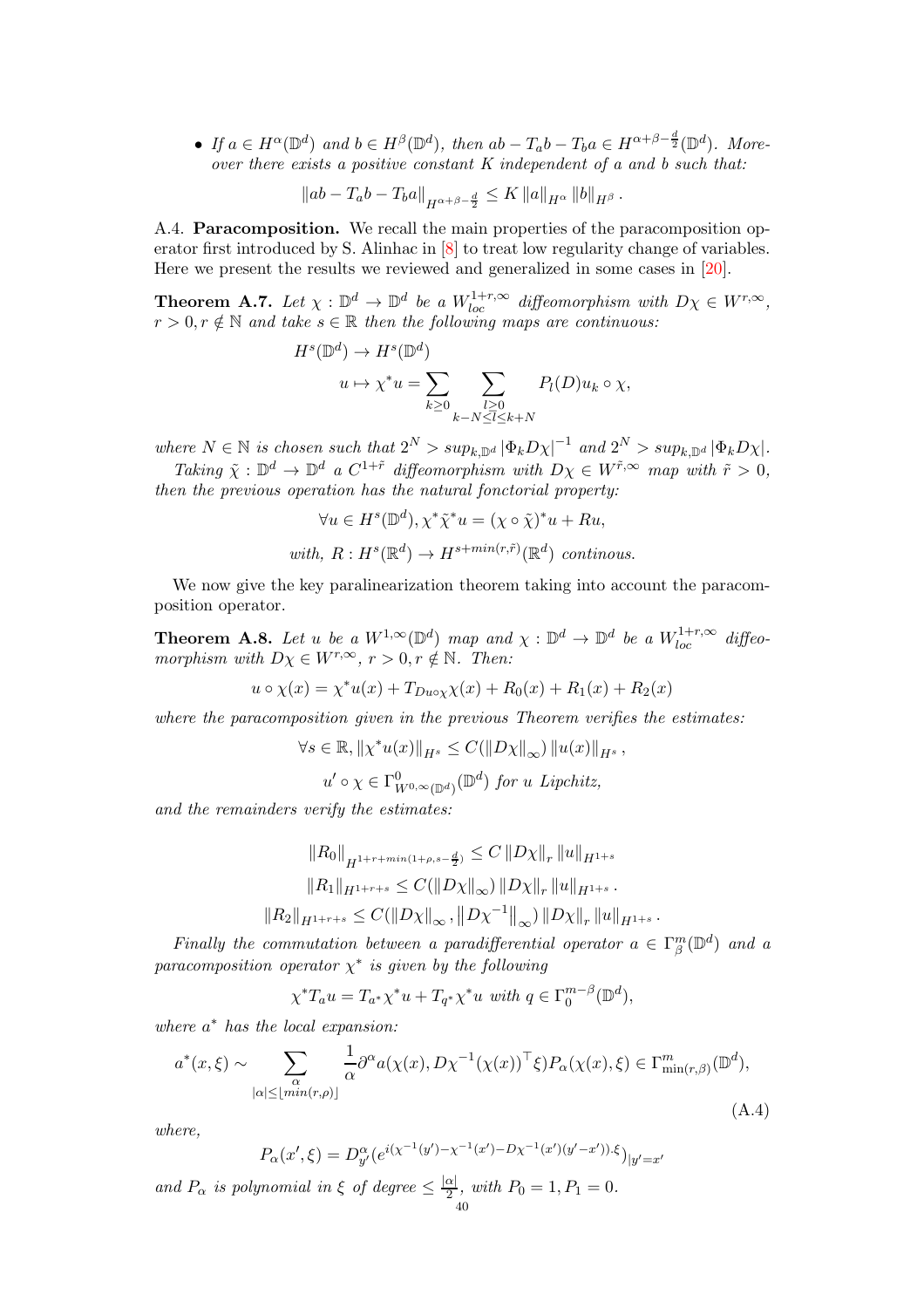**Remark A.4.** The simplest example for the paracomposition operator is when  $\chi(x) =$ Ax is a linear operator and in that case we see that if  $N$  is chosen sufficiently large in the definition:

$$
u(Ax) = (Ax)^*u
$$
, and  $T_{u'(Ax)}Ax = 0$ .

## <span id="page-40-0"></span>Appendix B. Energy estimates and well-posedness of some pulled back hyperbolic equations

<span id="page-40-1"></span>**Theorem B.1.** Let  $T > 0$ ,  $\chi \in W^{1,\infty}([0,T], W^{1,\infty}_{loc}(\mathbb{D}^d))$  with  $D_x\chi \in L^{\infty}([0,T], L^{\infty}(\mathbb{D}^d))$ and consider  $(a_t)_{t \in \mathbb{R}}$  a family of symbols in  $\Gamma_1^{\beta}$  $\beta_{1}^{ \beta}(\mathbb{D}^{d})$  with  $\beta \in \mathbb{R}$ , such that  $t \mapsto a_{t}$  is continuous and bounded from  $\mathbb R$  to  $\Gamma_1^{\beta}$  $\binom{\beta}{1}$  and such that  $Re(a_t) = \frac{a_t + a_t^{\top}}{2}$  is bounded in  $\Gamma_1^0(\mathbb{D}^d)$ . Suppose moreover that  $\chi(t, \cdot)$  is a diffeomorphism between open sets of  $\mathbb{D}^d$  and that we have the bounds:

$$
\exists C > 0, \forall t \le T, \forall x, \ C^{-1} \le |D_x \chi(t, x)| \le C. \tag{B.1}
$$

Put  $(\cdot)^*$  is the change of variables by  $\chi$  as presented in Theorem [A.8.](#page-39-0) Then for all initial data  $u_0 \in H^s(\mathbb{D}^d)$  and  $f \in C^0([0,T]; H^s(\mathbb{D}^d))$  the Cauchy problem:

<span id="page-40-2"></span>
$$
\begin{cases} \partial_t u + T_{a^*} u = f \\ \forall x \in \mathbb{D}^d, u(0, x) = u_0(x) \end{cases}
$$
 (B.2)

has a unique solution  $u \in C^0([0,T]; H^s(\mathbb{D}^d)) \cap C^1([0,T]; H^{s-\beta}(\mathbb{D}^d))$  which verifies the estimates:

$$
||u(t)||_{H^{s}} \leq e^{C(||D_{x}\chi||_{L^{\infty}L^{\infty}}, ||D_{x}\chi^{-1}||_{L^{\infty}L^{\infty}}, M_{0}^{0}(Re(a)))t} ||u_{0}||_{H^{s}} \qquad (B.3)
$$
  
+ 
$$
2 \int_{0}^{t} e^{C(||D_{x}\chi||_{L^{\infty}L^{\infty}}, ||D_{x}\chi^{-1}||_{L^{\infty}L^{\infty}}, M_{0}^{0}(Re(a))) (t-t')} ||f(t')||_{H^{s}} dt'.
$$

Again fixing the initial data at 0 is an arbitrary choice. More precisely,  $\forall 0 \le t_0 \le T$ and all data

 $u_0 \in H^s(\mathbb{D}^d)$  the Cauchy problem:

$$
\begin{cases} \partial_t u + T_{a^*} u = f \\ \forall x \in \mathbb{D}^d, u(t_0, x) = u_0(x) \end{cases}
$$
 (B.4)

has a unique solution  $u \in C^0([0,T]; H^s(\mathbb{D}^d)) \cap C^1([0,T]; H^{s-\beta}(\mathbb{D}^d))$  which verifies the estimate:

$$
||u(t)||_{H^{s}} \leq e^{C(||D_x \chi||_{L^{\infty}L^{\infty}}, ||D_x \chi^{-1}||_{L^{\infty}L^{\infty}}, M_0^0(Re(a)))|t-t_0|} ||u_0||_{H^{s}} + 2 \left| \int_{t_0}^t e^{C(||D_x \chi||_{L^{\infty}L^{\infty}}, ||D_x \chi^{-1}||_{L^{\infty}L^{\infty}}, M_0^0(Re(a))) (t-t')} ||f(t')||_{H^{s}} dt' \right|.
$$

Proof. The existence of a solution follows from standard compacity arguments after regularization given the priory estimates  $(B.3)$ . Also, the equation being linear those estimates give the unicity immediately. Thus we will only show the desired priory estimates.

Put  $\Gamma_s = \langle D \rangle^s$ , we will compute  $\frac{d}{dt}(\Gamma_s^* u, \Gamma_s^* u)_{L^2(\mathbb{D}^d, |D_x \chi(t,x)|dx)}$  in two different ways.

• Method 1. First notice that by Theorem [A.8](#page-39-0)

$$
\Gamma_s^*(x,\xi) \sim ([D\chi^{-1}(t,\chi(t,x))]^t \xi)^s + R
$$

Where R is of order  $s - 1$ .

Thus using the lower and upper bound on  $|D<sub>X</sub>(t, x)|$  combined with upper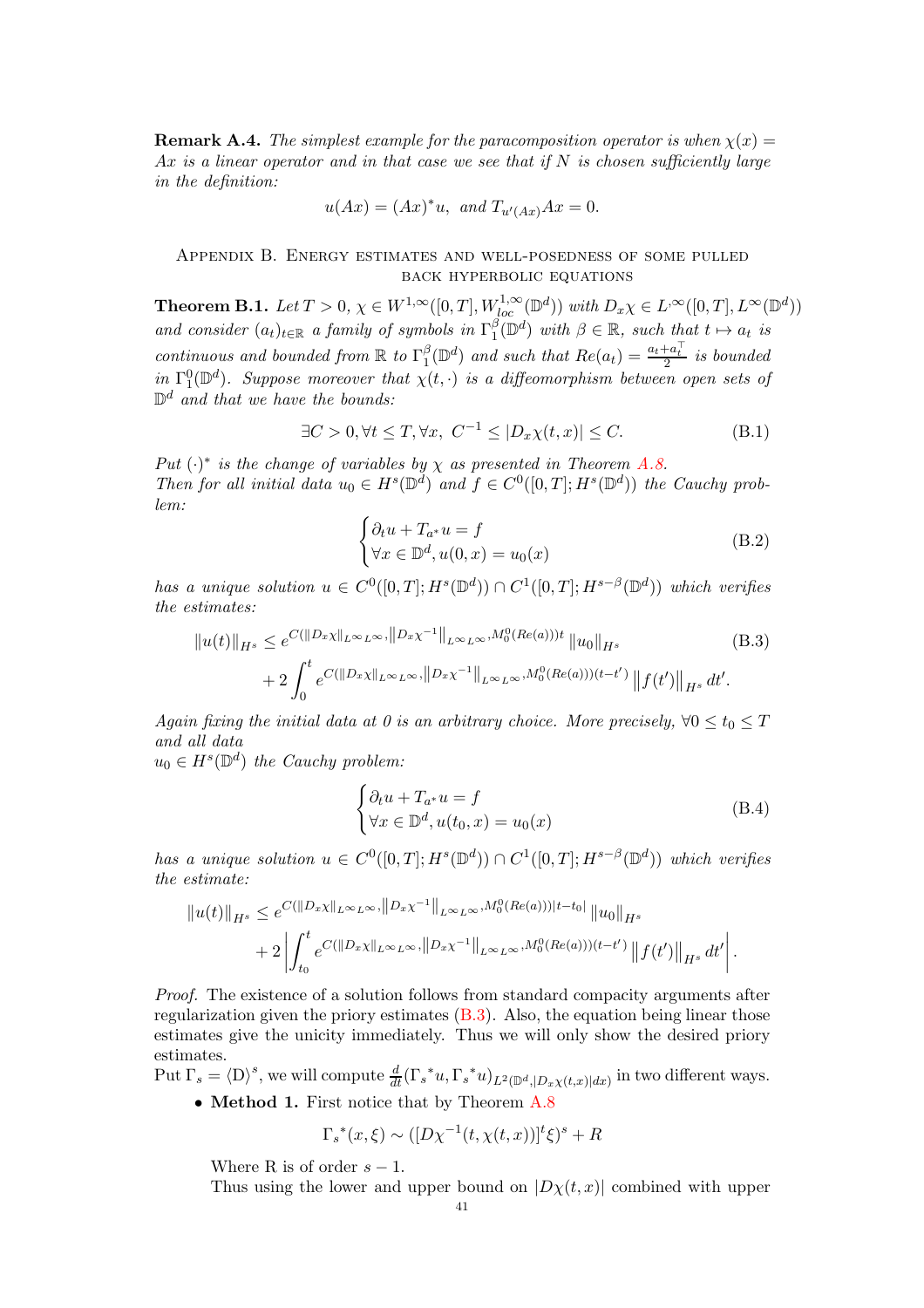bound on  $\frac{d}{dt} |D\chi(t,x)|$  we have:

$$
C(||D_x \chi^{-1}||_{L^{\infty}L^{\infty}}) \frac{d}{dt} [(\Gamma_s u, \Gamma_s u)_{L^2}] - C(||D_x \chi||_{L^{\infty}L^{\infty}}) ||\Gamma_s u||_{L^2}^2
$$
  

$$
\leq \frac{d}{dt} (\Gamma_s^* u, \Gamma_s^* u)_{L^2(|D_x \chi(t,x)|dx)}.
$$

• Method 2. Now we use the PDE,

$$
\frac{d}{dt}(\Gamma_s^* u, \Gamma_s^* u)_{L^2(|D_x \chi(t,x)|dx)} \n= 2Re((\partial_t \Gamma_s^* u, \Gamma_s^* u))_{L^2(|D \chi(t,x)|dx)}) + (\Gamma_s^* u, \Gamma_s^* u)_{L^2(\frac{d}{dt}|D \chi(t,x)|dx}) \n= -2Re((\Gamma_s^* T_{a^*} u, \Gamma_s^* u)_{L^2(|D \chi(t,x)|dx)}) + 2Re((\Gamma_s^* f, \Gamma_s^* u))_{L^2(|D \chi(t,x)|dx}) \n+ 2Re(([\partial_t \Gamma_s^*] u, \Gamma_s^* u)_{L^2(|D \chi(t,x)|dx)}) + (\Gamma_s^* u, \Gamma_s^* u)_{L^2(\frac{d}{dt}|D \chi(t,x)|dx})
$$

by change of variables,

$$
\frac{d}{dt}(\Gamma_s^* u, \Gamma_s^* u)_{L^2(|D_x \chi(t,x)|dx)} \n= -2Re((\Gamma_s^* T_{a^*} u \circ \chi^{-1}, \Gamma_s^* u \circ \chi^{-1})_{L^2}) + 2Re((\Gamma_s^* f, \Gamma_s^* u))_{L^2(|D \chi(t,x)|dx}) \n+ 2Re(([\partial_t \Gamma_s^*] u, \Gamma_s^* u)_{L^2(|D \chi(t,x)|dx)}) + (\Gamma_s^* u, \Gamma_s^* u)_{L^2(\frac{d}{dt}|D \chi(t,x)|dx)}.
$$

Now notice that,

$$
\operatorname{Re}\left(\int T_{D[\Gamma_s * T_{a^*} u \overline{\Gamma_s * u}] \circ \chi^{-1}} \chi^{-1} dx\right) = \int T_{D[\Gamma_s T_{\operatorname{Re}(a)} u \overline{\Gamma_s u}] \circ \chi^{-1}} \chi^{-1} dx + R,
$$
  
where *R* verifies by Theorem A.8.

where  $R$  verifies by Theorem  $A.8$ :

<span id="page-41-1"></span><span id="page-41-0"></span>
$$
|R| \le C(||D\chi^{-1}||_{L^{\infty}L^{\infty}}) ||\Gamma_s u||_{L^2}^2.
$$
 (B.5)

Thus by Theorem [A.8:](#page-39-0)

$$
\frac{d}{dt}(\Gamma_s^*u, \Gamma_s^*u)_{L^2(|D_x\chi(t,x)|dx)}\tag{B.6}
$$

$$
= -2(\Gamma_{s}T_{Re(a)}[(\chi^{-1})^{*}u], \Gamma_{s}[(\chi^{-1})^{*}u])_{L^{2}} + \text{Re}\left(\int T_{D[\Gamma_{s}^{*}T_{a^{*}}u\overline{\Gamma_{s}^{*}u}]_{\text{O}\chi^{-1}}\chi^{-1}dx}\right) + R
$$
  
+ 2Re((\Gamma\_{s}^{\*}f, \Gamma\_{s}^{\*}u)\_{L^{2}([D\chi(t,x)|dx)}) + 2Re(([\partial\_{t}\Gamma\_{s}^{\*}]u, \Gamma\_{s}^{\*}u)\_{L^{2}([D\chi(t,x)|dx)})  
+ (\Gamma\_{s}^{\*}u, \Gamma\_{s}^{\*}u)\_{L^{2}(\frac{d}{dt}|D\chi(t,x)|dx)},  
= -2(\Gamma\_{s}T\_{Re(a)}[(\chi^{-1})^{\*}u], \Gamma\_{s}[(\chi^{-1})^{\*}u])\_{L^{2}} + \int T\_{D[\Gamma\_{s}T\_{Re(a)}u\overline{\Gamma\_{s}u}]\_{\text{O}\chi^{-1}}\chi^{-1}dx + R  
+ 2Re((\Gamma\_{s}^{\*}f, \Gamma\_{s}^{\*}u)\_{L^{2}([D\chi(t,x)|dx)}) + 2Re(([\partial\_{t}\Gamma\_{s}^{\*}]u, \Gamma\_{s}^{\*}u)\_{L^{2}([D\chi(t,x)|dx)})  
+ (\Gamma\_{s}^{\*}u, \Gamma\_{s}^{\*}u)\_{L^{2}(\frac{d}{dt}|D\chi(t,x)|dx)},

Now we have

<span id="page-41-2"></span>
$$
\left| \int T_{D[\Gamma_s T_{\text{Re}(a)} u \overline{\Gamma_s u}] \circ \chi^{-1}} \chi^{-1} dx \right| \leq C(\left\| D\chi^{-1} \right\|_{L^\infty}) \left\| \Gamma_s u \right\|_{L^2}^2. \tag{B.7}
$$

By the upper bound on  $|D\chi^{-1}(t,x)|$ :

<span id="page-41-3"></span>
$$
\begin{aligned} & (\Gamma_s T_{Re(a)}[(\chi^{-1})^* u], \Gamma_s[(\chi^{-1})^* u])_{L^2(\mathbb{D}^d)} \\ &\leq M_0^0(Re(a))C(\left\|D_x\chi^{-1}\right\|_{L^\infty L^\infty})\left\|\Gamma_s u\right\|_{L^2}^2. \end{aligned} \tag{B.8}
$$

Now by the upper bound on  $\frac{d}{dt} |D\chi(t,x)|$  and  $\frac{d}{dt} |D\chi^{-1}(t,x)|$  we have:

$$
(\Gamma_s^* u, \Gamma_s^* u)_{L^2(\frac{d}{dt}|D\chi(t,x)|dx)} \leq C(||D_x \chi||_{L^{\infty}L^{\infty}}) ||\Gamma_s^* u||_{L^2}^2
$$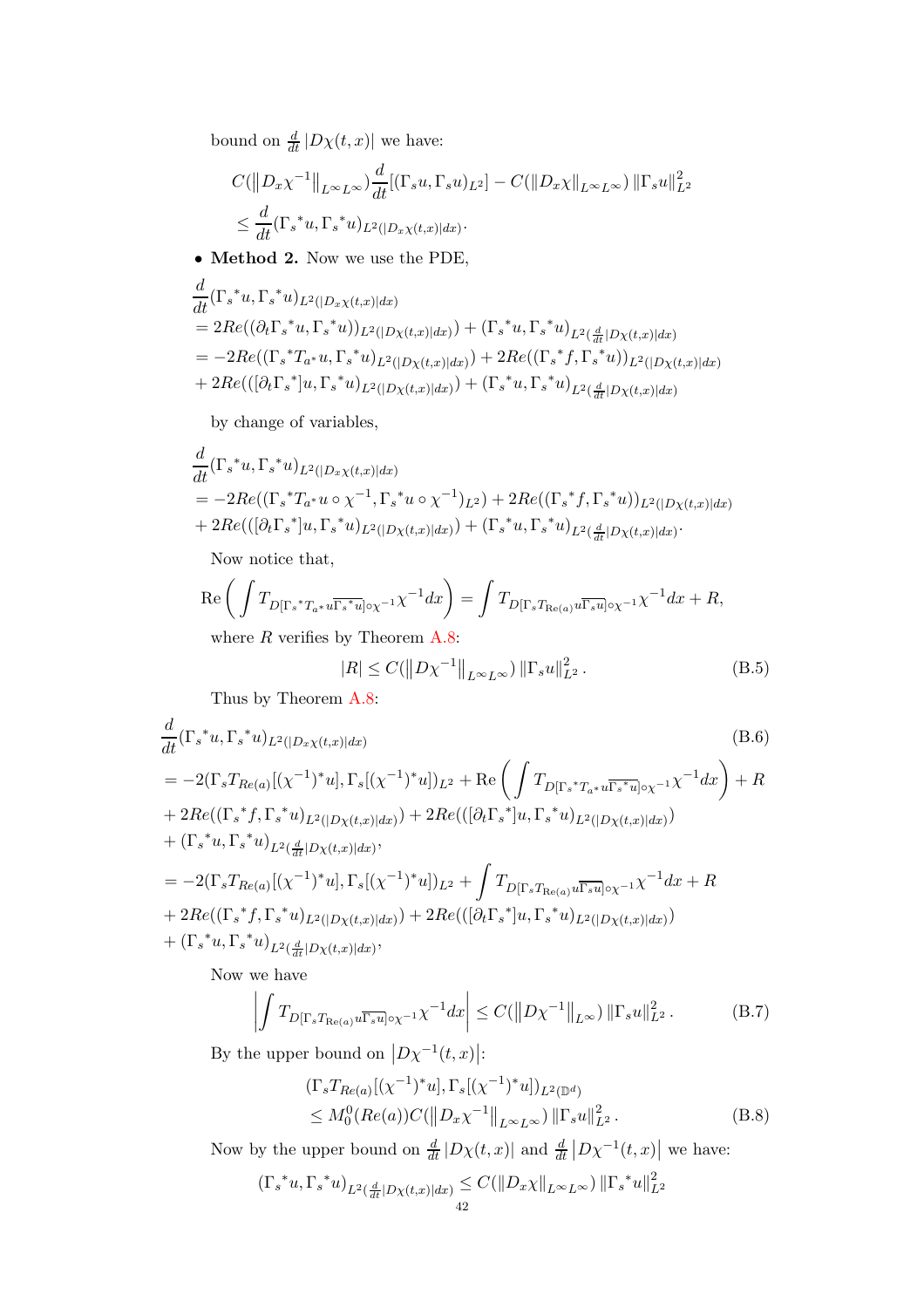Now using the upper bound on  $|D\chi(t,x)|$ :

<span id="page-42-0"></span>
$$
\left(\Gamma_s^* u, \Gamma_s^* u\right)_{L^2\left(\frac{d}{dt}|D\chi(t,x)|dx\right)} \le C(\|D_x\chi\|_{L^\infty L^\infty}, \|D_x\chi^{-1}\|_{L^\infty L^\infty}) \|\Gamma_s u\|_{L^2}^2. \tag{B.9}
$$

<span id="page-42-1"></span>Analogously we get:

$$
(\Gamma_s^* f, \Gamma_s^* u)_{L^2(|D_X(t,x)|dx)} \leq C(||D_x \chi||_{L^{\infty}L^{\infty}(\mathbb{D}^d)}, ||D_x \chi^{-1}||_{L^{\infty}L^{\infty}}) ||\Gamma_s u||_{L^2} ||\Gamma_s f||_{L^2},
$$
\n(B.10)

 $([{\partial_t \Gamma_s}^*]u, {\Gamma_s}^*u)_{L^2(|D\chi(t,x)|dx}) \leq C(||D_x \chi||_{L^{\infty}L^{\infty}}, ||D_x \chi^{-1}||_{L^{\infty}L^{\infty}}) ||\Gamma_s u||_{L^2}^2.$  (B.11)

<span id="page-42-2"></span>Thus finally we get by combining  $(B.6)$ ,  $(B.5)$ ,  $(B.7)$ ,  $(B.8)$ ,  $(B.9)$ ,  $(B.10)$ and [\(B.11\)](#page-42-2):

$$
(\Gamma_s T_{Re(a)}[(\chi^{-1})^* u], \Gamma_s[(\chi^{-1})^* u])_{L^2(\mathbb{D}^d)} \le C(\|D_x \chi\|_{L^\infty L^\infty}, \|D_x \chi^{-1}\|_{L^\infty L^\infty}) \|\Gamma_s u\|_{L^2}^2
$$
\n(B.12)

To conclude we combine the computations from both methods and get:

$$
\frac{d}{dt}[(\Gamma_s u, \Gamma_s u)_{L^2}] \le C(\|D_x \chi\|_{L^\infty L^\infty}, \|D_x \chi^{-1}\|_{L^\infty L^\infty}, M_0^0(Re(a))) \|\Gamma_s u\|_{L^2}^2 \n+ C(\|D_x \chi\|_{L^\infty L^\infty}, \|D_x \chi^{-1}\|_{L^\infty L^\infty}) \|\Gamma_s u\|_{L^2} \|\Gamma_s f\|_{L^2}.
$$

The result then follows from the Gronwall Lemma.

We see that the proof depends essentially on symbolic calculus rules and those still clearly hold in the case of pseudodifferential operators as presented in Appendix [A.](#page-34-0)

**Theorem B.2.** Let  $T > 0$ ,  $\chi \in W^{1,\infty}([0,T], C^{\infty}(\mathbb{D}^d))$  such that  $D_x\chi \in C_b^{\infty}(\mathbb{D}^d)$ and consider  $(a_t)_{t\in\mathbb{R}}$  a family of symbols in  $S^{\beta}(\mathbb{D}^d)$  with  $\beta \in \mathbb{R}$ , such that  $t \mapsto a_t$  is continuous and bounded from  $\mathbb R$  to  $S^{\beta}(\mathbb{D}^d)$  and such that  $Re(a_t) = \frac{a_t + a_t^{\top}}{2}$  is bounded 2 in  $S^0(\mathbb{D}^d)$ . Suppose moreover that  $\chi(t, \cdot)$  is a diffeomorphism between open sets of  $\mathbb{D}^d$  and that we have the bounds:

$$
\exists C > 0, \forall t \le T, \forall x, C^{-1} \le |D_x \chi(t, x)| \le C. \tag{B.13}
$$

Put  $(\cdot)^*$  is the change of variables by  $\chi$  as presented in Theorem [A.3.](#page-37-0) Then for all initial data  $u_0 \in H^s(\mathbb{D}^d)$  and  $f \in C^0([0,T]; H^s(\mathbb{D}^d))$  the Cauchy problem:

$$
\begin{cases} \partial_t u + \text{Op}(a^*)u = f \\ \forall x \in \mathbb{D}^d, u(0, x) = u_0(x) \end{cases}
$$
 (B.14)

has a unique solution  $u \in C^0([0,T]; H^s(\mathbb{D}^d)) \cap C^1([0,T]; H^{s-\beta}(\mathbb{D}^d))$  which verifies the estimates:

$$
||u(t)||_{H^{s}} \leq e^{C(||D_x \chi||_{L^{\infty}L^{\infty}}, ||D_x \chi^{-1}||_{L^{\infty}L^{\infty}})t} ||u_0||_{H^{s}}
$$
\n
$$
+ 2 \int_0^t e^{C(||D_x \chi||_{L^{\infty}L^{\infty}}, ||D_x \chi^{-1}||_{L^{\infty}L^{\infty}})(t-t')} ||f(t')||_{H^{s}} dt',
$$
\n(B.15)

where C depends also on a finite symbol semi-norm of  $Re(a_t)$ . Again fixing the initial data at 0 is an arbitrary choice. More precisely,  $\forall 0 \le t_0 \le T$  and all data  $u_0 \in H^s(\mathbb{D}^d)$  the Cauchy problem:

$$
\begin{cases} \partial_t u + \text{Op}(a^*)u = f \\ \forall x \in \mathbb{D}^d, u(t_0, x) = u_0(x) \end{cases}
$$
 (B.16)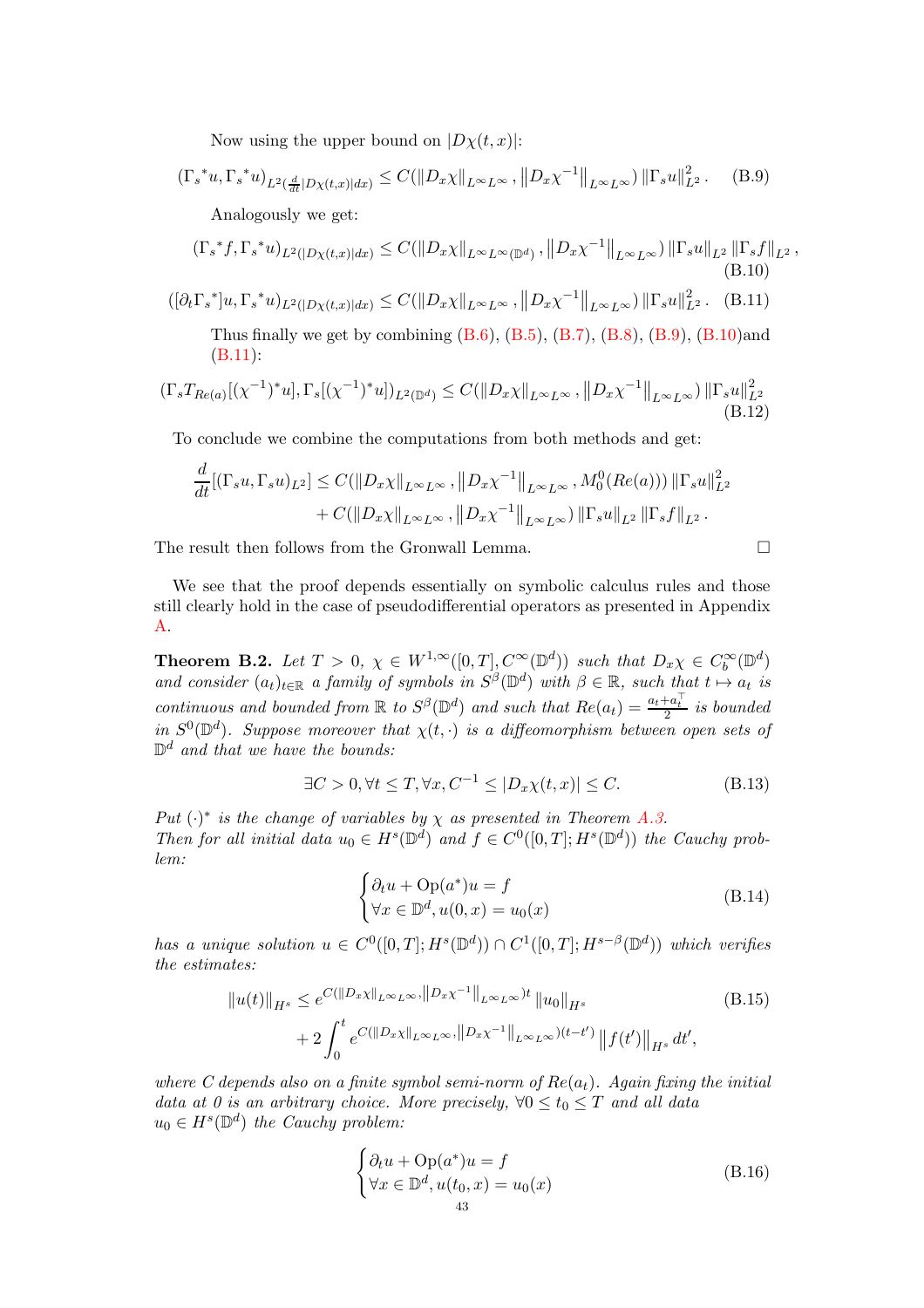has a unique solution  $u \in C^0([0,T]; H^s(\mathbb{D}^d)) \cap C^1([0,T]; H^{s-\beta}(\mathbb{D}^d))$  which verifies the estimate:

$$
||u(t)||_{H^{s}} \leq e^{C(||D_x \chi||_{L^{\infty}L^{\infty}}, ||D_x \chi^{-1}||_{L^{\infty}L^{\infty}}) |t-t_0|} ||u_0||_{H^{s}} + 2 \left| \int_{t_0}^t e^{C(||D_x \chi||_{L^{\infty}L^{\infty}}, ||D_x \chi^{-1}||_{L^{\infty}L^{\infty}}) (t-t')} ||f(t')||_{H^{s}} dt' \right|.
$$

We finally show a general regularizing effect due to integration in time.

<span id="page-43-4"></span>**Theorem B.3.** Consider $(a_t)_{t\in\mathbb{R}}$  a family of symbols in  $S^{\beta}(\mathbb{D}^d)$  with  $\beta \in \mathbb{R}$ , such that  $t \mapsto a_t$  is continuous and bounded from  $\mathbb R$  to  $S^{\beta}(\mathbb{D}^d)$  and such that  $\text{Re}(a_t) = \frac{a_t + a_t^{\top}}{2}$ is bounded in  $S^0(\mathbb{D}^d)$ , and take  $T > 0$ . Then for all initial data  $u_0 \in H^s(\mathbb{D}^d)$ , and  $f \in C^0([0,T]; H^s(\mathbb{D}^d))$  the Cauchy problem:

$$
\begin{cases} \partial_t u + op(a)u = f \\ \forall x \in \mathbb{D}^d, u(0, x) = u_0(x) \end{cases}
$$
 (B.17)

has a unique solution  $u \in C^0([0,T]; H^s(\mathbb{D}^d)) \cap C^1([0,T]; H^{s-\beta}(\mathbb{D}^d))$  which verifies the estimates:

$$
||u(t)||_{H^{s}(\mathbb{D}^{d})} \leq e^{Ct} ||u_0||_{H^{s}(\mathbb{D}^{d})} + 2 \int_0^t e^{C(t-t')} ||f(t')||_{H^{s}(\mathbb{D}^{d})} dt',
$$

where C depends on a finite symbol semi-norm  $M_1^0(\text{Re}(a_t))$ . Suppose moreover that a is elliptic that is:

$$
\forall (x,\xi) \in \mathbb{R}^{2d}, |a(x,\xi)| \ge C \langle \xi \rangle^{\beta}.
$$

Then  $\forall t \in [0, T]$ :

$$
\left\| \int_0^t u(s,\cdot)ds \right\|_{H^s} \leq C(\|u_0\|_{H^{s-1}} + \|u_0\|_{H^{s-\beta}} + \|f\|_{L^\infty([0,T],H^{s-1})} + \|f\|_{L^\infty([0,T],H^{s-\beta})}).
$$

Proof. We start by writing:

$$
\partial_t u + \text{Op}(a)u = f
$$

we then apply  $Op(a^{-1})$ :

$$
Op(a^{-1})\partial_t u + u = Op(a^{-1})f + Ru
$$

with  $R \in S^{-1}(\mathbb{D}^d)$ ,

$$
\partial_t \operatorname{Op}(a^{-1})u + u = \operatorname{Op}(a^{-1})f + Ru + \operatorname{Op}(\partial_t a^{-1})u = \operatorname{Op}(a^{-1})f + Ru + \operatorname{Op}(\frac{\partial_t a}{a^2})u.
$$

the proof then follows by integration in time and the usual elliptic estimates.  $\Box$ 

#### <span id="page-43-0"></span>**REFERENCES**

- <span id="page-43-2"></span>[1] T. Alazard, G. Metivier: Paralinearization of the Dirichlet to Neumann operator, and regularity of diamond waves, Comm. Partial Differential Equations, 34 (2009), no. 10-12, 1632-1704.
- <span id="page-43-1"></span>[2] T. Alazard, N. Burq, C. Zuily: On the water waves equations with surface tension, Duke Math. J. 158(3), 413-499 (2011).
- [3] T. Alazard, N. Burq, C. Zuily: Strichartz estimates for water waves, Ann. Sci. Éc. Norm. Supér. (4), 44 (2011), no. 5, 855-903.
- <span id="page-43-3"></span>[4] T. Alazard, N. Burq, C. Zuily: The water-waves equations: from Zakharov to Euler, Studies in Phase Space Analysis with Applications to PDEs. Progress in Nonlinear Differential Equations and Their Applications Volume 84, 2013, pp 1-20.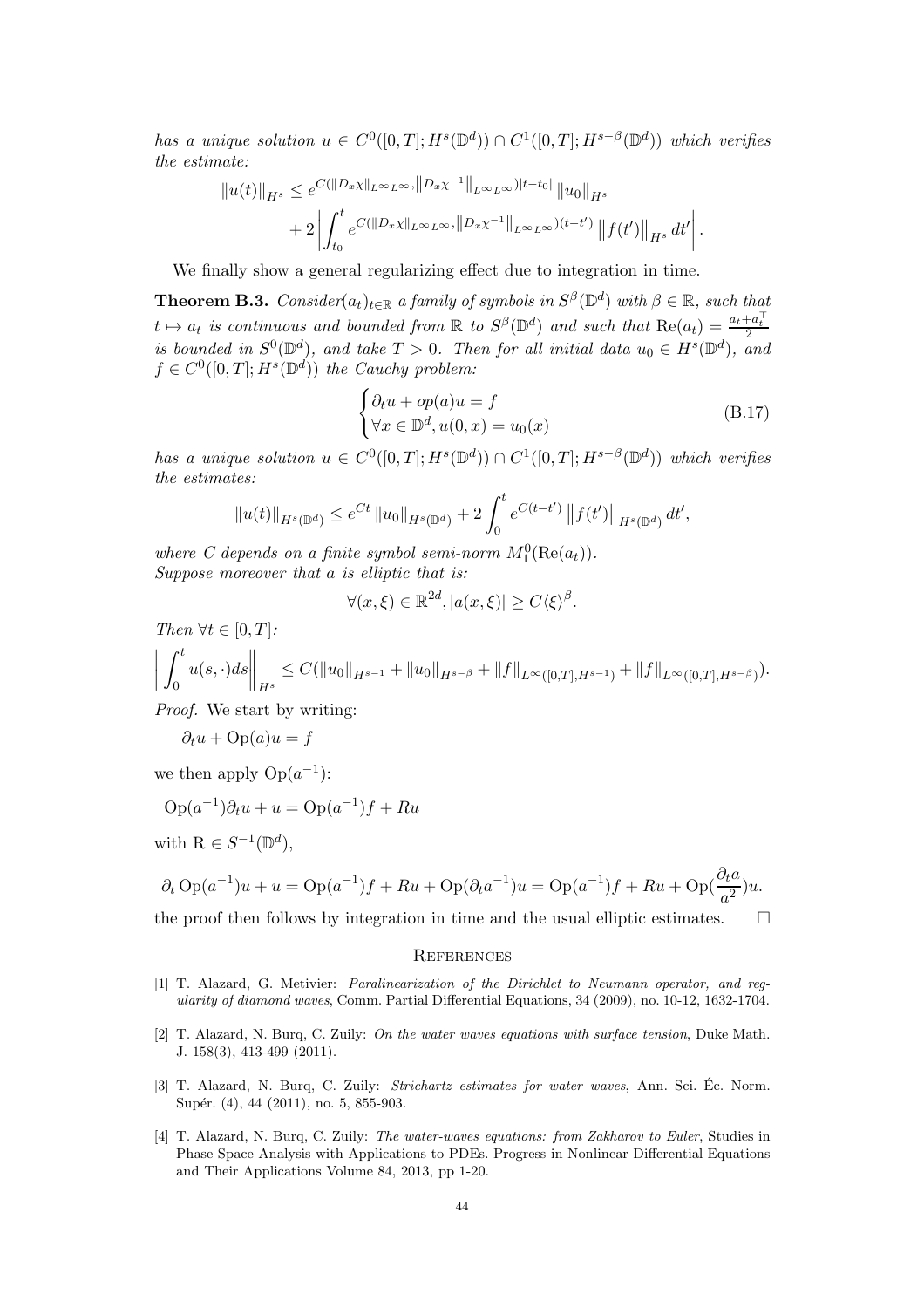- <span id="page-44-7"></span>[5] T. Alazard, N. Burq, C. Zuily: On the Cauchy problem for gravity water waves, Invent. Math., 198 (2014), 71-163.
- <span id="page-44-11"></span>[6] T. Alazard, N. Burq, C. Zuily,: Cauchy theory for the gravity water waves system with non  $localized initial data$ , Ann. Inst. H. Poincaré Anal. Non Linéaire, 33 (2016), 337-395.
- [7] T. Alazard, P. Baldi, D. Han-Kwan: Control for water waves, J. Eur. Math. Soc., 20 (2018) 657-745.
- <span id="page-44-17"></span>[8] S. Alinhac Paracomposition et operateurs paradifferentiels, Communications in Partial Differential Equations, 1986,11:1, 87-121.
- <span id="page-44-0"></span>[9] J. Bourgain: On the Cauchy problem for the Kadomtsev-Petviashvili equation,Geom. Funct.Anal.3(1993), 315-341.MR94d:35142 354,355,360.
- <span id="page-44-6"></span>[10] J. Bourgain: Fourier transform restriction phenomena for certain lattice subsets and applications to nonlinear evolution equations,Geom. Funct.Anal.3(1993), 3: 209. <https://doi.org/10.1007/BF01895688>.
- <span id="page-44-10"></span>[11] R. M. Chen, J. L. Marzuola, D. Spirn, and J. D. Wright: On the regularity of the flow map for the gravity-capillary equations, Journal of Functional Analysis Volume 264, Issue 3, 1 February 2013, Pages 752-782.
- <span id="page-44-9"></span>[12] W. Craig, C. Sulem: Numerical simulation of gravity water waves, J. Comput. Phys. 108(1), 73-83 (1993).
- [13] A.A. Himonas, & G. Misiolek, Commun. Non-Uniform Dependence on Initial Data of Solutions to the Euler Equations of Hydrodynamics Math. Phys. (2010) 296: 285. <https://doi.org/10.1007/s00220-010-0991-1>
- <span id="page-44-15"></span><span id="page-44-12"></span> $[14]$  L. Hörmander Fourier integral operators. I, Acta Math. 127 (1971), 79-183.
- [15] T. Kato, G. Ponce. Commutator estimates and the Euler and Navier-Stokes equations, Comm. Pure Appl. Math. 41 (1988) 891-907.
- <span id="page-44-3"></span>[16] H. Koch N. Tzvetkov Nonlinear wave interactions for the Benjamin-Ono equation, International Mathematics Research Notices, Volume 2005, Issue 30, 1 January 2005, New York: McGraw-Hill.
- <span id="page-44-14"></span>[17] G. Metivier Para-differential calculus and applications to the Cauchy problem for non linear systems, Ennio de Giorgi Math. res. Center Publ., Edizione della Normale, 2008.
- <span id="page-44-1"></span>[18] L. Molinet, J. C. Saut and N. Tzvetkov Well-posedness and ill-posedness results for the Kadomtsev-Petviashvili-I equation, Duke Math. J. Volume 115, Number 2 (2002), 353-384.
- <span id="page-44-5"></span>[19] L. Molinet, Global Well-Posedness in  $L^2$  for the Periodic Benjamin-Ono Equation, American Journal of Mathematics Vol. 130, No. 3 (Jun., 2008), pp. 635-683.
- <span id="page-44-16"></span><span id="page-44-4"></span>[20] A. R. Said: On Paracompisition and change of variables in Paradifferential operators, Preprint.
- [21] A. R. Said: Positive regularity results on the flow map of periodic quasi-linear dispersive Burgers type equations and the Gravity-Capillary equations, Preprint.
- <span id="page-44-2"></span>[22] J. C. Saut Asymptotic Models for Surface and Internal waves, 29 Brazilian Mathematical Colloquia, IMPA Mathematical Publications ,2013.
- <span id="page-44-13"></span>[23] M. E. Taylor, Tools for PDE: Pseudodifferential Operators, Paradifferential Operators, and Layer Potentials, American Mathematical Soc., 2007.
- <span id="page-44-8"></span>[24] V.E. Zakharov: Stability of periodic waves of finite amplitude on the surface of a deep fluid, J. Appl. Mech. Techn. Phys. 9(2), 190-194 (1968).